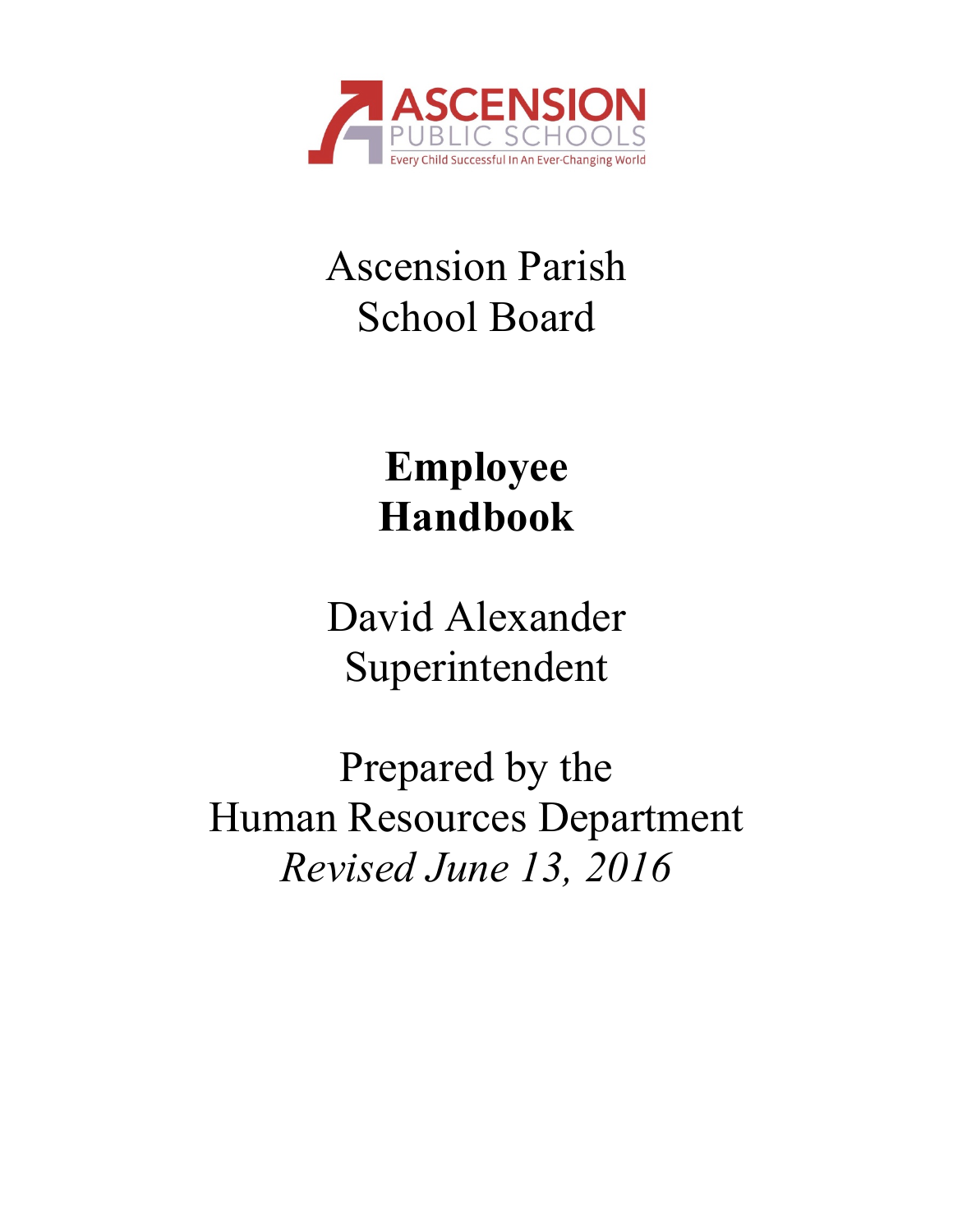#### **NOTICE**

This *employee handbook* attempts to summarize briefly and discuss various policies and procedures of our school system for the information and convenience of our employees. This handbook carries a condensed version of many Ascension Parish School Board policies and administrative procedures and should not be substituted for the official Policy Manual. The Policy Manual contains the actual operational policies of the Board and is revised continuously. Copies of the Ascension Parish School Board Policy Manual can be found at the school board office and on our website at www.apsb.org. If there are any discrepancies between this handbook and the official Policy Manual, the Policy Manual will prevail. Likewise, if there are any discrepancies between this handbook and state or federal law, the applicable law will prevail.

This handbook has been prepared as a guide for employment and includes practices, responsibilities, and benefits for the employees of the Ascension Parish School Board. All employees are expected to read, understand, and comply with the provision of the handbook. If you have any questions about any handbook provisions, consult the Human Resources Department to have your question answered. Employees are highly encouraged to fully review the School Board's complete policies found online, or at the School Board Office.

The language in this handbook is not intended to create a contract between the Ascension Parish School Board and its employees, and it should not be construed as promising or guaranteeing continued benefits or employment. Unless you have a written contract of employment with the Ascension Parish School Board, all employment with the Ascension Parish School Board is atwill and nothing contained in this handbook is intended to alter the at-will status of its employees.

#### **EQUAL EMPLOYMENT OPPORTUNITY STATEMENT**

It is the policy of the Ascension Parish School Board that no person in the school district shall, on the basis of age, race, color, creed, disability, religion, national origin, veteran status in its educational programs and activities, sex, or similar personal distinction be denied the benefits of, or be subject to discrimination in regard to employment, retention, promotion, transfer, or dismissal in any educational program or activity under the jurisdiction of the board.

Any individual having a question about this policy or concern that the policy is not being followed should immediately contact the Superintendent at 1100 Webster Street, Donaldsonville, LA, 70346, and 225-391-7000 or 225-257-2000.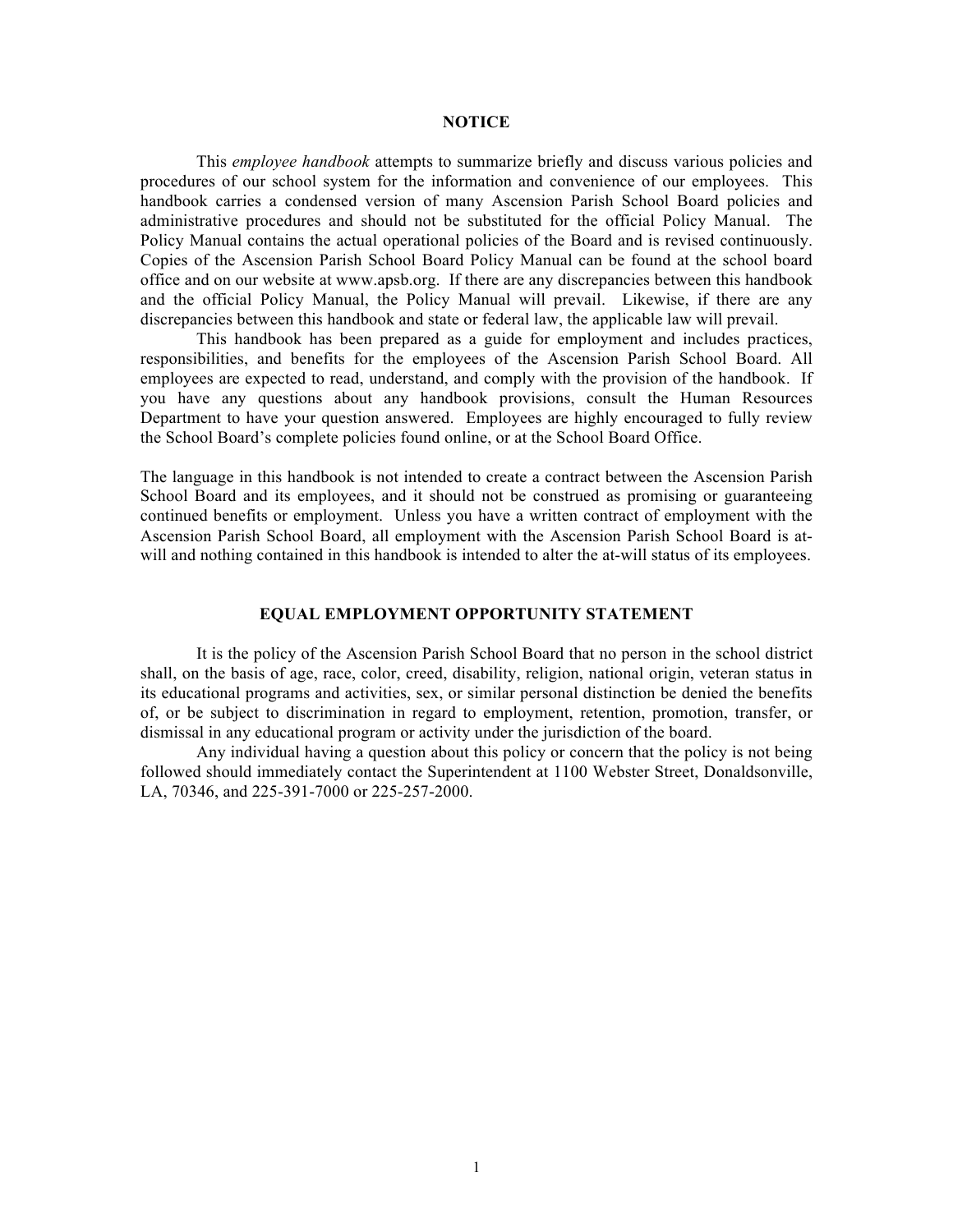## **Table of Contents**

| VI.   |          |  |
|-------|----------|--|
| VII.  |          |  |
|       |          |  |
|       |          |  |
|       |          |  |
|       |          |  |
|       |          |  |
|       | F.       |  |
|       |          |  |
|       |          |  |
|       | L        |  |
|       | $\bf{J}$ |  |
|       | K        |  |
|       | L.       |  |
|       |          |  |
|       |          |  |
|       |          |  |
|       | Ρ.       |  |
|       |          |  |
| VIII. |          |  |
| IX.   |          |  |
| Χ.    |          |  |
|       |          |  |
|       |          |  |
|       |          |  |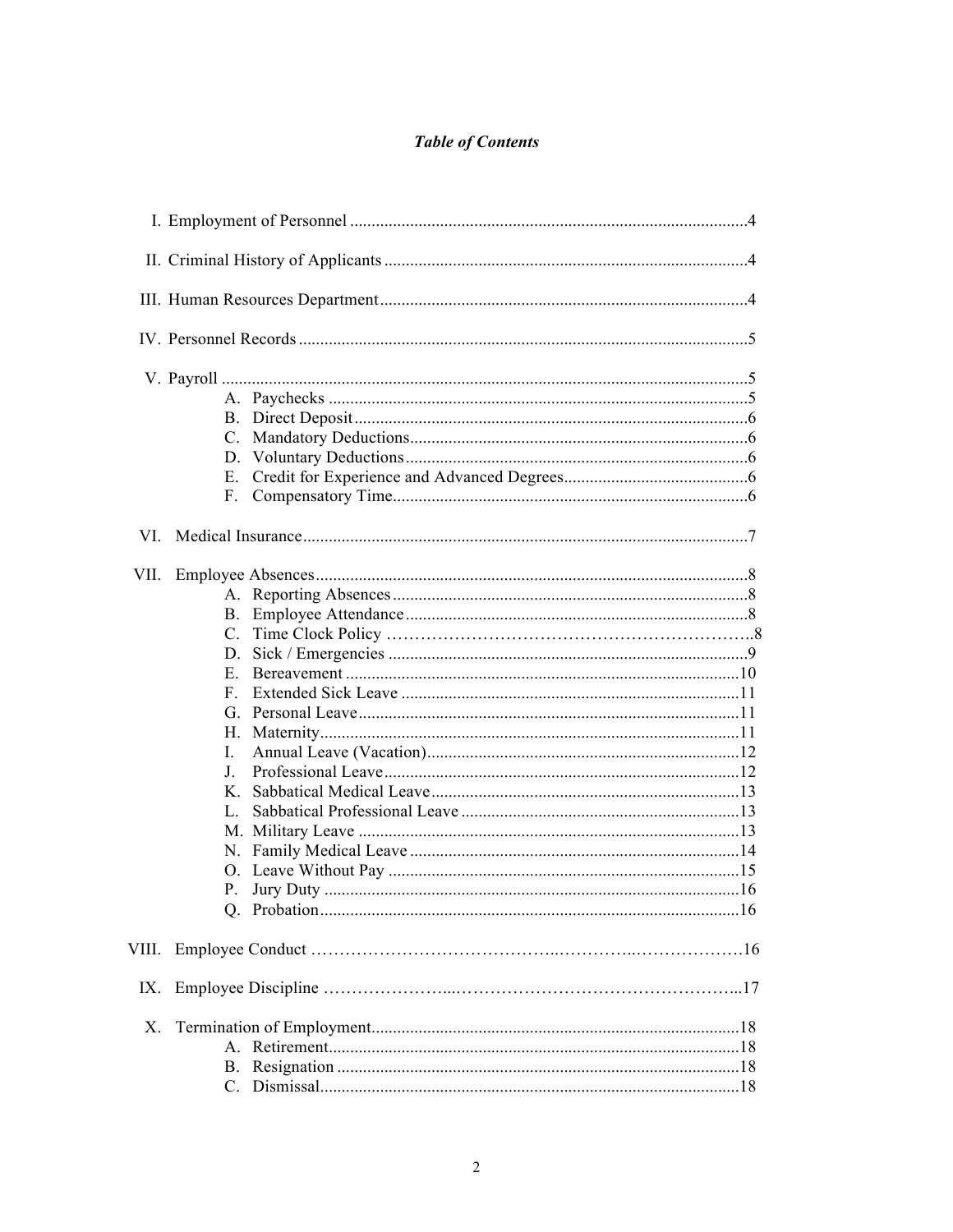| XX. |  |
|-----|--|
|     |  |
|     |  |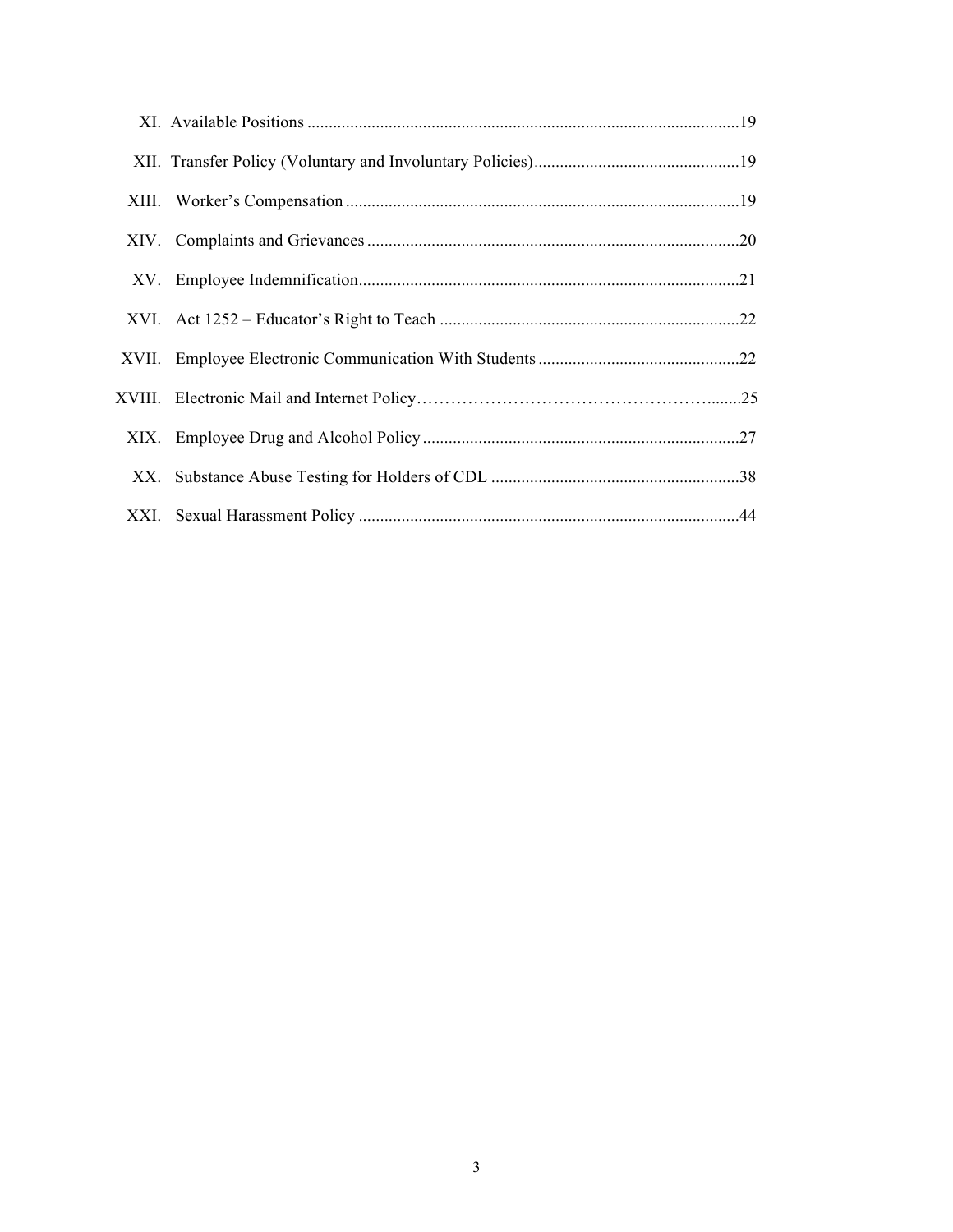#### **I. EMPLOYMENT OF PERSONNEL**

Employees are hired by a letter from the Superintendent. Upon receipt of the employment letter, newly hired employees are required to submit (to) the following: (a) necessary information for a criminal background check; (b) drug screening; (c) I-9 Immigration form. Initial employment is always contingent upon satisfactory reports from the criminal background check and drug screening,. Teachers are required to send verification of employment forms to all former employers in order to receive credit for prior experience and vested sick leave. All employees are required to sign acknowledging receipt of their Employee Handbook.

## **II. CRIMINAL HISTORY OF APPLICANTS**

The School Board shall require, in accordance with state law, certain applicants for employment with the School Board to submit necessary information regarding their backgrounds. A prospective employee that may be employed in a position having responsibility for the care, control, supervision and/or discipline of minor children shall be required to provide authorization for the disclosure of any information regarding past criminal activities.

A standard applicant fingerprint card and a disclosure authorization form shall be provided to the applicant by the School Board or may be obtained from local police authorities. It shall be the responsibility of the applicant to have his/her fingerprints taken by the recommended authority for processing. Any cost associated with fingerprinting or the disclosure of background information on an applicant may be passed on to the applicant.

(1) No person who has been convicted of or has plead nolo contendere to crimes outlined in state law shall be hired as a teacher, substitute teacher or other professional employee who might reasonably be expected to be placed in a position of supervisory or disciplinary authority over school children unless approved in writing by a district judge and the district attorney with jurisdiction in this parish. This statement of approval shall be kept on file at all times at the location wherein the employee is assigned and shall be produced upon request by any law enforcement officer. (2) Every such prospective employee shall be subjected to fingerprinting and each person's fingerprints shall be submitted to the proper authorities for a criminal history review. (3) A person who has submitted his/her fingerprints may be temporarily hired pending the results of the inquiry. (4) Any permanent teacher who has supervisory or disciplinary authority over school children upon the final conviction of such teacher of any crimes enumerated, or who has plead nolo contendere, may be dismissed following a hearing held in accordance with statutory provision.

(5) Any other school employee having supervisory or disciplinary authority over school children may be dismissed if such employee is convicted of or pleads nolo contendere to enumerated crimes.

(6) The Board may reemploy a teacher or other school employee who has been convicted of enumerated crimes, only upon written approval of a district judge and the district attorney who has jurisdiction in this parish, or upon written documentation from the court in which the conviction occurred stating that the conviction had been reversed, set aside, or vacated.

## **III. THE HUMAN RESOURCES DEPARTMENT**

Please contact the Human Resources Department for assistance in the following situations: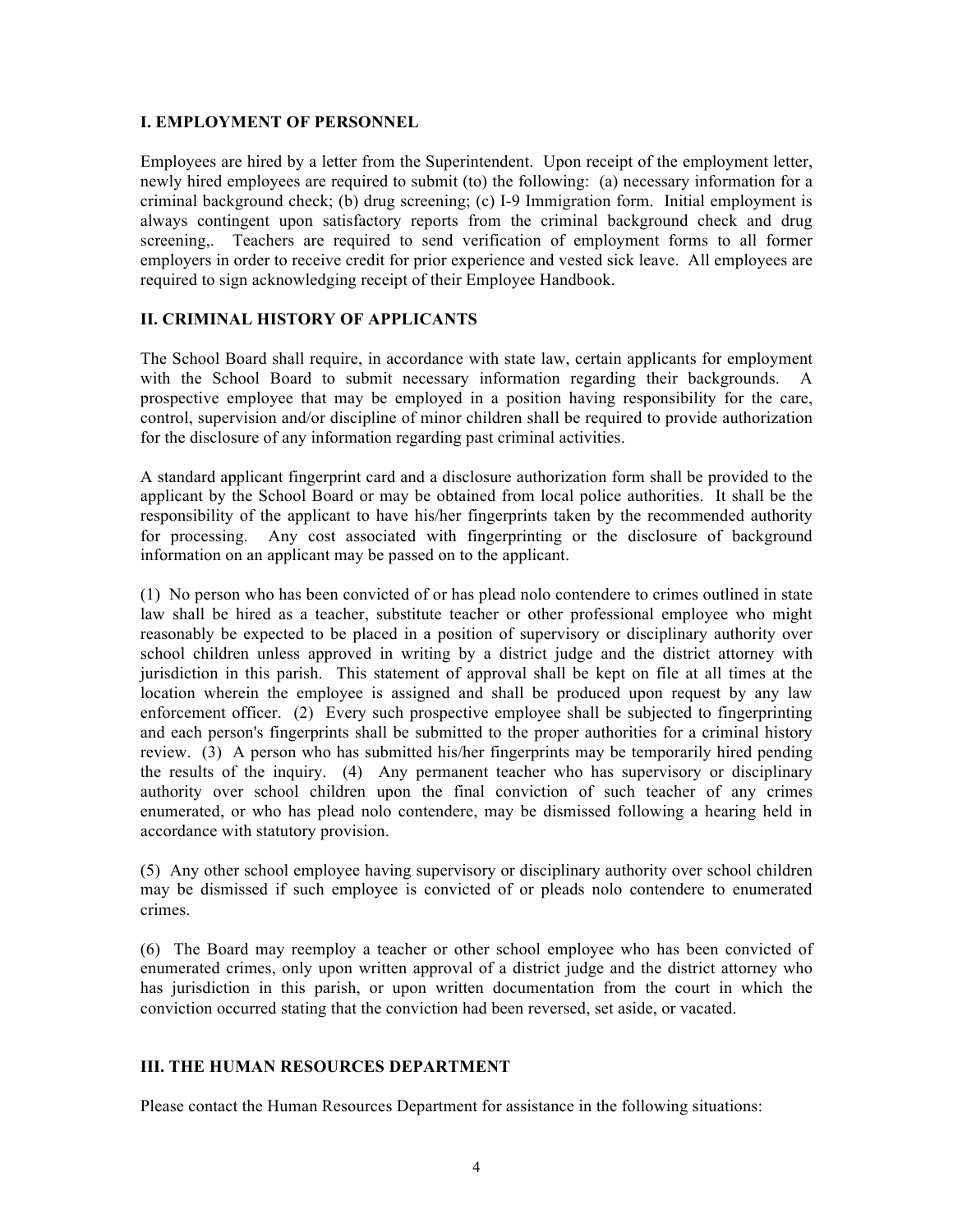- Changes in name, address, insurance dependents/beneficiaries, tax withholding, and voluntary deductions. Please note - changes must be made by the 5th of the month to be effective for that month's paycheck.
- Updates of Teaching Certificates, including applications for higher certificates or extensions; adding certification in an area; adding a higher degree; changing your name. Applications are available online at www.teachlouisiana.net. These applications must be submitted to the school board office as the employing authority must sign.
- Teacher Tuition Exemption forms. These forms may be obtained from the School Board website (www.apsb.org) and must be signed by your principal. Completed forms must be received in the school board office (mail or electronically) no later than these deadlines indicated below. If the deadline falls on the weekend, applications will be accepted at the close of the next business day.

| <b>Spring Semester</b> | November 15th |
|------------------------|---------------|
| Maymester              | April 15th    |
| Summer Semester        | April 15th    |
| <b>Fall Semester</b>   | June 15th     |

## **IV. PERSONNEL RECORDS (see Policy GAK)**

Personnel records for all employees are kept in the School Board Office in Donaldsonville. Each employee has the right to view his/her personnel file. S/he should contact the Director of Human Resources to make arrangements to do this. The contents of a school employee's personnel file shall not be divulged to third parties without the expressed written consent of the school employee, except when ordered by a court or a subpoena, or in accordance with School Board policy (see Policy GAK).

No document (except routine record keeping) shall be placed in an employee's personnel file until that school employee has been presented with the original document and a copy prior to filing. The employee shall sign the original document acknowledging receipt of the copy. The signature shall not be construed as an agreement on the contents of the document. If an employee refuses to sign a document pertaining to a disciplinary action taken against an employee, the Supervisor presenting the documents should have two (2) witness sign to attest that the employee was presented with the document but refused to sign prior to the document being placed in that employee's personnel file. Refusal to sign the documents may result in other disciplinary actions.

Any rebuttal or response to a document placed in an employee's personnel file shall be submitted by the employee within fifteen (15) school days of the date the original document was signed. The time period may be extended for ten (10) days provided a written request is made for such an extension within the original fifteen (15) day period.

## **V. PAYROLL**

**A. Paychecks** will be distributed about the 15<sup>th</sup> of each month for 9- and 9  $\frac{1}{2}$ -month employees, and about the 25th of the month for 10-, 11-, and 12-month employees. If the  $15<sup>th</sup>$  or  $25<sup>th</sup>$  falls on a weekend, those checks will be distributed on the last working day prior to the  $15<sup>th</sup>$  or  $25<sup>th</sup>$ . Dates of paychecks and pay period cutoff dates will be made available to employees each year. All employees will be paid over a 12 month period.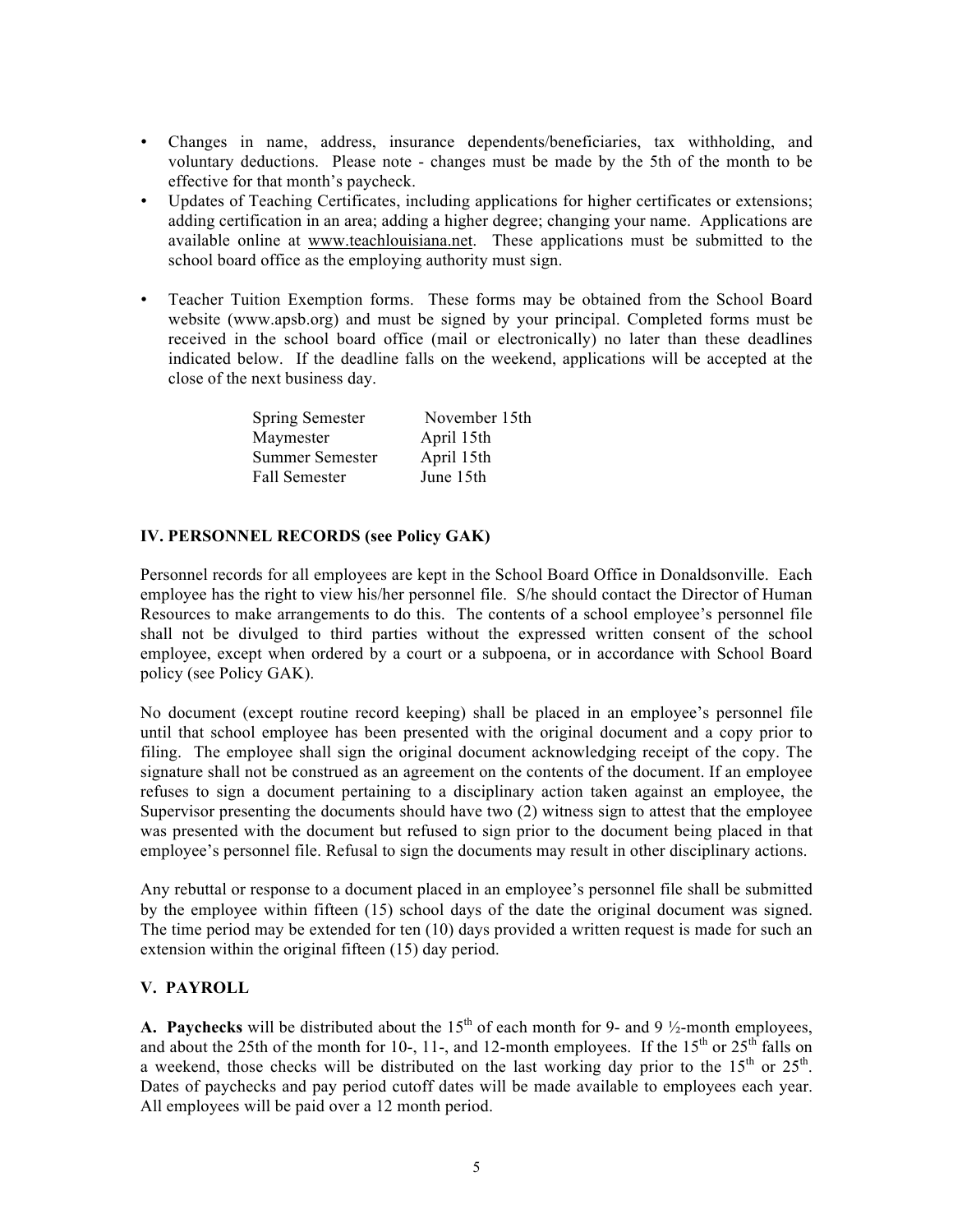**B.** Direct Deposit of paychecks is mandatory for all employees. To begin direct deposit of your paycheck, please contact the Payroll Department.

**C. Mandatory Deductions**. Law requires the following payroll deductions:

- ♦ Withholding for federal and state income taxes
- ♦ Medicare deductions for employees hired after May 1, 1986
- ♦ Retirement (FICA for part-time employees)
- ♦ Garnishments, tax levies, etc.

## **D. Voluntary Deductions**

- ♦ Medical Insurance
- ♦ Supplemental Insurance
- ♦ Vision Insurance
- ♦ Dental Insurance
- ♦ Professional Dues
- ♦ Credit Union
- $\triangleleft$  403(b) Annuity
- ♦ United Way
- ♦ Organization Dues

## **E. Credit for Experience and Advanced Degrees**

An employee on the Teacher Salary Schedule will be placed on the experience level corresponding to the number of years of qualified experience that has been verified *on our official form.* Qualified experience includes full time experience in a state-approved public or private school or in an American school in a foreign country. Full-time university experience (but not graduate assistantships) is also counted, as is experience at the State Department of Education, if the position requires a teaching certificate. A teacher must work at least one full semester in a school year to be given credit for it. Only one year of experience may be earned in any one school year. She/he will be paid for the highest degree that appears on his/her teaching certificate. When a teacher is awarded an advanced degree, she/he will be paid according to the salary schedule for that degree, beginning with the payroll period following the date that the degree is placed on his/her teaching certificate.

A new employee not on the Teacher Salary Schedule will be placed at the zero step of the pay schedule, which corresponds, to his/her position, in accordance with policy GCA.

## **F. Compensatory Time (See Policy GBAA)**

Personnel who are eligible for overtime compensation shall be allowed to bank overtime as compensatory (comp) time for the time worked in excess of forty (40) hours per week. Worked hours refers to actual hours paid during the workweek, including vacation, holiday, and sick leave.

Eligible employees are those employees who have been classified as nonexempt for purposes of overtime compensation in accordance with the Fair Labor Standards Act. Therefore, as a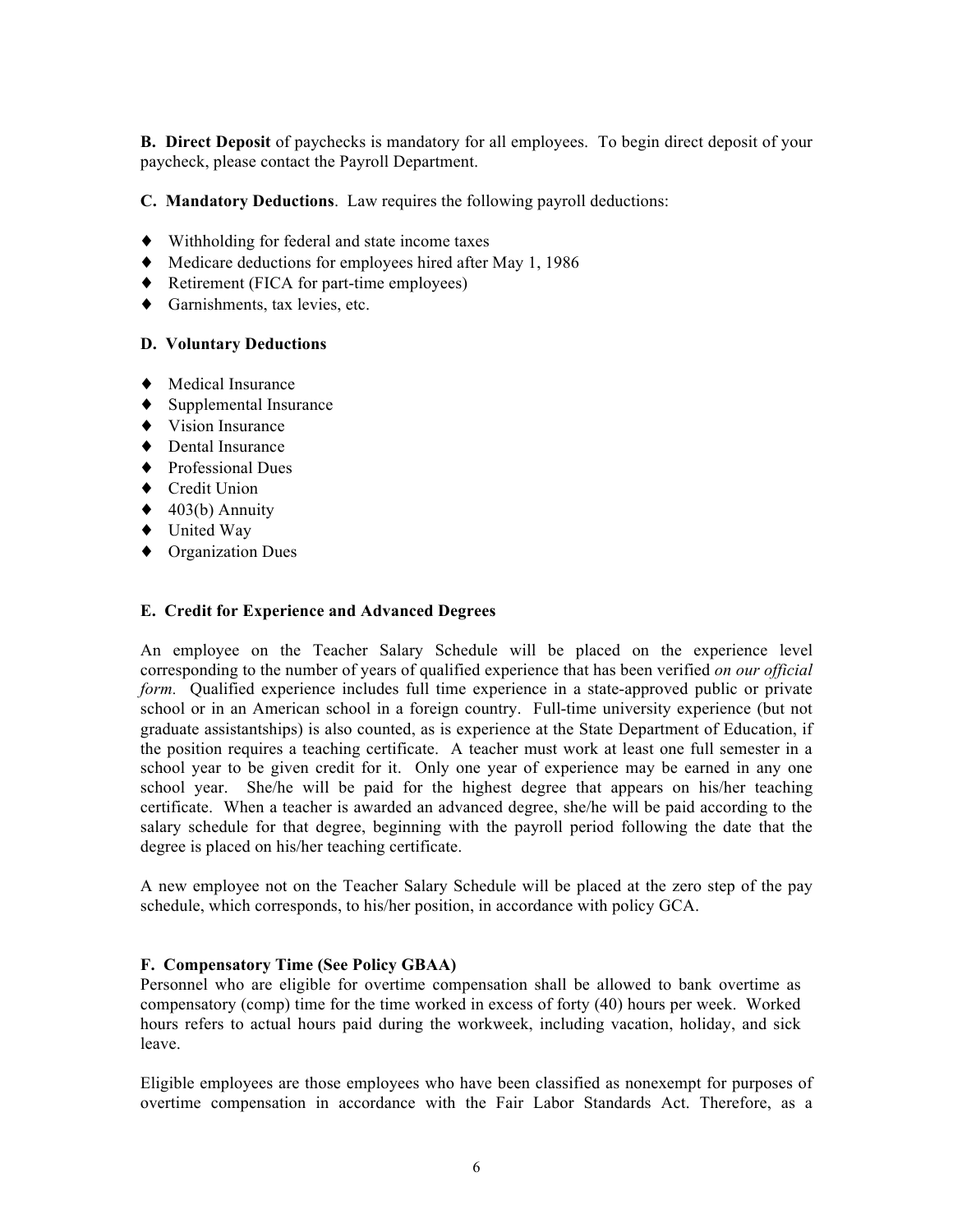condition of employment and for use of compensatory time in lieu of overtime payment, the Ascension Parish School Board shall allow the use of compensatory time off in lieu of payment at a rate of time and a half. The following conditions shall apply:

- 1. Employees may bank up to 80 hours  $(80 = 53.33$  hrs of overtime x 1.5).
- 2. Employees will be allowed to use banked comp time with prior approval of their immediate supervisor.
- 3. Any employee that has 80 hours bank comp time must get approval from the appropriate director before working any overtime.

All existing compensatory time, with the approval of the Department Head, must be used or cash payment issued for the time owed. Employees who have met retirement eligibility are required to use any comp time before entering retirement.

## **VI. MEDICAL INSURANCE (see Policy EGA)**

Medical Insurance may be elected by full-time employees through the Ascension Parish School Board Medical Insurance Plan. The School System pays a portion of the premium, and the employee pays the remainder as a payroll deduction. Employees may elect not to have coverage. Full-time employees are also provided dental and vision coverage, and may elect these coverage's for family members, with the cost of the premiums for the family members to be paid by the employee. Open Enrollment occurs each year, usually in the month of September, in which employees may choose among the options offered. This election will be effective for the following benefit year, beginning on November 1. .In general, coverage for employees hired at the beginning of the school year will begin on the first day of October. Please check with the Insurance Department to verify your coverage.

Employees should notify the Insurance Department as soon as possible of any changes in dependents or beneficiaries so that there will be no lapse in coverage. To add coverage for a newborn child, the employee must complete an enrollment form within 30 days of the child's birth. Employees should also notify the insurance department as soon as a covered dependent becomes ineligible for medical insurance. (Dependents become ineligible at age 26 and coverage ends on the last day of the month in which the dependent turns 26.)

| <b>Insurances Offered to Employees:</b> | Disability: Standard Disability 1-800-368-<br>1135 |
|-----------------------------------------|----------------------------------------------------|
| Blue Cross Blue Shield of $LA -$        |                                                    |
| 1-800-495-2583 www.bcbsla.com           | Annuities:                                         |
|                                         | American United Life (One America): 1-             |
| AlwaysCare (Dental): 1-888-729-5433     | 800-249-6269                                       |
| Ext. 2013                               | www.accountservices.aul.com                        |
| www.alwayscarebenefits.com              |                                                    |
|                                         | Life Insurance:                                    |
| EyeMed Vision: 1-866-939-3633           | Reliance Standard $-1-800-351-7500$                |
| www.eyemedvision.com                    | www.reliancestandard.com                           |
| <b>I.D.</b> Cards $- 877 - 226 - 1115$  |                                                    |
|                                         | Critical Illness, Accident & Whole Life:           |
|                                         | Unum Provident - 1-800-635-5597                    |

#### **Insurance Contacts**: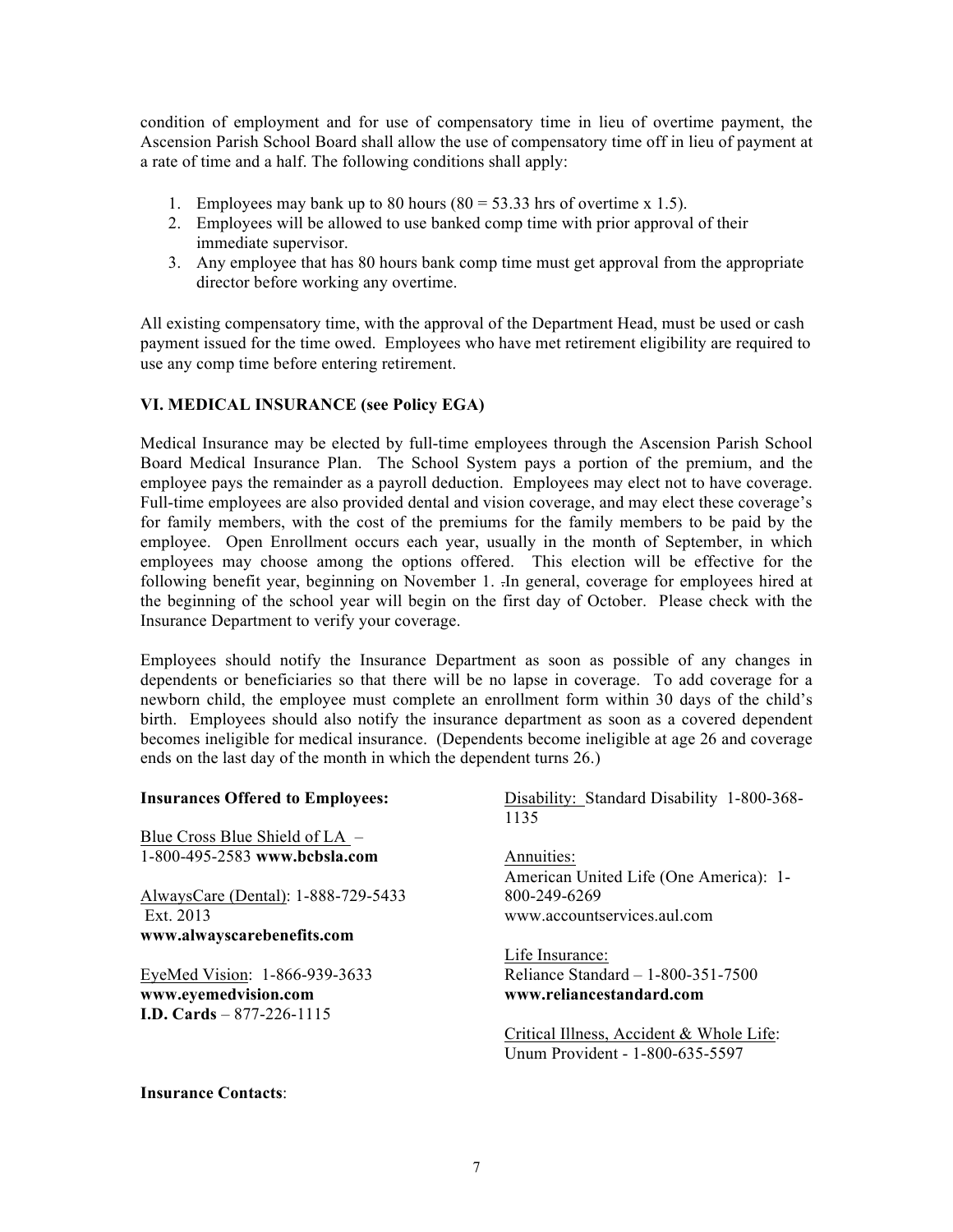**Rasheen Cayette Employee Insurance**   $225 - 391 - 7112$ 

rasheen.cayette@apsb.org Employee.Insurance@apsb.org Employee.Insurance@apsb.org 225-391-7113

## **VII. EMPLOYEE ABSENCES**

- **A. Reporting Absences.** All employees are required to notify their immediate supervisor as soon as reasonably possible in advance of any absence. In addition, all employees are required to enter absences in Nova time. Employees requiring a Substitute in their absence will need to call in to Kelly Services in addition to Nova Time. Failure to abide by this policy will result in a corresponding deduction from the employee's accrued annual leave. Violations of this policy may also result in disciplinary action up to and including termination.
- **B. Employee Attendance.** The following procedures will be used to enforce the APSB Employee Attendance Policy.
	- a. If an employee is absent beyond his or her sick leave allocation for the current year, he or she will have a conference with the Principal or Supervisor to discuss the excessive absences.
		- i. Written documentation will be kept by the Principal or Supervisor indicating that a conference was held to discuss excessive absences.
		- ii. A copy of the documentation will be given to the employee and to Human Resources for filing in the employee's personnel file.
	- b. If an employee continues to be absent, a second conference will be held with the employee and the Principal or Supervisor.
		- i. An official written reprimand stating consequences for "willful neglect of duty" will be signed by the employee during this conference.
		- ii. A copy of the documentation will be sent to the Superintendent and Human Resources for filing in the employee's personnel file.
	- c. If an employee's absences continue, the Principal or Supervisor will submit a letter of recommendation to the Superintendent for appropriate action to be taken for "willful neglect of duty."
		- i. A copy of this letter will be given to the employee and Human Resources for filing in the employee's personnel file.
		- ii. In a conference with the employee, the Principal or Supervisor and, the Superintendent or designee will discuss her recommendations, which may include suspension and/or termination.
	- d. Additionally, excessive and repeated tardiness will be documented and appropriate action will be taken.

## **C. Time Clock Policy**

- I. All employees (nonexempt) are required to use the time clock system to record their hours worked. Nonexempt employees are required to clock in and out for payroll and attendance purposes. At the discretion of the Supervisor, exempt employees may be required to use a time clock for attendance purposes as well.
- II. Employees should clock in no sooner than seven (7) minutes before or after the scheduled shift and clock out no later than seven (7) minutes before or after the scheduled shift. If an employee misses the window for clocking into the timekeeping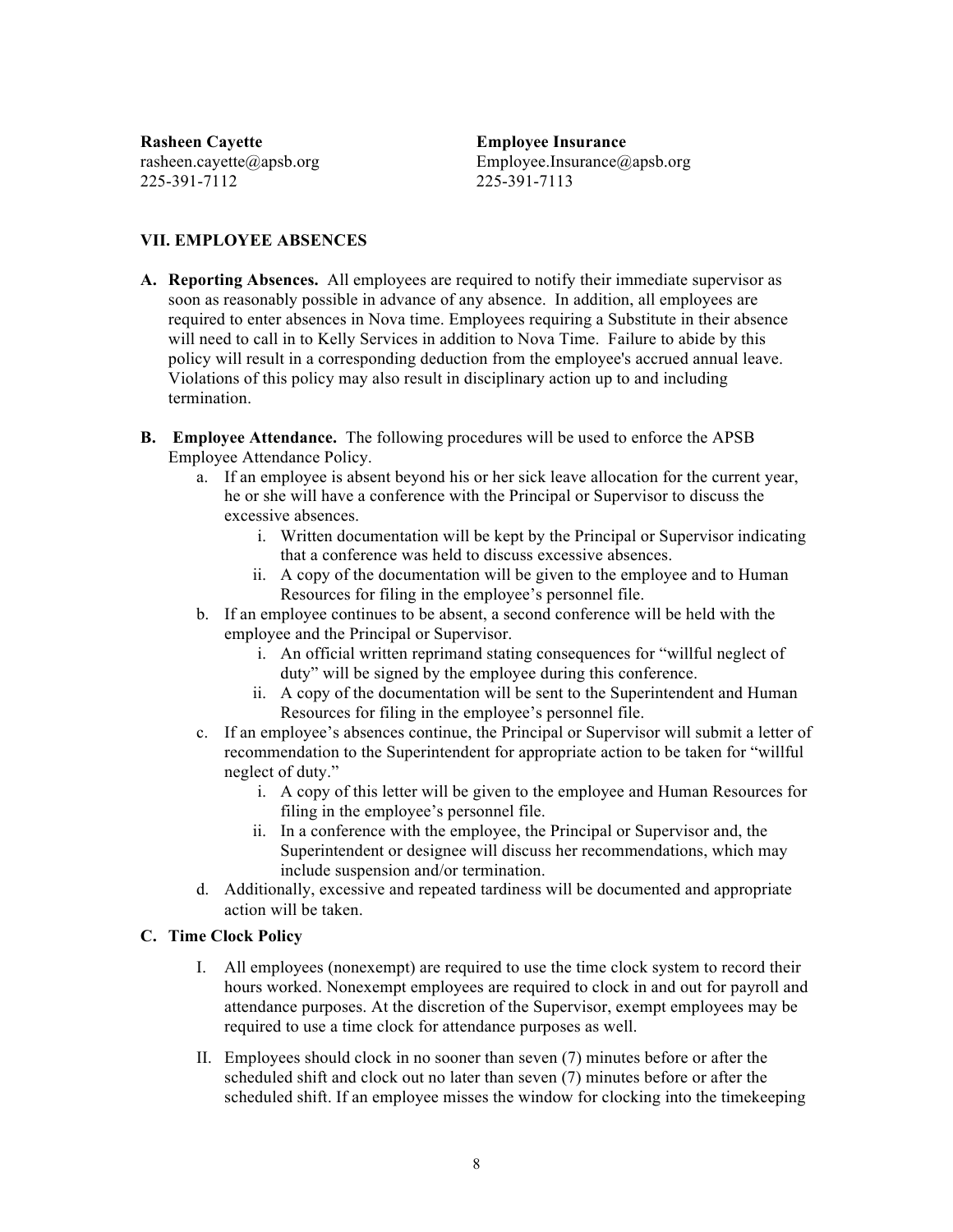system, the employee should notify the supervisor as soon as possible. The supervisor will manually enter the employee's work hours via the NovaTime. Employees who repeatedly miss time clock entries will be subject to disciplinary action.

#### **Prohibited Time Clock Actions**

III. Employees are strictly prohibited from using another employee's assigned employee number to clock in or clock out for another employee. Any employee found clocking in/out for another employee will be subject to disciplinary actions up to and including termination. Any employee allowing another employee to use his/her employee number to clock in/out for that person will also be subject to disciplinary actions up to and including termination.

#### **D. Sick / Emergency (See policy GBRIB).**

Each 9-, 9.5-, and 10-month employee shall be granted 10 days absence per year because of personal illness or other emergencies without loss of pay. 12-month employees shall be granted 12 such days. However, no employee shall be allowed any sick leave until s/he reports for duty and actually performs work. Such leave, when not used, shall be allowed to accumulate to the credit of the employee without limitation. Any employee who begins employment in the second month of the school year or later, will earn sick leave according to the following schedule:

| employees                 | 9, 9.5, 10 | 12 month employees |
|---------------------------|------------|--------------------|
| in the month of July      |            | 12 days            |
| in the month of August    | 10 days    | 11 days            |
| in the month of September | 9 days     | 10 days            |
| in the month of October   | 8 days     | 9 days             |
| in the month of November  | 7 days     | 8 days             |
| in the month of December  | 6 days     | 7 days             |
| in the month of January   | 5 days     | 6 days             |
| in the month of February  | 4 days     | 5 days             |
| in the month of March     | 3 days     | 4 days             |
| in the month of April     | 2 days     | 3 days             |
| in the month of May       | 1 day      | 2 days             |
| in the month of June      | 0 days     | 1 days             |
|                           |            |                    |

Employees on Louisiana extended sick leave, leave without pay or on worker's compensation will not automatically receive their sick leave at the beginning of the fiscal year, but will receive their sick days once they physically report to work each fiscal year.

Emergencies for sick leave purposes are defined by the School Board as:

- ♦ Illness or death within the immediate family--husband, wife, children, mother, father, son-inlaw, daughter-in-law, mother-in-law, father-in-law, brother, sister, grandparents, grandchildren (including step relations);
- ♦ Weather conditions hurricane, tornado, snowstorm, flood, accident, when approved by the Superintendent or his/her designee;
- ♦ Court summons; or
- ♦ Other unusual circumstances as approved by the Superintendent or his/her designee.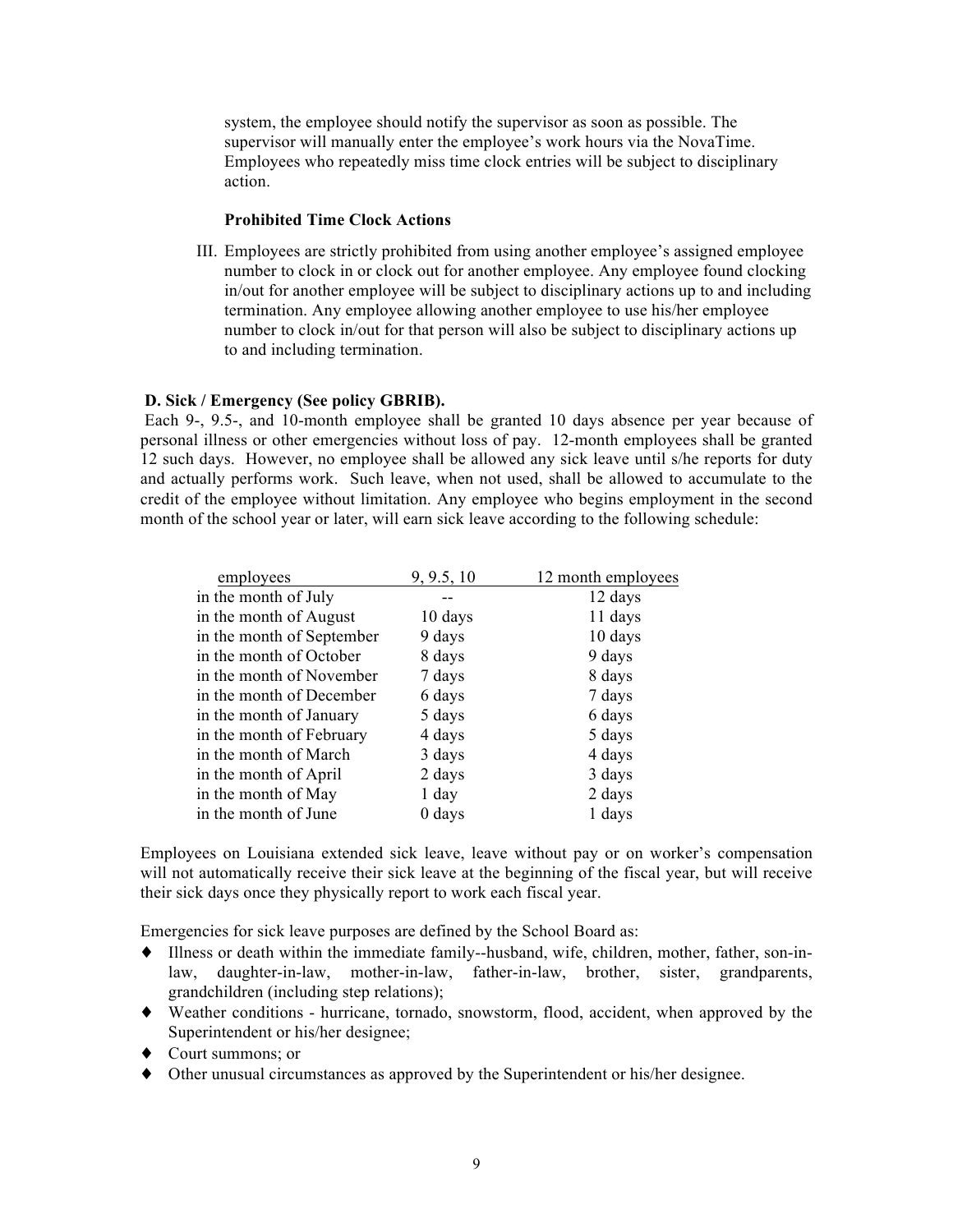An employee who is absent for six (6) or more consecutive days shall be required to present a certificate from a physician certifying such absence upon return to work. In the case of repeated absences of less than six days because of illness, the Board reserves the right to require verification of illness. Should a pattern of behavior so warrant, upon the request of the Superintendent or his/her designee, the employee shall be required, at the expense of the school system, to provide a certificate from a physician specified by the school system, in order to verify the existence of a medical disability.

All sick leave accumulated by a teacher or school employee, but not a bus driver, shall be vested in the teacher or employee. If a teacher or employee transfers to another public school system in Louisiana, s/he shall be credited with the number of days vested, according to Policy GBRIB

The School Board will pay an employee upon retirement, or to the employee's heirs or assigns upon his/her death prior to retirement, for any unused sick leave, not to exceed 45 days. Such pay shall be at the daily rate of pay paid to the employee at the time of his/her retirement or death.

## DEFERRED RETIREMENT OPTION PROGRAM (DROP)

Any employee of the School Board who participates in the *Deferred Retirement Option Program* (DROP) shall be eligible for and may elect to receive on **an one-time basis severance pay** (accrued sick leave up to a maximum of forty-five (45) days) upon entering DROP on the same basis as any other employee who retires or otherwise leaves employment; otherwise, any accrued sick leave shall be paid only upon final retirement of the employee.

**D. Bereavement (see policy GBRIB)**. Two (2) days bereavement leave shall be granted to employees in the event of the death of an immediate family member without the absence(s) being charged to either sick leave or annual leave.

Immediate family shall be defined as spouse and children; mother and father or that of the spouse; brothers and sisters and their spouses or that of the spouse; and the employee's grandparents, spouse's grandparents, grandchildren, daughter-in-law, and son-in-law.

If additional days are requested, the employee may utilize a maximum of 3 sick days if there are sick days remaining. If the employee has exhausted all sick leave, the time will be deducted from pay.

The principal or department head shall be responsible for verifying bereavement leave requested.

When calling bereavement days into the TSSI system, use the following budget code:

- 1. Spouse 2. Child
- 7. Grandparent
- 8. Grandparent of
- 3. Mother
- Spouse
- 4. Father
- 9. Grandchild
- 10. Mother-in-law
- 5. Brother 6. Sister
	- 11. Father-in-law
- 12. Brother-in-law
- 13. Sister-in-law
- 14. Daughter-in-law
- 15. Son-in-law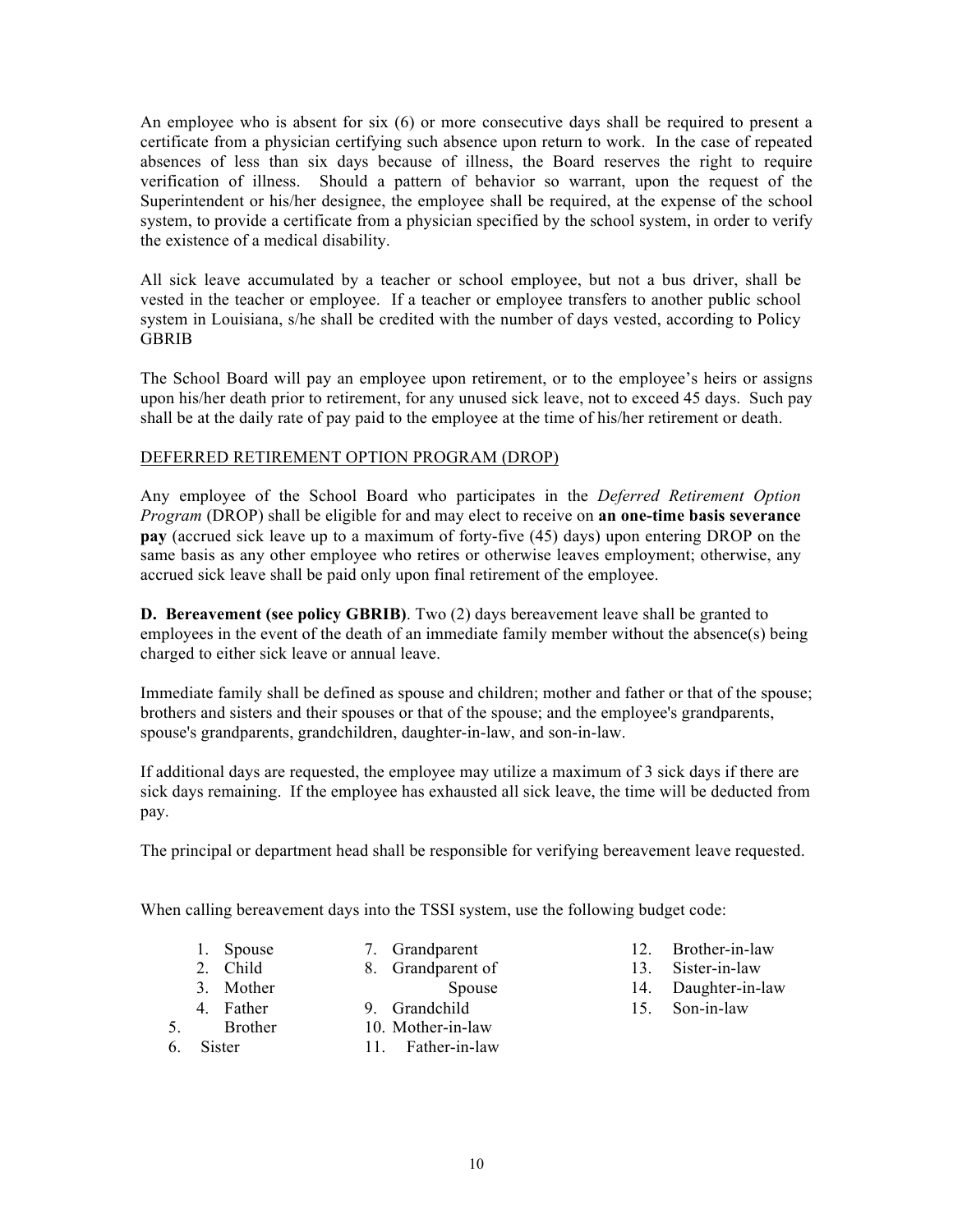**E. Extended Sick Leave (see policy GBRIB)**. If an employee is absent after having exhausted all of his/her accumulated sick leave, she/he shall be docked a full day's pay for each day's absence, with the following exception:

A full time employee who has exhausted all accumulated sick leave and is absent due to a medical necessity in his/her immediate family (for the purposes of this type of extended leave, immediate family is defined as spouse, child, or parent of the employee) shall be granted up to 90 days of extended sick leave in a six-year period. Employees in noncertified teaching positions must be absent for ten (10) consecutive days in order to be eligible to apply for Extended Sick Leave. Employees in certified teaching positions must exhaust all of their sick leave in order to become eligible for extended sick leave. The original application for extended sick leave, accompanied by a statement from a licensed physician certifying the need for the leave, must be submitted to the human resource department prior to the extension of such leave. If an employee is unable to submit the application and physician's statement prior to the commencement of the leave, the application and statement shall be submitted as soon as practicable but it no event later than three days from the date the employee returns to work. Applications not received within the required time will be denied. Leave forms can be found at www.apsb.org/leave. Employees on approved extended medical leave shall be paid at a rate of 65% of the salary that they were making at the time the leave began. Employees on extended medical leave may not be employed elsewhere unless **all** of the following conditions are met:

- ♦ The employment is no more than 20 hours per week.
- $\blacklozenge$  The employee has worked at the part-time job at least 120 days prior to the inception of the extended medical leave.
- ♦ The doctor who recommended the extended medical leave certifies that the part-time employment will not interfere with the purpose of the leave.

Medical necessity shall be the result of a catastrophic illness or injury, which means a lifethreatening, chronic, or incapacitating condition.

**F. Personal Leave**. Teachers and all other employees, except bus drivers and those who receive annual leave are eligible for two days of personal leave during each school year. Personal leave is to be used for such purposes as may be determined by the individual. Notice must be given to the employee's immediate supervisor at least 24 hours prior to taking such leave. The two personal days are neither cumulative nor payable upon death or retirement. Personal leave shall be charged to and deducted from current or accumulated sick leave. If no accumulated sick leave remains, the employee's full pay shall be docked.

G. **Maternity Leave**. The Ascension Parish School Board shall grant to regularly employed employees maternity leave for a reasonable time before and after childbirth upon proper application to the Board for maternity leave. Such request shall be made prior to the fifth month of pregnancy and shall be accompanied by a physician's statement attesting to the need of the leave for maternity purposes. The Board shall determine, after consultation with all parties, a reasonable length of time that shall be granted for maternity leave.

The maternity leave provided for herein shall be without pay and although it shall not affect tenure or salary rights acquired prior to taking such leave, time spent on maternity leave shall not be counted toward acquiring tenure or for salary schedule purposes. Maternity leave for the period of disability occasioned by pregnancy and/or childbirth shall not interrupt the consecutive service for sabbatical leave purposes.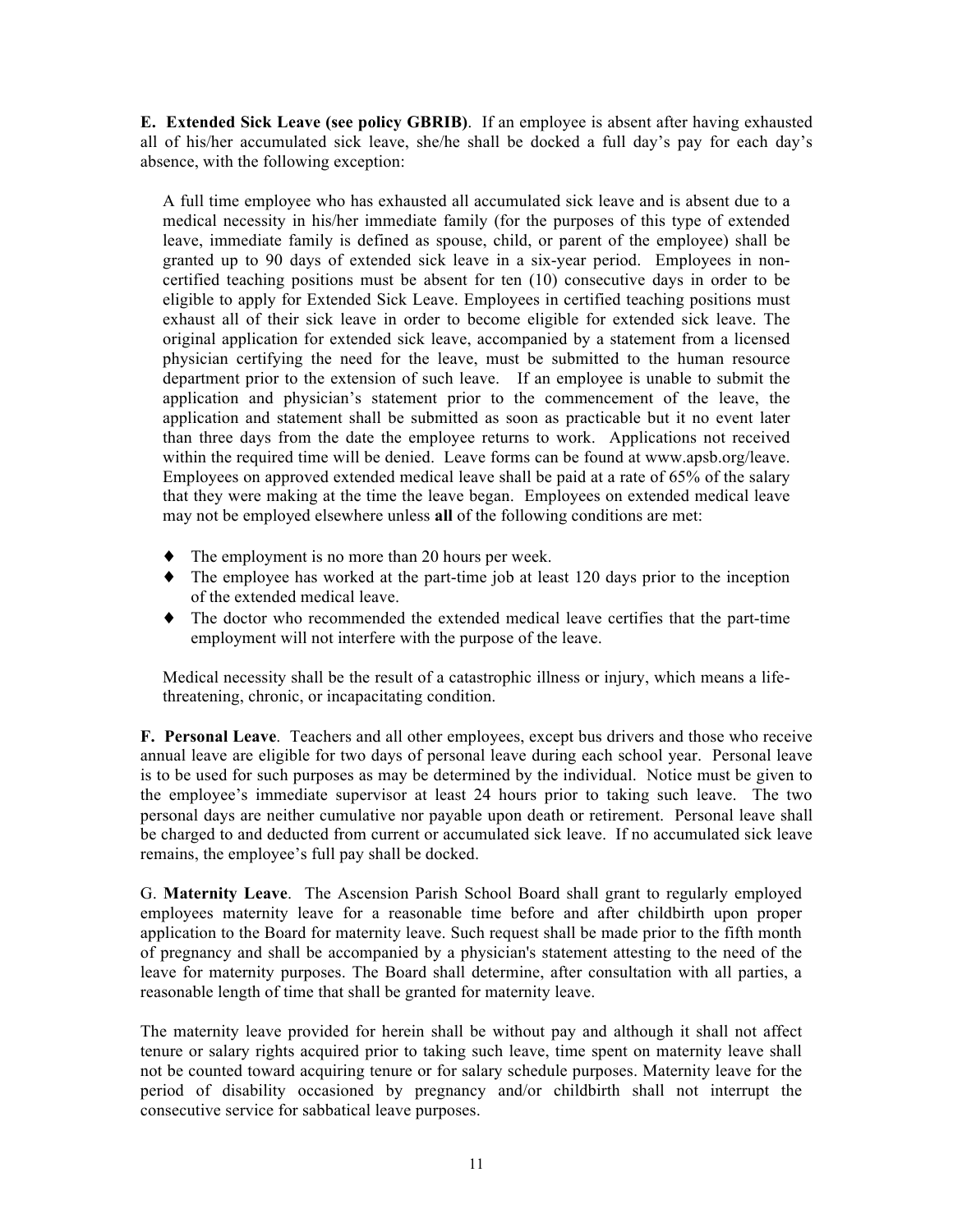Employees desiring to use current and accumulated sick leave days in lieu of maternity, leave shall state such request and anticipated number of days to be used on the application for sick leave, in accordance with provisions found in policy *GBRIB, Sick Leave*.

Each *teacher* granted maternity leave in accordance with state law and who has no remaining sick leave days available may also be granted up to an additional thirty (30) days of extended sick leave in each six-year period of employment for personal illness related pregnancy, illness of an infant, or for required medical visits certified by a physician as relating to infant or maternal health.

**H. Annual Leave (Vacation) (see policy GBRK).** All twelve-month employees shall be granted annual leave. Employees hired during a fiscal year shall be granted 2.5 days of vacation after 3 months of employment, and .834 days of vacation for each month worked during fiscal year thereafter, up to a maximum of ten (10) days. All other twelve-month employees shall be granted annual leave as follows:

| <b>Years of</b><br><b>Service</b> | <b>Annual Leave</b><br>Granted<br>(In days) | Monthly<br>Accrual<br>Rate (In<br>days) |
|-----------------------------------|---------------------------------------------|-----------------------------------------|
| $0 - 4$                           | 10                                          | 0.834                                   |
| 5                                 | 11                                          | 0.917                                   |
| 6                                 | 12                                          | 1.000                                   |
| 7                                 | 13                                          | 1.084                                   |
| 8                                 | 14                                          | 1.167                                   |
| 9                                 | 15                                          | 1.250                                   |
| 10                                | 16                                          | 1.334                                   |
| 11                                | 17                                          | 1.417                                   |
| 12                                | 18                                          | 1.500                                   |
| 13                                | 19                                          | 1.584                                   |
| 14                                | 20                                          | 1.667                                   |

Vacation leave shall be credited on a monthly basis according to the accrual rates indicated above. Annual leave may be accumulated and carried forward as earned up to a maximum of twenty (20) working days. If any employee's annual leave balance reaches twenty (20) days, the accrual of leave will stop until the employee's balance falls below the maximum of twenty (20) days.

**I. Professional Leave (see Policy GBRH)**. An employee may be granted professional leave to attend an educationally related conference, meeting, or convention, if such attendance is considered to be in the best interest of the school system. The Director and/or Superintendent must approve professional leave in advance. The request for professional leave must be submitted on the official request form in duplicate at least two weeks in advance of the requested leave.

**J. Sabbatical Medical Leave (see Policy GBRHA)**. All teaching personnel shall be granted sabbatical medical leave at the discretion of the Superintendent. Teachers are eligible for two semesters immediately following twelve or more semesters of consecutive service or one semester immediately following six semesters of consecutive service. Leave without pay is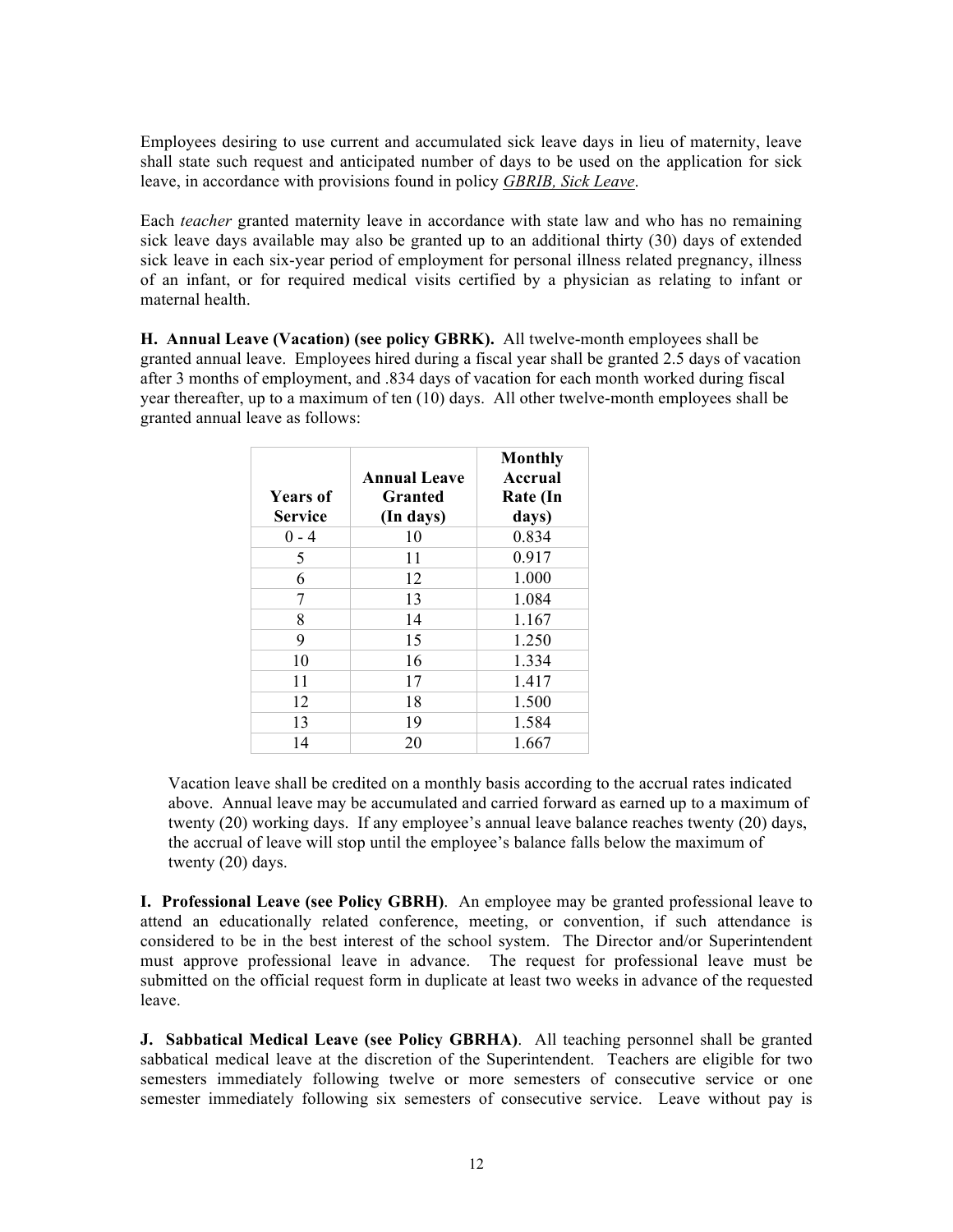deemed to be an interruption of consecutive service (i.e. a docked day). The teacher must provide a statement from a licensed physician stating that the leave is medically necessary. The pay will be 65% of the teacher's pay at the time the leave begins. Medical sabbatical leaves that begin after a semester has started will terminate at the end of that semester (or at the end of the next semester, if the leave was for two semesters). Sabbatical medical leave must be applied for on the approved form, and submitted to the superintendent at least 60 days preceding the beginning of the semester of the school year for which leave is requested. (In case of emergency, the request may be submitted 30 days prior.) An employee on sabbatical medical leave may not be otherwise employed unless all of the following criteria are met:

- $\Box$  Employment is for no more than 20 hours per week.
- The employee has been working in this part-time job 120 or more days prior to the beginning of the sabbatical leave
- $\Box$  The physician who recommended the leave certifies that part-time employment does not impair the purpose for which the leave is required.
- $\Box$  The School Board authorizes the part-time work.
- $\Box$  The employee is not working for any public or private elementary or secondary school in Louisiana or in any other state.

**K. Sabbatical Leave for Professional Development (see Policy GBRHA).** Teachers are eligible for two semesters of sabbatical leave for professional development immediately following twelve or more semesters of consecutive service or one semester immediately following six semesters of consecutive service. Leave without pay is deemed to be an interruption of consecutive service (i.e. a docked day). They are required to earn 9 undergraduate credit hours, provided such hours directly improve the person's skills and knowledge as a teacher, or six (6) graduate credit hours, or be certified as a fulltime student at an institution of higher learning accredited by the respective State Board of Education or territorial board in which such institution is located.

The pay will be 65% of the teacher's pay at the time the leave begins. Sabbatical leave for professional improvement must be applied for on the approved form, and submitted to the superintendent at least 60 days preceding the beginning of the semester of the school year for which leave is requested. Teachers on professional sabbatical leave are prohibited from employment by any public or private elementary or secondary school in Louisiana or any other state.

**L. Military Leave (see Policy GBRID).** Leave with pay for military purposes, not to exceed fifteen (15) working days in one calendar year, shall be granted to 12-month employees or to employees called to emergency duty during the school year. Leave without pay shall be granted when leave is for more than fifteen (15) working days or to other employees who do not qualify for leave with pay. All requests for military leave shall be presented to the School Board for approval and must be accompanied by proper documents attesting to call to duty.

An employee on extended military leave (longer than fifteen (15) days) must apply for reinstatement of his/her former position within thirty (30) days after end of leave; he/she shall then be reinstated at the salary then in force in the salary schedule. The Board may transfer the employee to a position of comparable status if, in the opinion of the Board, such action is beneficial to the school system.

## **M. Family and Medical Leave (see Policy GBRIBA)**.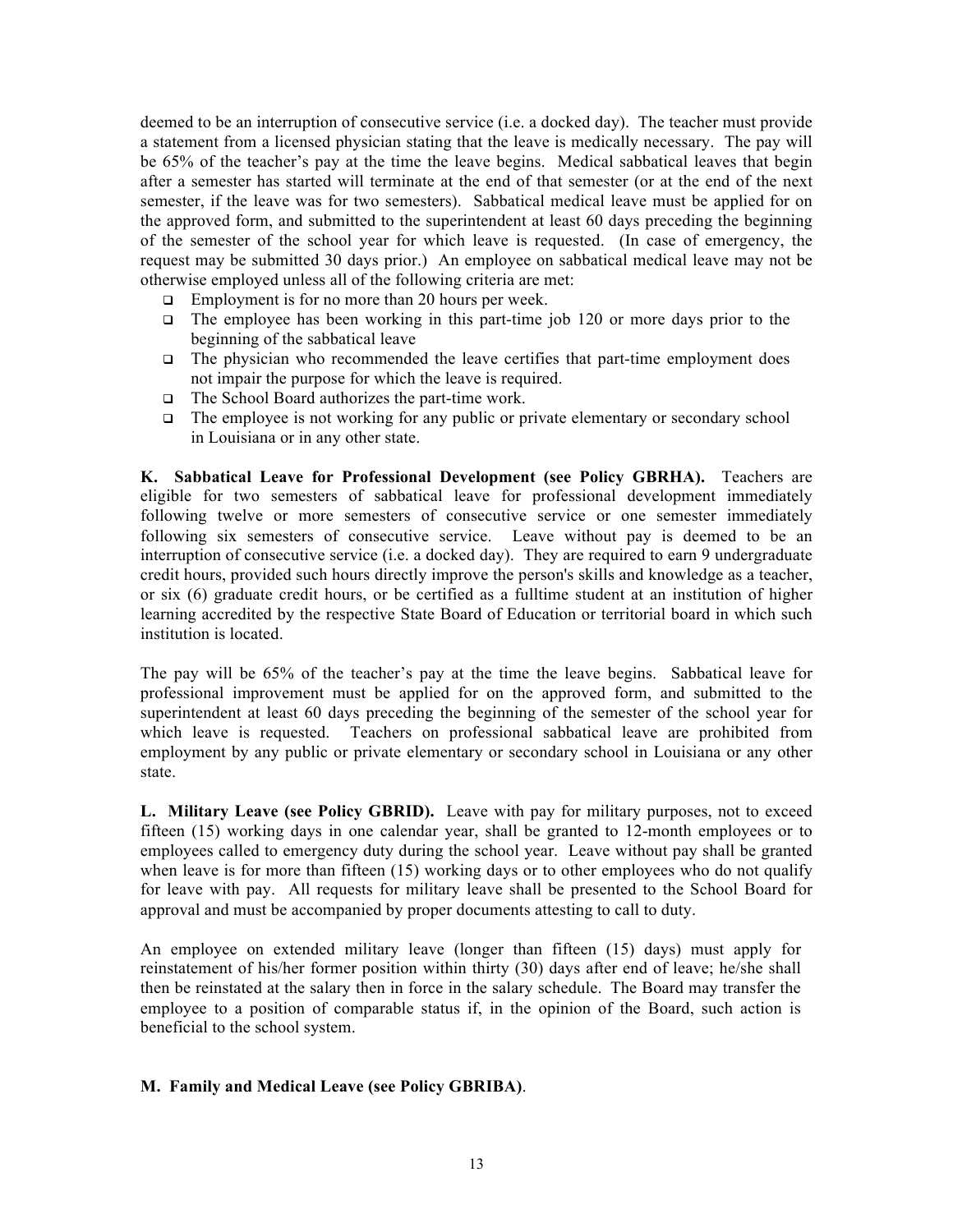The Ascension Parish School Board shall permit qualified employees to take up to twelve (12) workweeks of unpaid leave in a twelve (12) month period for family and medical reasons. Employees qualifying for family and temporary medical leave shall have been employed by the Board for the previous twelve (12) months prior to the date of the leave to be taken. For the purposes of this policy, the 12 month period shall be the same as the fiscal year, July 1 to June 30. Such unpaid leave may only be taken for the following reasons:

- 1. For the birth of the employee's child and subsequent care;
- 2. For the placement of a child with the employee for adoption or foster care;
- 3. In order to care for the spouse, child or parent of the employee who has a serious health condition; or
- 4. When the serious health condition of the employee renders the employee unable to perform the essential functions of his or her job.

Leave may be taken for birth or placement of a child only within twelve (12) months of the birth or placement.

Generally, the time taken for family and medical leave shall be on a continuous basis. However, the employee shall be permitted to take leave on an intermittent or reduced basis to care for a seriously ill family member or the employee's own illness when medically necessary. An employee may take intermittent leave for the birth or adoption of a child only with the Board's approval.

If a teacher's period of absence on intermittent leave amounts to more than 20% of classroom time, the teacher may be required to take continuous leave throughout the treatment period or be placed in an equivalent position that would not be so disruptive to the classroom.

A teacher may be required to extend leave through the end of the semester if the intended date of return is within the last two (2) or three (3) weeks of the semester, depending on the date on which leave began and the length of the leave.

An employee shall be required to request leave by providing the Board at least thirty (30) days notice prior to any leave being taken for the birth or adoption of a child, or for any planned or foreseeable medical treatment. For emergency treatment, or circumstances where thirty (30) days notice cannot be provided, the employee shall notify the Board of the leave to be taken as soon as possible. Medical certification may be required by the Board at the time leave is requested.

The employee shall be required to substitute any accumulated sick leave and/or annual leave for any family and medical leave time requested. If paid leave is used by an employee, the Board shall provide only enough unpaid family and medical leave time to total the allowed twelve (12) week period.

Any employee taking family and medical leave shall have the right to return to their previous position or an equivalent position with no loss in benefits at the end of the leave period. An employee returning to service at the end of their leave period for personal medical reasons shall be required to present to the Board a letter from their doctor certifying that the employee is able to return to work.

## **Military Family Leave**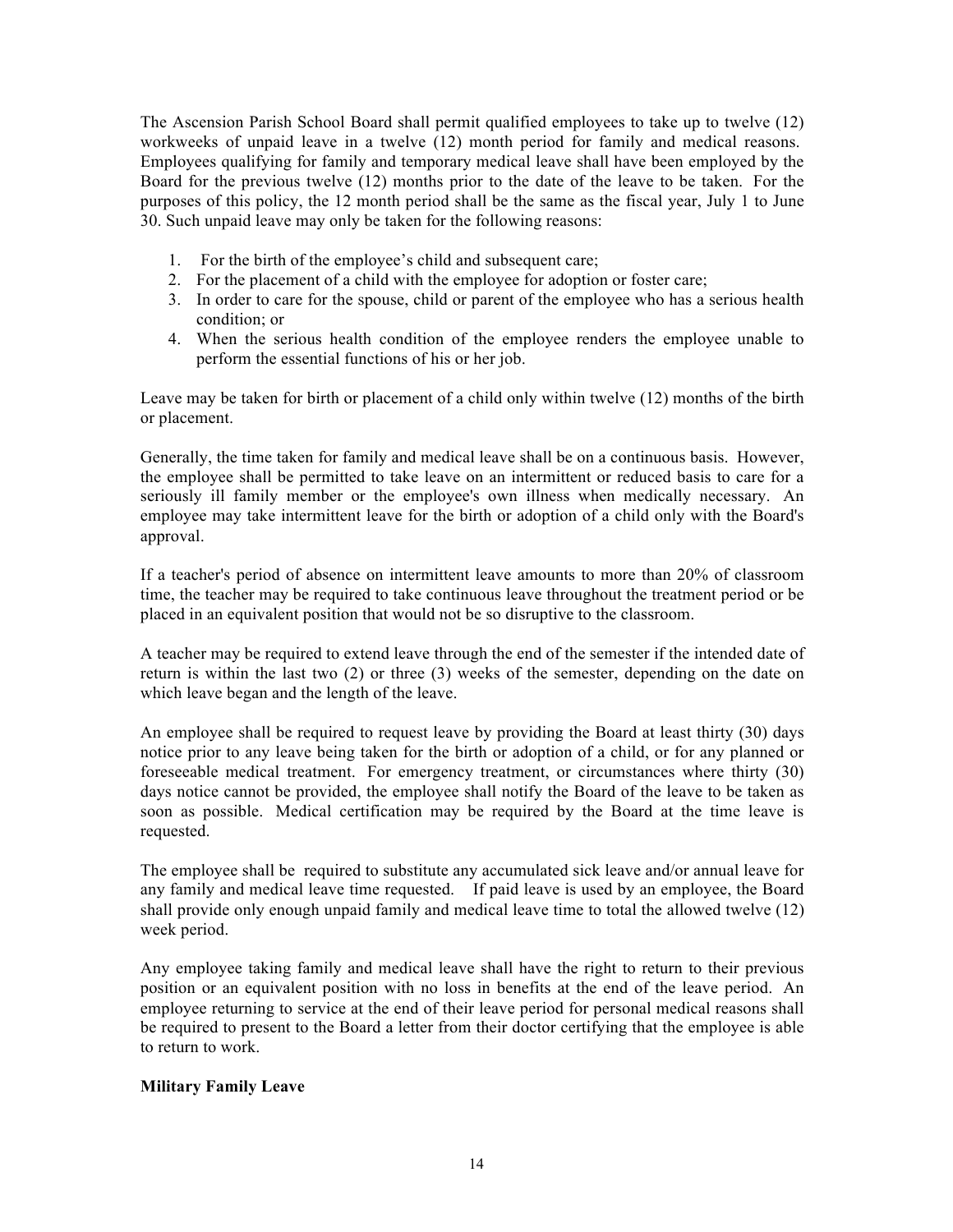#### Qualifying Exigency Leave

Eligible employees who are the spouse, son, daughter, or parent of a military member may take up to 12 weeks of FMLA leave during any 12-month period to address the common issues that arise when a military member is deployed to a foreign country. This provision applies to the families of members of both the active duty and reserve components of the Armed Forces.

#### Military Caregiver Leave

Eligible employees who are the spouse, son, daughter, parent or next of kin of a covered service member may take up to 26 weeks of FMLA leave during a single 12-month period to care for the service member who is undergoing medical treatment, recuperation, or therapy, is otherwise in outpatient status, or is otherwise on the temporary disability retired list, for a serious injury or illness incurred or aggravated in the line of duty on active duty. This provision applies to the families of members of both the active duty and reserve components of the Armed Forces.

A covered service member is either:

- A current member of the Armed Forces (including a member of the National Guard or Reserves) who is under treatment, recuperation, or therapy, is in outpatient status, or is on the temporary disability retired list, for a illness, or
- A veteran of the Armed Forces (including the National Guard or Reserves) discharged within the five-year period preceding the date the employee first take military caregiver leave to care for the veteran and who is undergoing medical treatment, recuperation, or therapy for a qualifying serious injury or illness.

**N. Leave Without Pay (see Policy GBRIA)**. The Board may grant leave of absence, without pay, to any regularly employed teacher or other employee at its discretion for periods of time not to exceed one year. Such leave shall be granted by the Board, upon proper request in writing by the employee, whenever in the discretion of the Board such leave is in the best interest of the school district. In the event leave without pay is granted for a period beyond 12 weeks, the employee will be responsible for 100% of benefit premiums after the initial 12 week period.

At the time leave without pay is granted, the Board may declare at its discretion that all or certain of such leaves shall not be deemed to interrupt active service for sabbatical leave purposes.

#### Continuation of benefits

Employees will be allowed to continue benefits while on leave without pay, but will be required to pay both the employee and employer portion of premiums after 12 weeks on leave without pay. Premiums are due by the fifteen of the month of coverage.

For benefits that may be continued beyond the 12 weeks, the employee must arrange in advance to pay any required premium(s)-*both employee and employer portions-*directly to the insurance office. If the employee chooses not to continue your sponsored coverage, or if you do not pay your premium(s) on time, your coverage will end on the last day of the month for which premiums or contributions are paid.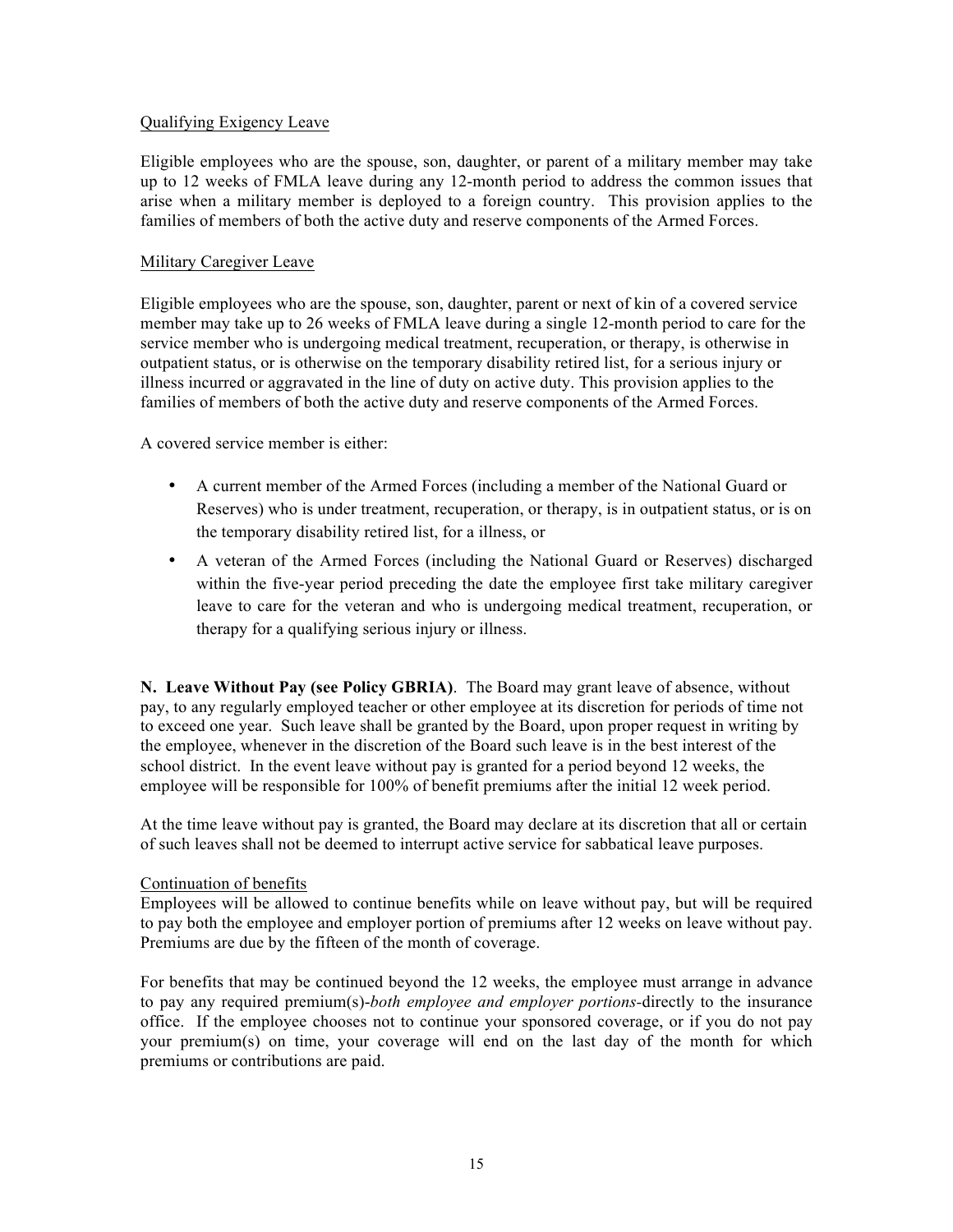♦ NOTE: Extended leave will not be granted for the purpose of obtaining employment elsewhere.

**O. Jury Duty**. The Board shall grant a leave of absence to any regularly employed person of the school system who has been called or subpoenaed to serve jury duty. Such leave shall be granted for the period of time required to serve such jury duty without loss of sick, emergency, or personal leave or any other benefit. Jury duty shall not be deemed to interrupt service accumulated toward sabbatical leave.

Anyone serving on jury duty shall receive his regular salary and may keep the compensation received as juror. Said employee shall be responsible for submitting verification of call or subpoena for jury duty to the Superintendent or his designee to be eligible to receive leave for jury duty. Any employee abusing said leave shall be subject to disciplinary action.

P. **Probation**. Upon initial employment, teachers shall remain on an at-will employment status until they have successfully met the statutory criteria to be granted tenure with the school system. During this period, the teacher may be terminated by the Superintendent after providing the teacher with written reasons for termination, an opportunity to respond within ten (10) days.

Contract appointees hired under a promotional or performance contract shall not be entitled to any probationary period.

All newly hired school employees (who are not teachers) shall be placed on six (6) month probationary basis upon employment. Successful completion of the probationary period shall in no way convey any expectation of continued employment. School employees shall be hired on an at-will employment basis and subject to dismissal by the School Board upon the written recommendation of the Superintendent.

## **VIII. EMPLOYEE CONDUCT**

Ascension Parish School Board's Employee Conduct and Work Rules ensures orderly operations and provide the best possible work environment. Ascension Parish School Board expects employees and others who may from time to time be engaged to provide services, such as temporary personnel, consultants and independent contractors, to follow these rules of conduct while on Ascension Parish School Board premises, attending APSB functions or otherwise performing work-related activity.

In addition to maintaining and enforcing this policy to protect the interests and safety of all employees and the organization, Ascension Parish School Board complies with all applicable federal, state and local laws and regulations concerning employer/employee rights and obligations.

## **Theft**

Ascension Parish School Board will not tolerate monetary or property theft of any type. The School Board considers property theft to include the unauthorized use of Ascension Parish School Board services or its facilities as well as the taking of any unauthorized property for personal use. No item purchased or supplied by Ascension Parish School Board should ever be removed from the School Board premises without the expressed authorization of the School Board. Employees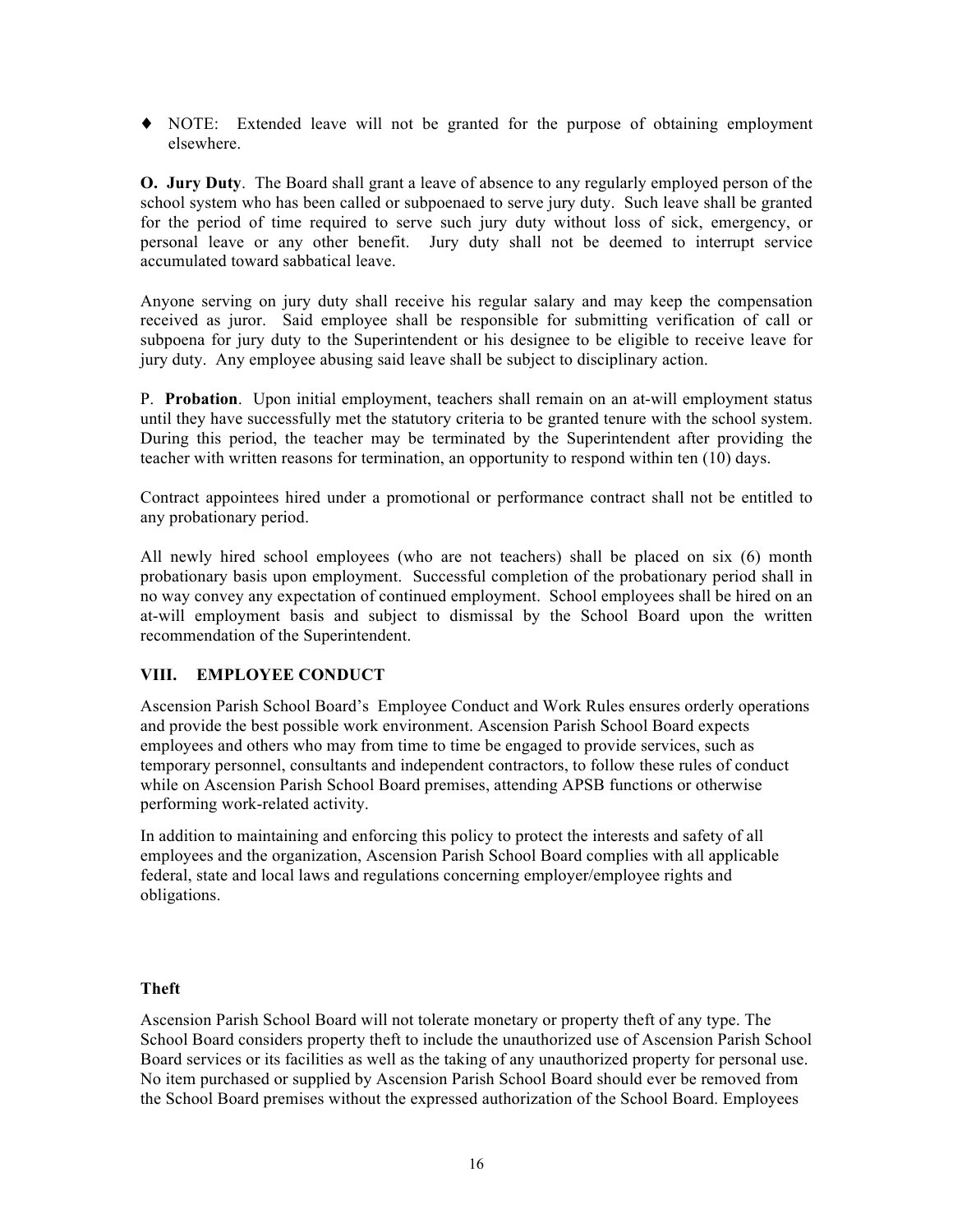that violate this policy will be subject to disciplinary actions up to and including possible termination and prosecution.

#### **Staff/Student Relations**

The relationship between staff members and students in the school district should be one of cooperation, understanding and mutual respect. All employees have the responsibility to provide an atmosphere conducive to learning, which should be accomplished through effective individual and group discipline. All students and staff will treat each other with respect.

Differences and problems that arise between an employee and student are typically best worked out by conferences with those involved or between the parent of the student and staff member. Furthermore, all meetings with students and staff members should have a witness present during the meeting. If no witnesses are present during a meeting between a staff member and student, the staff member is responsible for ensuring that there is an open door or window so that the interaction between the student and staff member is visible to others. However, employees and students should immediately report a violation or perceived violation of the district's nondiscrimination and anti-harassment policy, regardless of whether a conference has been held.

No employee may use his or her status as an employee to adversely influence a student of the district. No employee may date, make advances toward, or engage in any sexual relationship with a district student, regardless of the student's age, the perceived consensual nature of the relationship, where the advances are made or whether the employee directly supervises the student. Further, no employee may discuss or plan a future romantic or sexual relationship with a student.

## **IX**. **EMPLOYEE DISCIPLINE ( See Policy GBK)**

The Superintendent and his/her designee shall possess the authority to discipline employees when an employee's behavior warrants such action. A principal shall have the authority to recommend to the Superintendent when appropriate that employees at the school in which he/she is employed should be disciplined.

Discipline of an employee shall be progressive in nature such that penalties for poor job performance or broken rules become increasingly harsh as similar or related conditions continue or infractions are repeated. Such progressive discipline, however, shall not inhibit the Superintendent's authority or, in the case of certain employees, the School Board's authority, to discipline, suspend, or terminate an employee based on the circumstances of any single event. Documentation of employee behavior, employee performance, and any disciplinary action taken shall be properly and thoroughly recorded.

Should any disciplinary measure become necessary, any documentation shall be considered *confidential* and treated in accordance with statutory provisions and School Board policy.

## **X. TERMINATION OF EMPLOYMENT**

**A. Retirement (see Policy GBQ)**.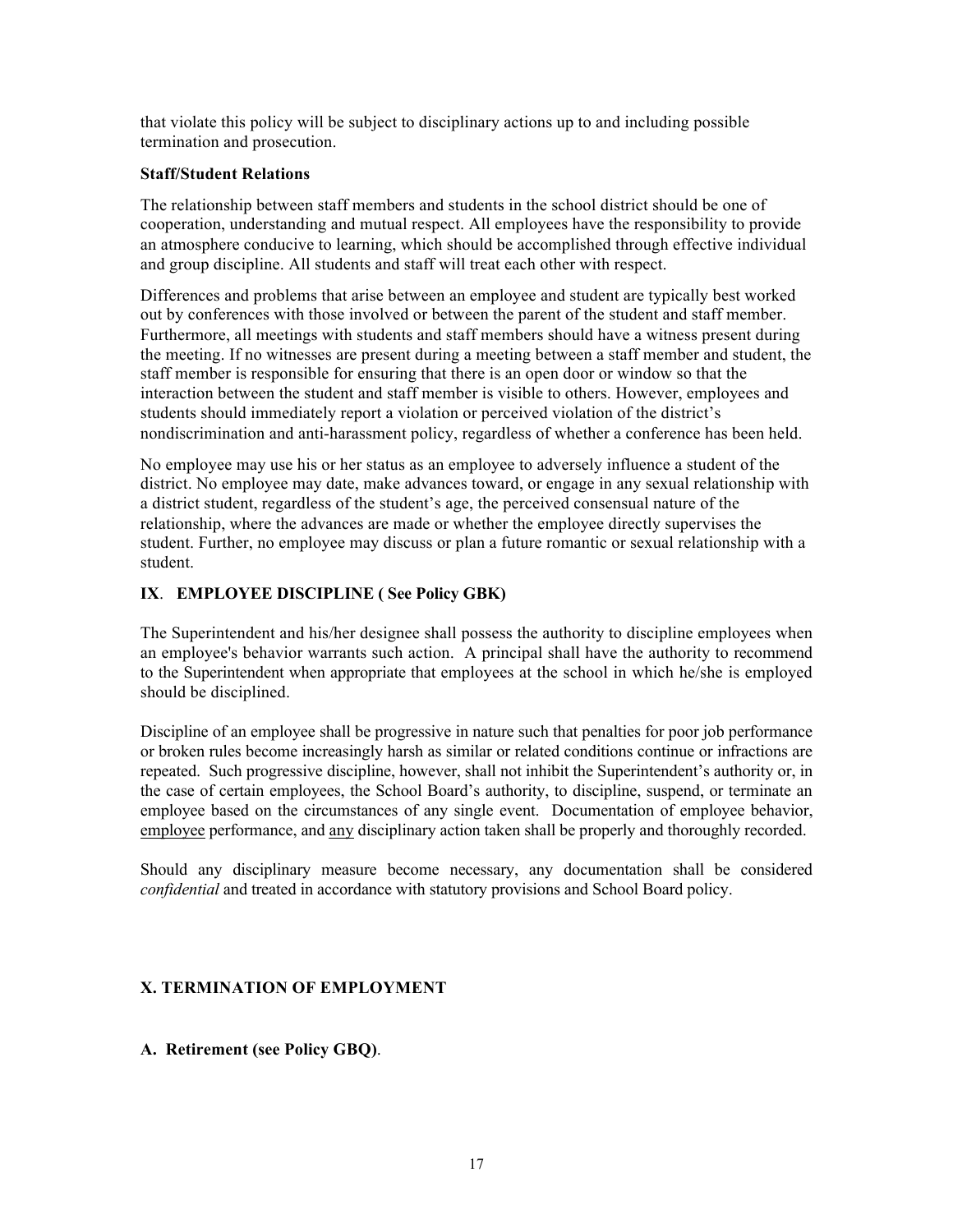All employees shall be required, as a condition of employment, to become members of the retirement system for which they are eligible. Employees shall also be required to officially inform the Ascension Parish School Board in writing of their plans to retire.

In general, the amount of a retiree's annual benefit is computed as follows: multiply two or two and one half (see types of retirement, below) times the total years of service credit times the average of the highest three years salary. The retirement benefit will vary depending on the Retirement Option chosen.

TYPES OF RETIREMENT -

*The two-percent formula*. To retire under the two-percent formula, an employee must be:

- $\triangle$  Age 60 with at least 10 years of service credit, excluding military service purchased after Sept. 10, 1982
- ♦ Any age with 20 years of service credit, excluding military service purchased after Sept. 10, 1982

*The two-and-one-half-percent formula.* To retire under this formula, an employee must be:

- ♦ Age 65 with 20 years of service credit, excluding any military service
- ♦ Age 55 with 25 years of service credit
- ♦ Any age with 30 years of service credit

Employees contemplating retirement should contact the Human Resources Department at least six months prior to the date of retirement. Employees have a duty to check with the appropriate retirement system to assure they are qualified to retire prior to making any retirement decisions.

**B. Resignation (see Policy GBO)**. Employees who wish to resign their position should complete a resignation form indicating the reason for the resignation, and submit it to the Superintendent for acceptance. The form can be obtained from the principal/supervisor. A teacher who is under contract is to obtain from the Superintendent a release from his/her contract before she/he may accept employment elsewhere during the term of the contract. The Superintendent shall provide written acceptance of the resignation to the employee, including the date of acceptance and setting forth the effective date of resignation.

Once the Superintendent has accepted the resignation, it may not be withdrawn by the employee. The immediate supervisor shall be informed in writing of the resignation. The resignation and its acceptance should be reported as information to the Board at the next regular or special meeting. Any employee who intends to resign after the end of the school session shall be urged to submit his/her letter of resignation as soon as possible.

**C. Dismissal**. Administrators will strive to assist personnel in every way possible to perform their duties satisfactorily. Every reasonable effort shall be made to avoid the necessity of dismissing personnel at any level. However, the Board may dismiss any employee in accordance with state laws and regulations. Please refer to the following School Board policies concerning dismissal: GBG, GBI, GBK, GBKA, GBL, GBN, GCL, GCN, and GCR. If an employee is absent for ten (10) or more days without explanation or approved leave, the School Board may consider the job as abandoned and the employee may be terminated, unless the employee can provide acceptable and verifiable evidence of extenuating circumstances. The Superintendent or his/her designee shall be responsible for determining acceptability of evidence of extenuating circumstances.

## **XI. AVAILABLE POSITIONS**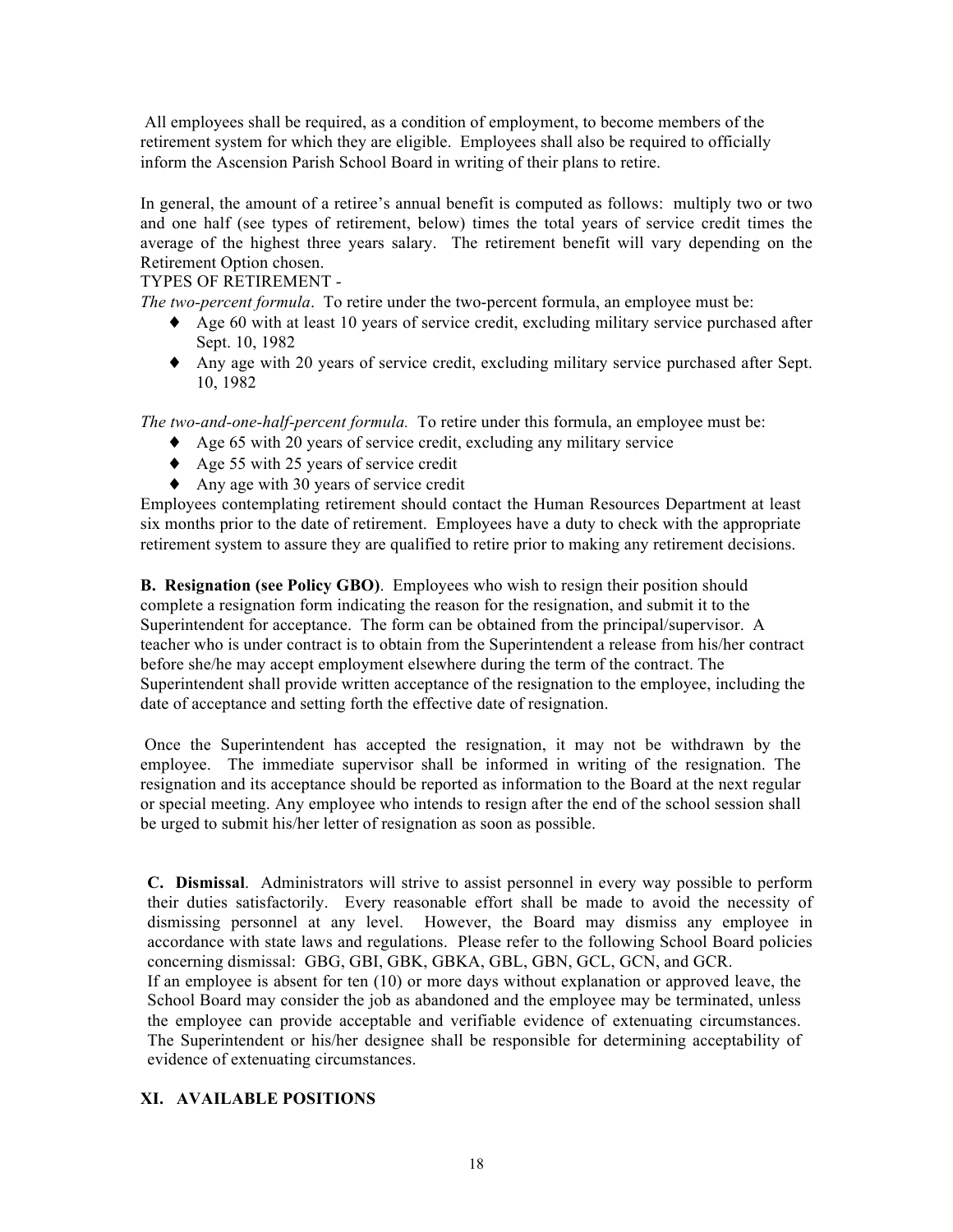Notification of vacancies and new positions with the school board will be posted on the school board's website (www.apsb.org), and also be sent to employees through email notification.

## **XII. TRANSFER POLICY (see Policy GBM)**

## **A. Voluntary Transfers**.

Employees who voluntarily request a transfer to another location or position shall submit such request to the Superintendent or principal in writing. Such requests shall be submitted on or before the date specified in the policy in order to be considered for the next school year. A written notation of the request to transfer shall also be sent to the employee's principal or immediate supervisor.

A teacher transferred to a school or position must be certified and qualified for the position to which transferred. Should a person request reassignment to a lesser position, such personnel, upon reassignment, shall be placed in the salary schedule at the level of the new position.

A teacher or other school employee who has been a victim of physical abuse by any student(s) shall be given the opportunity to transfer to another position for which he/she is certified or otherwise qualified and in which he/she shall not have contact with the student(s), provided there is a position available.

## **B. Involuntary Transfers**.

The Superintendent may transfer any teacher or other employee, including personnel employed as principals and supervisors, from one position, school or grade to another by giving written notice to the teacher or employee of such intention to transfer. Such transfer shall not be for political or personal reasons. No transfers of instructional personnel shall be initiated during the regular school term, except in emergencies or promotional instances where transfers are required to preserve quality instruction.

The principal shall have the authority to transfer employees at the school in which the principal is employed, subject to the approval of the Superintendent.

Transfer decisions shall be based upon performance, effectiveness, and qualifications as applicable to each specific position. *Effectiveness*, as determined by the Board's personnel evaluation program, shall be the primary reason for considering a transfer. Conversely, seniority or tenure shall not be used as the primary reason when making any decisions to transfer an employee.

## **XIII. WORKER'S COMPENSATION (see Policy EGAA)**

The Ascension Parish School Board shall authorize and direct the Superintendent to ensure workers' compensation coverage for its employees. Employees injured while acting in their official capacity shall be entitled to appropriate workers' compensation benefits prescribed under state statutes for the period of time while injured. Any employee reporting an injury or incapacitation due to a work-related accident shall be required to submit proper certification of the injury and/or incapacitation from a licensed physician.

At the time of employment, all employees shall be required to complete a questionnaire about their health and any previous accidents, injuries, or workers' compensation claims submitted, which shall be maintained in the employee's personnel file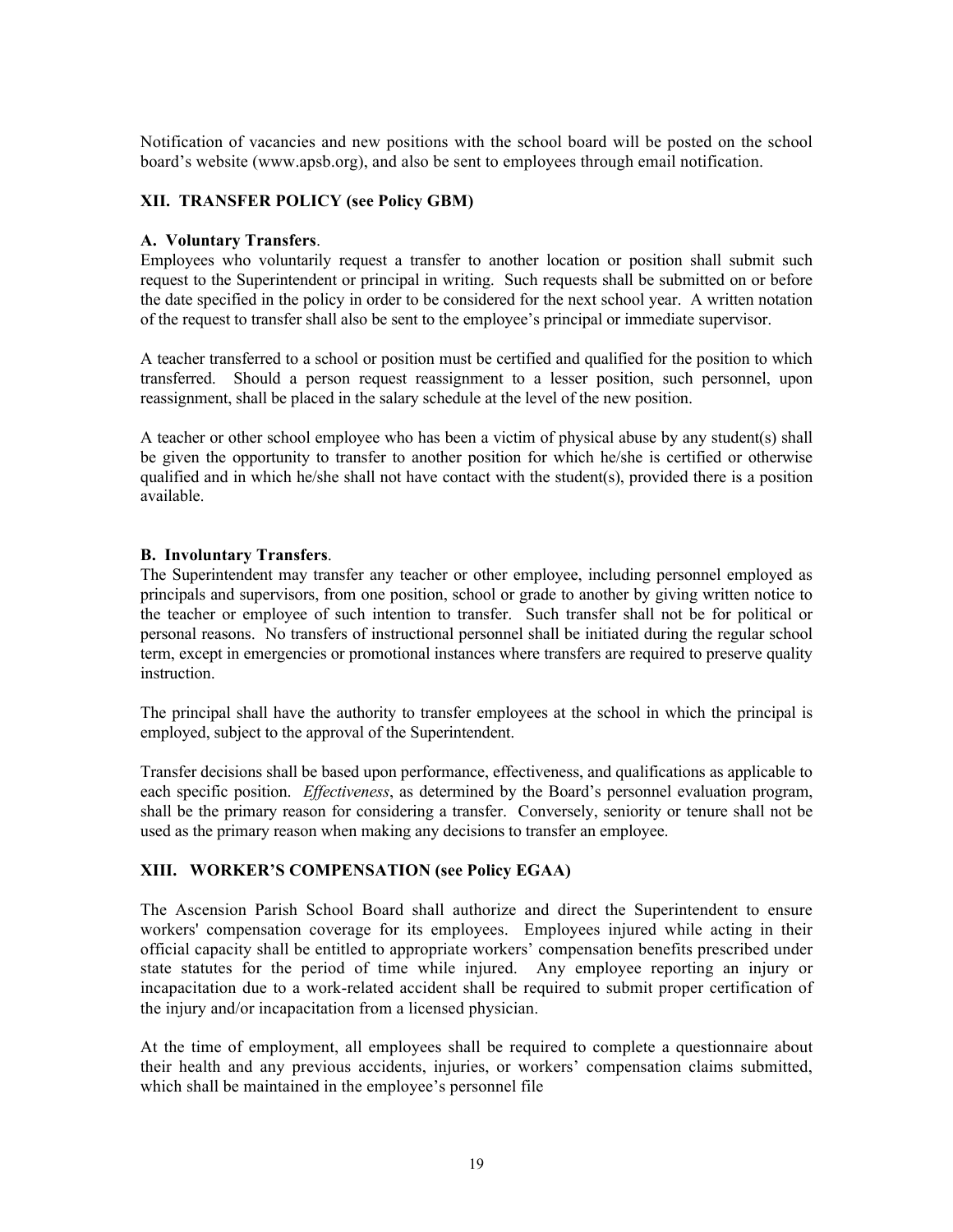#### REPORTING OF ACCIDENTS (See Policy EGAA)

Should an accident occur to an employee while in the course of his/her duties, the employee **shall immediately** notify his/her supervisor. Once reported, a detailed report shall be submitted by the employee's supervisor to the Superintendent or designee within five (5) days of the accident. Additional written commentary about the accident may also be required from the employee's supervisor. Periodic medical exams and subsequent reports verifying prolonged disability may be required as needed.

Immediately following any accident, whether or not injury occurs, the administrator of the school or facility shall file an *Investigation of Accident Report* with the Superintendent or designee. If an injury occurs, an LWC-WC IA-1 Form (*Louisiana Workforce Commission Worker's Compensation -First Report of Injury or Illness)* must also be completed.

## ALCOHOL AND DRUG USE

No workers' compensation benefits shall be allowed for an injury caused by the injured employee's intoxication at the time of injury.

In order to support a finding of intoxication due to alcohol or drug use, the School Board shall have the right to administer drug and alcohol testing or demand that the employee submit to drug and alcohol testing immediately after the alleged job accident. If the results of the drug test are positive, or the alcohol tests show blood alcohol equal to or greater than the limits outlined in state law, the employee shall be considered intoxicated, in which case the employee shall not be entitled to any workers' compensation benefits.

If the employee refuses to submit to drug and alcohol testing immediately after the accident, then it shall be presumed that the employee was intoxicated at the time of the accident, in which case the employee shall not be entitled to any workers' compensation benefits.

All drug and alcohol testing shall be in accordance with state law and School Board policy (see procedures in policies *GAMEA, Alcohol and Drug Abuse and Testing - General Employees,* and *GAMEB*, *Alcohol and Drug Abuse and Testing – Holders of Commercial Drivers' Licenses*).

## **XIV. COMPLAINTS AND GRIEVANCES (see Policy GAE)**

Any employee of the Ascension Parish School Board shall have the right to appeal the application of policies and administrative decisions affecting him/her. The employee shall be assured freedom from restraint, interference, coercion, discrimination, or reprisal in presenting his/her appeal with respect to a personal grievance. All grievances shall be handled as follows:

Step 1. After informally and thoroughly discussing any grievance with his/her immediate supervisor, upon reaching no satisfactory resolution of the grievance, an employee shall promptly present the grievance in writing to the immediate supervisor. Such notice shall be presented no later than five (5) working days from the date of the discussion with the immediate supervisor. The written grievance submitted shall state the nature of the grievance and the harm or injury caused that initiated the grievance. The employee and the immediate supervisor shall attempt to resolve the grievance. The immediate supervisor shall make a proper disposition of the grievance and shall reply to the employee within five (5) working days following the date of submission. If the grievance is not submitted within the time prescribed, the employee shall be deemed not to have further right with respect to said grievance.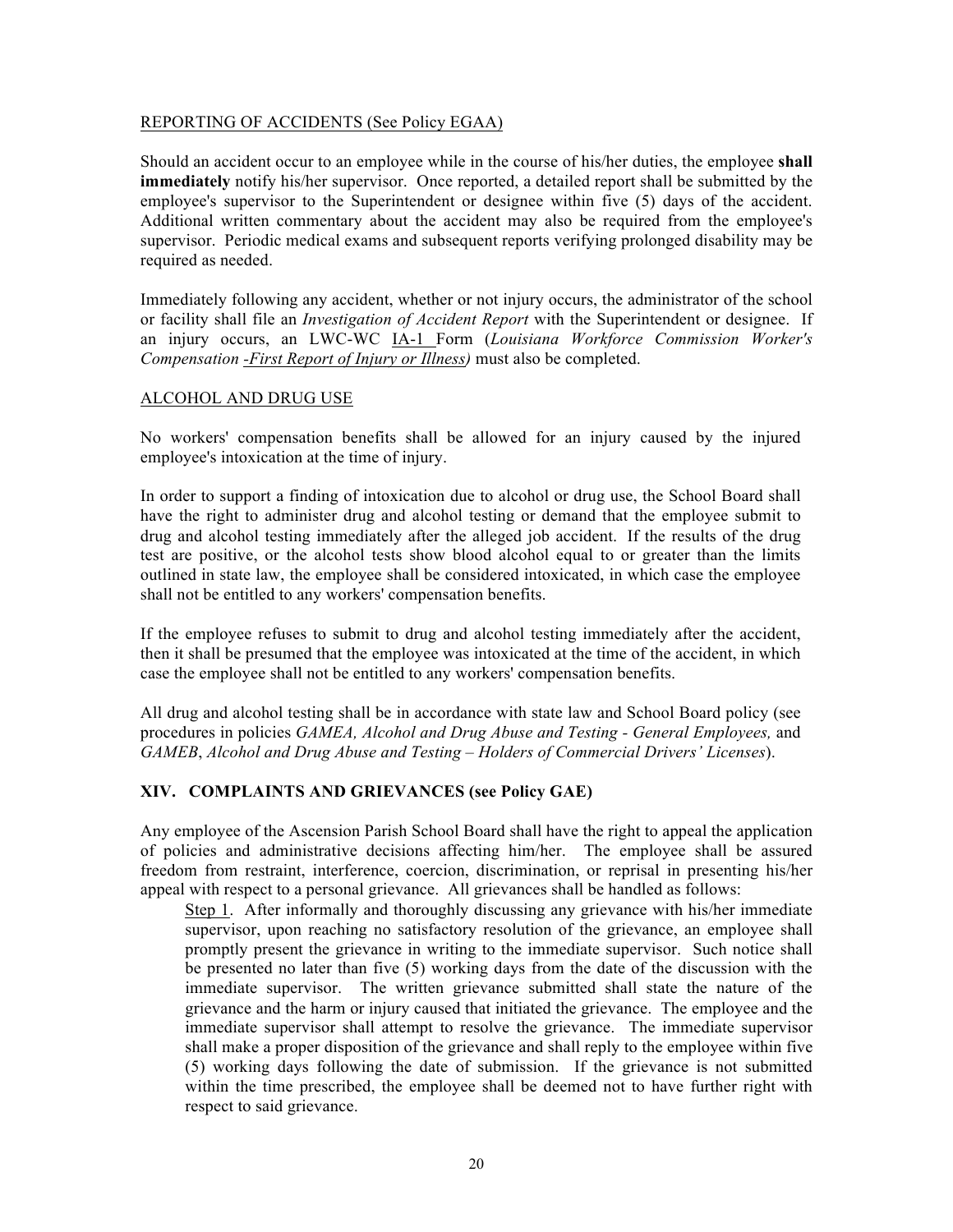Step 2. In the event the employee wishes to appeal the decision in Step 1 or if no decision has been rendered in the time specified, the appeal must be presented in writing to the next administrative officer of higher rank than the grievant' s immediate supervisor. Such appeal shall be presented within five (5) working days of the Step 1 decision. Such appeal shall contain a statement of the grievance and specific references to the action taken causing the grievance. The administrative officer shall schedule a meeting with the employee as promptly as is reasonably possible to attempt to resolve the grievance. Notice of the conference shall be given to all parties involved in an alleged grievance. The administrative officer shall issue a written decision to the grievant within five (5) working days after the conference. Unless the grievance shall be so appealed, it shall be deemed to have been settled and the grievant shall have no further right with respect to said grievance. Step 3. In the event the grievant wishes to appeal the decision at Step 2, the appeal must be presented to the Superintendent in writing within five (5) working days of the receipt of the Step 2 decision. A copy of the Step 3 appeal, together with Step 1 and Step 2 decisions shall be submitted to the Superintendent. Upon receipt of such a written appeal, the Superintendent or his/her designee shall schedule a hearing at a specific date and time and send proper notice of the scheduled hearing to the grievant. The Superintendent or designee, at the date and time specified, shall conduct a full hearing on the grievance, and in doing so; maintain a transcript of the proceedings. Following the hearing the Superintendent or designee shall make a written recommendation for disposition of the grievance and provide a copy of the transcript to the School Board at a meeting of the Board.

Step 4. After reviewing the transcript of the grievance hearing and the recommendation of the Superintendent or designee, the Board then shall dispose of the grievance.

School Board Policy GAE gives a complete listing of all rules and regulations concerning grievances.

## **XV. INDEMNIFICATION AND LEGAL DEFENSE OF SCHOOL BOARD EMPLOYEES (see Policy GAMH)**

In accordance with ACT 619 of the 1997 Louisiana Legislature, the Ascension Parish School Board will abide by the following regulations:

A. Should any Ascension Parish School Board employee be sued for damages by any student or any person qualified to bring suit on behalf of any student based on any action or statement or the omission of any action or statement by such employee when in the proper course and scope of his duties as defined by the School Board, then it shall be the obligation of the Ascension Parish School Board to provide such defendant with a legal defense to such suit including reasonable attorney fees, investigatory costs, and other related expenses. Should any such employee be cast in judgment for damages in such suit, it shall be the obligation of the School Board to indemnify him fully against such judgment including all principal, interest, and costs, except that the School Board shall not be responsible for any costs which the court stipulates are to be borne by a party other than the employee or the School Board.

B. If the School Board provided the defense and the judgment makes an award to the employee for damages or other awards for costs or any fees, the employee shall reimburse the School Board for its costs incurred for the defense. The requirement of reimbursement by the employee shall not exceed the award received by the employee.

C. Nothing in this Section shall require a school board to indemnify an employee against a judgment wherein there is a specific decree in the judgment that the action of the employee was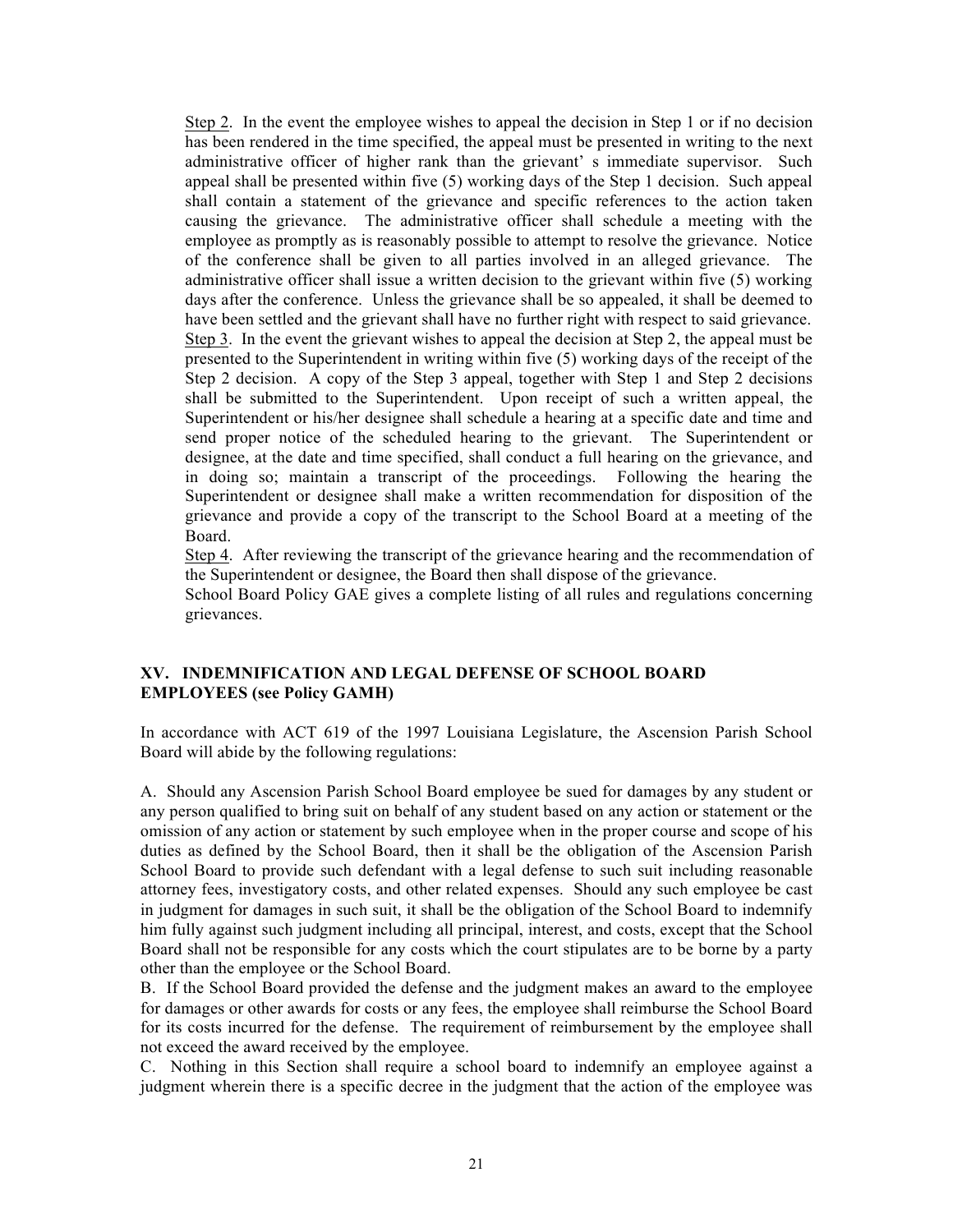maliciously, willfully, and deliberately intended to cause bodily harm or to harass or intimidate the student.

## **XVI. R.S. 17:416.18– EDUCATOR'S RIGHT TO TEACH**

R.S. 17:416.18 includes the following provisions:

- 1. A teacher has the right to teach free from the fear of frivolous law suits, including the right of indemnification by the employing school board for actions taken in the performance of duties of the teacher's employment.
- **2.** A teacher has the right to appropriately discipline students in accordance with R.S. 17:223 and R.S. 17:416 through 416.16 and any city, parish, or other local public school board regulation.
- **3.** A teacher has the right to remove any persistently disruptive student from his classroom when the student's behavior prevents the orderly instruction of other students or when the student displays impudent or defiant behavior and to place the student in the custody of the principal or his designee pursuant to R.S.  $17:416(A)(1)(c)$ .
- **4.** A teacher has the right to have his or her professional judgment and discretion respected by school and district administrators in any disciplinary action taken by the teacher in accordance with school and district policy and with R.S.  $17:416(A)(1)(c)$ .
- **5.** A teacher has the right to teach in a safe, secure, and orderly environment that is conducive to learning and free from recognized dangers or hazards that are causing or likely to cause serious injury in accordance with R.S. 17:416.9 and 416.16.
- **6.** A teacher has the right to be treated with civility and respect as provided in R.S. 17:416.12.
- **7.** A teacher has the right to communicate with and involve parents in appropriate student disciplinary decisions pursuant to R.S. 17:235.1 and 416(A)
- **8.** A teacher has the right to be free from excessively burdensome disciplinary paperwork.

No city, parish, or other local public school board shall establish policies that prevent teachers from exercising the rights provided in this Section or in any other provision included in R.S. 17:416 through 416.16

## **XVII. EMPLOYEE ELECTRONIC COMMUNICATION WITH STUDENTS**

Louisiana Revised Statute 17:18 requires that the Ascension Parish School Board (APSB) develop and implement policies, procedures, and guidelines relative to electronic communications between students and teachers. To implement this law, the Ascension Parish School Board adopted Policy GAMIA.

The Ascension Parish School Board recognizes that the reputations and careers of students and educators have been damaged due to inappropriate electronic communications. Therefore, it is the intent of the Ascension Parish School Board to make all employees and students aware of the expectations and procedures regarding the proper use of all telecommunication devices and computers.

These Procedures and Guidelines establish and ensure that the staff and parents are informed regarding the expectations relative to electronic communication by an employee with a student enrolled at that school and vice versa. They provide a protocol for the management and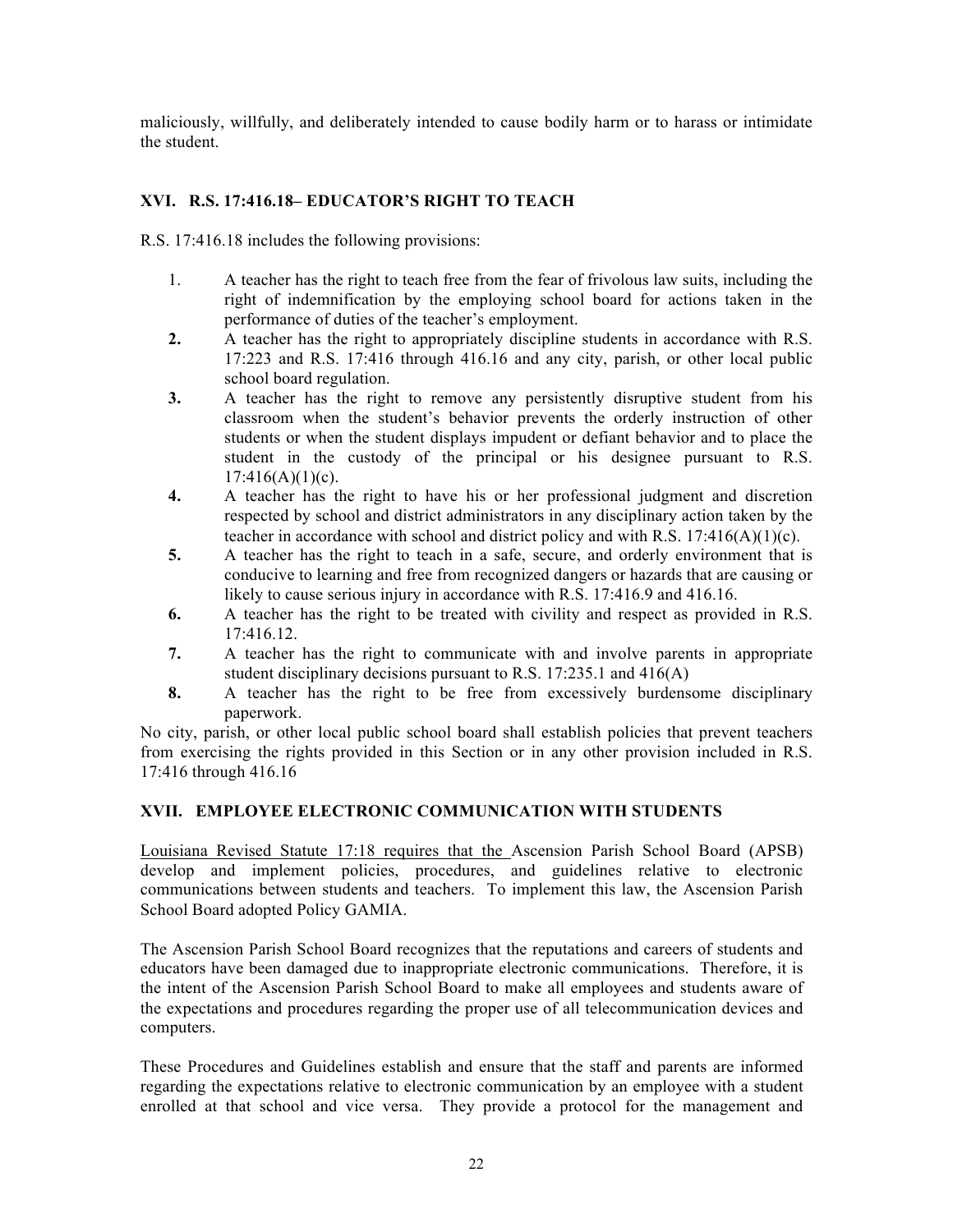administration of the components of the Ascension Parish School Board's policy relating to employee electronic communication with students.

These guidelines are not intended to limit or impede the use of technology as a meaningful teaching tool.

## **DEFINITIONS**

- 1. *Electronic Communication* includes any direct communication facilitated by voice or text-based telecommunication devices, or both, computers, as well as those devices that facilitate indirect communication using an intermediate method, including but not limited to Internet-based social networks. It shall also include transfer of signs, signals, writing, images, sounds, data, or intelligence of any nature in whole or in part by wire, radio, electromagnetic, photoelectric, or photo-optical system and pertains to both personal and School Board issued devices.
- 2. *Educational Services or Educational Purposes –* includes any and all of the activities related to the school or education including homework assignments, absenteeism, tutoring, extracurricular activities, sports, clubs, school performance, test results, class work, or discipline.
- 3. *Improper or inappropriate communications* any communication between employee and student, regardless of who initiates the communication, that may be viewed as derogatory, sexual or lewd in content, threatening or harassing, discriminatory, simple fraternization, or suggestive in nature.

## VIOLATIONS OF THE POLICY, PROCEDURE, AND GUIDELINES.

The following acts shall be considered to be violations:

- 1. Failing to report an instance of communication using a non-School System electronic communication system with a student at that school.
- 2. Utilizing the School System or personal electronic communication system with a student at that school for non-educational services or purposes; and
- 3. Contacting a student when the parents have opted out in writing of individual communication with employees.
- 4. Engaging in any improper or inappropriate communications.

## INVESTIGATIONS OF ALLEGED VIOLATIONS

- 1. Any violation of this policy shall be immediately investigated by the employee's supervisor. The investigation shall include dates, the name of the person reporting the allegations, and the specific allegations made.
- 2. The supervisor shall meet with the employee to document his/her response to the allegation, The employee shall cooperate fully with the investigation.
- 3. All information of the investigation shall be provided to the Superintendent and the Personnel Director by the supervisor.

## PROTOCOL

1. All electronic communication by an employee with a student enrolled in that school must be relative to the educational services or purposes provided to the student and shall be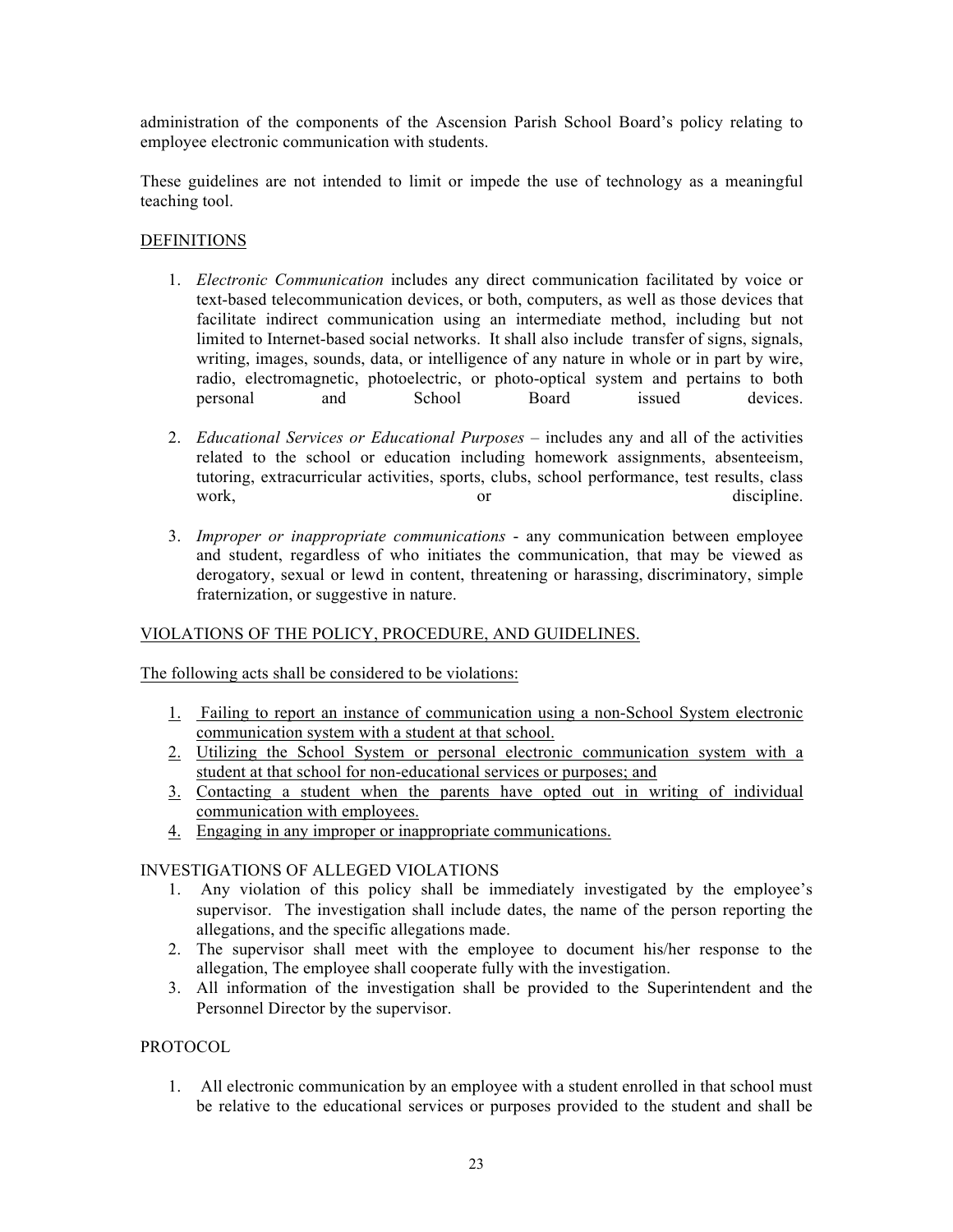made or delivered by means or devices provided by or otherwise made available by the School System for this purpose.

- 2. School board employee are prohibited from using any System electronic communication with a student for a purpose not related to educational services or purposes except for communication with the employee's immediate family.
- 3. School System electronic communication devices or means that are approved include, but are not limited to, any school owned, sponsored, or issued email accounts, internet or web-sites, telephones, cellular phones, 2 way radios, pagers, facsimile machines, or any other school system owned or operated means of communication.
- 4. Except as provided in Numbers 5 and 6 below, the occurrence of any electronic communication made by an employee at the school from a student enrolled at that school using means other than ones provided by or made available by the School System or that is not permitted by this Policy shall be reported by the employee using the Reporting Form. Said Reporting Form shall be completed by the end of the next work day following the communication and turned in to the school principal. The Reporting Form shall be maintained b the site administrator for a period of a least one year.
- 5. Recognizing the value of electronic communications as a teaching aid, this policy and protocol does not prohibit an employee from using an Electronic communication to communicate related to educational services or purposes for mass or group emails provided to or with more than one student simultaneously, such as to a class, team, or club members. Further, it does not prohibit electronic communications between employees and students who are members of the employee's immediate family. In such events, the employee does not have to report the electronic communication using the Reporting Form.
- 6. If the school system does not provide School System electronic communication devices or means, then this policy and protocol does not apply to electronic communications during school related or sponsored field trips, functions, or events, where the electronic communication with students is necessary for coordination, for the safety of students, or for some other reasonable purpose connected therewith. However, in advance of the trip, function or event, the employee (s) must notify the Principal of the intent to communicate with the students via electronic communication by other means than those provided by the School System.
- 7. It is the duty of each employee to comply with the Policy and Procedures and Guidelines regarding electronic communication. Failure to comply shall constitute willful neglect of duty and may result in disciplinary action against the employee, including termination.
- 8. Any suspected violations of this Policy or Procedures and Guidelines should be reported in writing to the School Principal, Supervisor, or Director. Any violation shall be promptly, thoroughly, and fairly investigated.
- 9. Any alleged violation of the Board's Policy or these Procedures and Guidelines that may also be a violation of state or federal law shall be reported to the proper authorities.
- 10. All employees and parents of students shall be notified of the Policy and the Procedures and Guidelines that may also be a violation of state or federal law shall be reported to the proper authorities.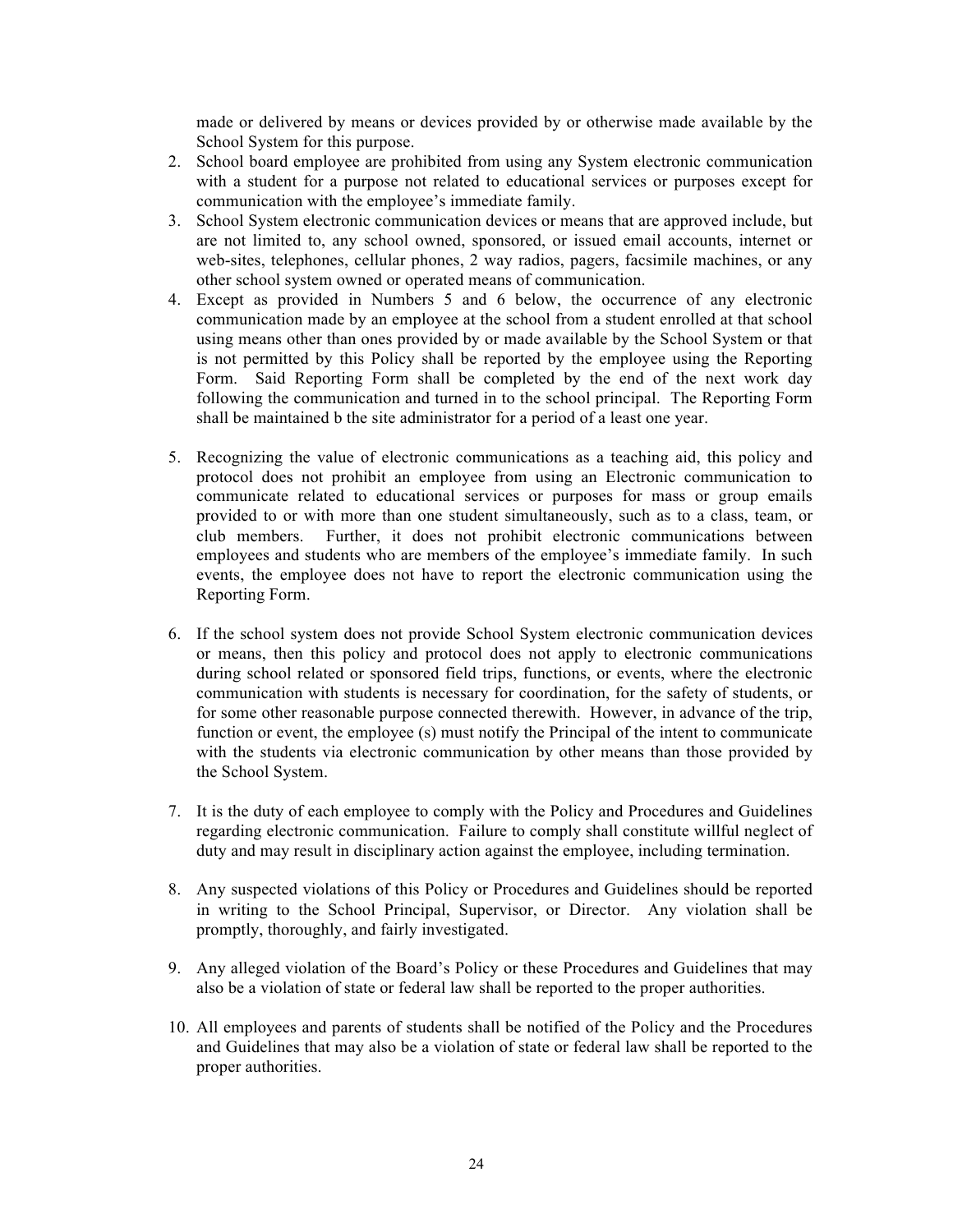- 11. The Policy (GAMIA) and theses Procedures and Guidelines shall be posted on the School System website and shall be included in APSB *Student Handbook – Rights & Responsibilities & Discipline Policy* and the School System website.
- 12. The parents of any student may submit written documentation to the School Principal that their child not be contacted individually through electronic communication from any school employee at the school where their child is enrolled. However, exercise of said option shall not include or prohibit electronic communication made by an employee to group, class or team.
- 13. Retaliation against one who files a report of an alleged violation by anyone associated with the School System is prohibited.

## **XVIII. ELECTRONIC MAIL AND INTERNET POLICY (see Policy EFA)**

This document describes the School Board's policy with regard to access and disclosure of electronic mail messages sent or received by office personnel, the access and research function of the Internet and the use of the office computer systems. All rules, policies and procedures concerning work-related activities and correspondence apply equally to the use of electronic mail and Internet access.

The School Board respects the individual privacy of its employees. However, employee privacy does not extend to the employee's work-related conduct or to the use of the School Board's equipment or supplies. You should be aware that the following guidelines may affect your privacy in the workplace.

## **Management's Right to Access Information**

The electronic mail system has been installed by the School Board to facilitate business communications. Although each employee has an individual password to access this system, all data belongs to the School Board and the contents of electronic mail communications are accessible at all times by management for any business purpose.

Internet web access has been provided to certain individuals within this office for research purposes. Audit reports are generated which reports each individual's activity while on the Internet. This audit trail is accessible to management and may be reviewed to ensure compliance with this policy regarding its use.

The office data systems may be subject to periodic unannounced inspections, and should be treated like other shared filing systems. All system passwords must be available to management, and you may not install non-standard security or encryption programs without turning over appropriate passwords or encryption keys to the Administrator.

All electronic mail messages are School Board records. The contents of electronic mail, properly obtained for legitimate business purposes, may be disclosed within the office without your permission. Therefore you should not assume that messages are confidential.

## **Personal Use of Electronic Mail**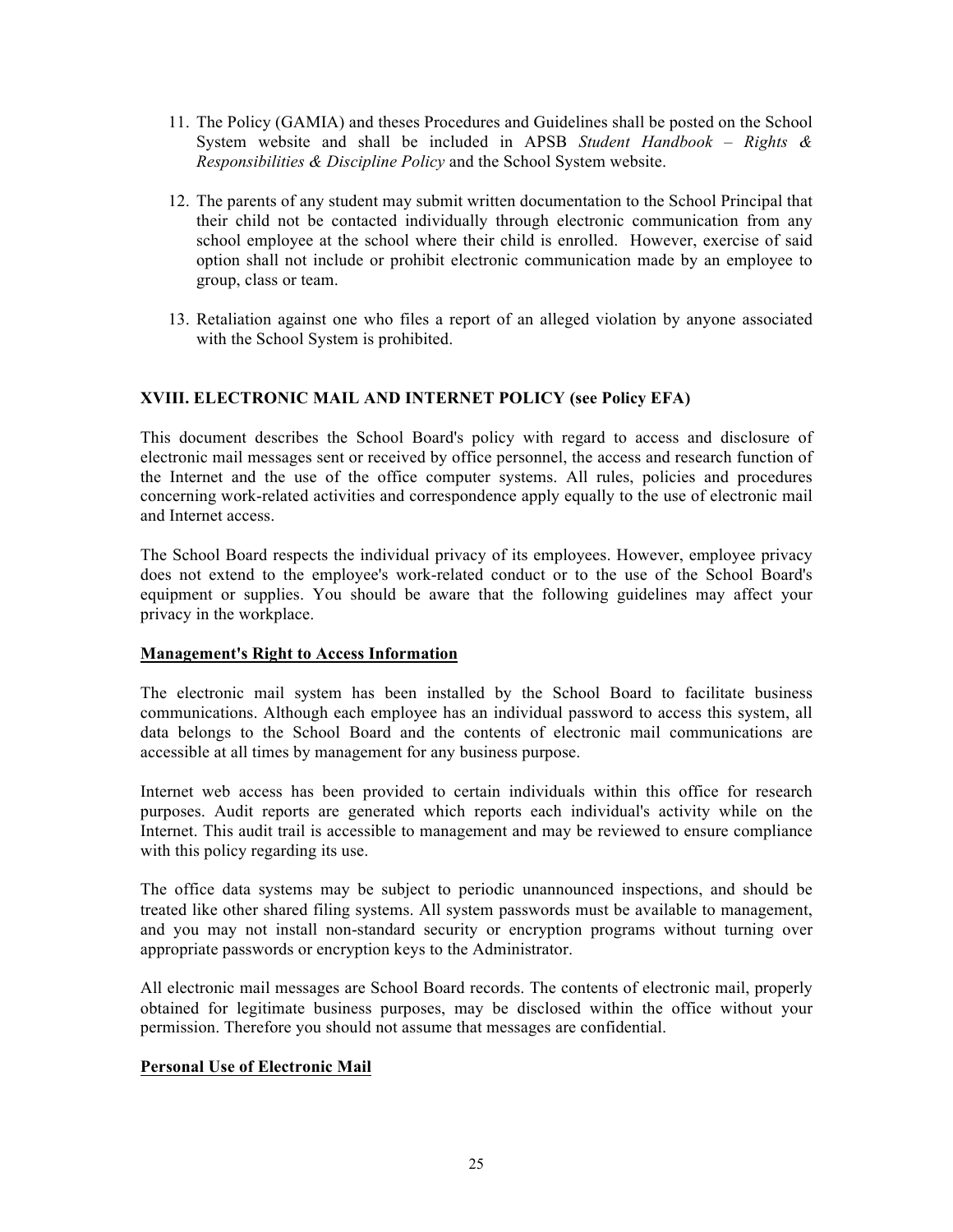Because the School Board provides the electronic mail system to assist you in the performance of your job, you should use it for official business only. Incidental and occasional personal use of electronic mail is permitted, but these messages will be treated the same as other messages. The School Board reserves the right to access and disclose as necessary *all* messages sent over its electronic mail system, without regard to content.

Since your personal messages can be accessed by management without prior notice, you should not use electronic mail to transmit any messages you would not want read by a third party. Moreover, you should not use these systems for such purposes as soliciting or proselytizing for commercial ventures, or personal causes, outside organizations or other similar, non-job-related solicitations.

Any persons misusing the electronic mail system may be subject to disciplinary action, up to and including termination.

## **Personal Use of Internet Access**

The School Board provides Internet web access to select individuals for particular job related needs. This access should be used for business research purposes only. Occasional personal use of Internet access is permitted. However, the School Board reserves the right to monitor use of Internet access to ensure that it complies with all stated polices and professional conduct standards.

Any persons misusing Internet access will be subject to disciplinary action up to and including termination.

## **Forbidden Content of E-Mail Communications and Internet web access**

You may not use the electronic mail system or Internet web access in any way that may be seen as insulting, disruptive or offensive by other persons, or harmful to morale. Examples of forbidden content for E-mail transmissions or Internet web sites include sexually-explicit pictures, cartoons, or jokes; unwelcome propositions or love letters; ethnic or racial slurs; or any other messages or data that could be construed to be harassment or disparagement of others based on their sex, race, sexual orientation, age, disability, national origin, or religious or political beliefs.

Use of the electronic mail system or Internet access in violation of these guidelines may result in disciplinary action, up to and including termination.

## *By using the School Board's electronic mail system or Internet web access, you are agreeing to adhere to the electronic mail and internal policy as set forth above.*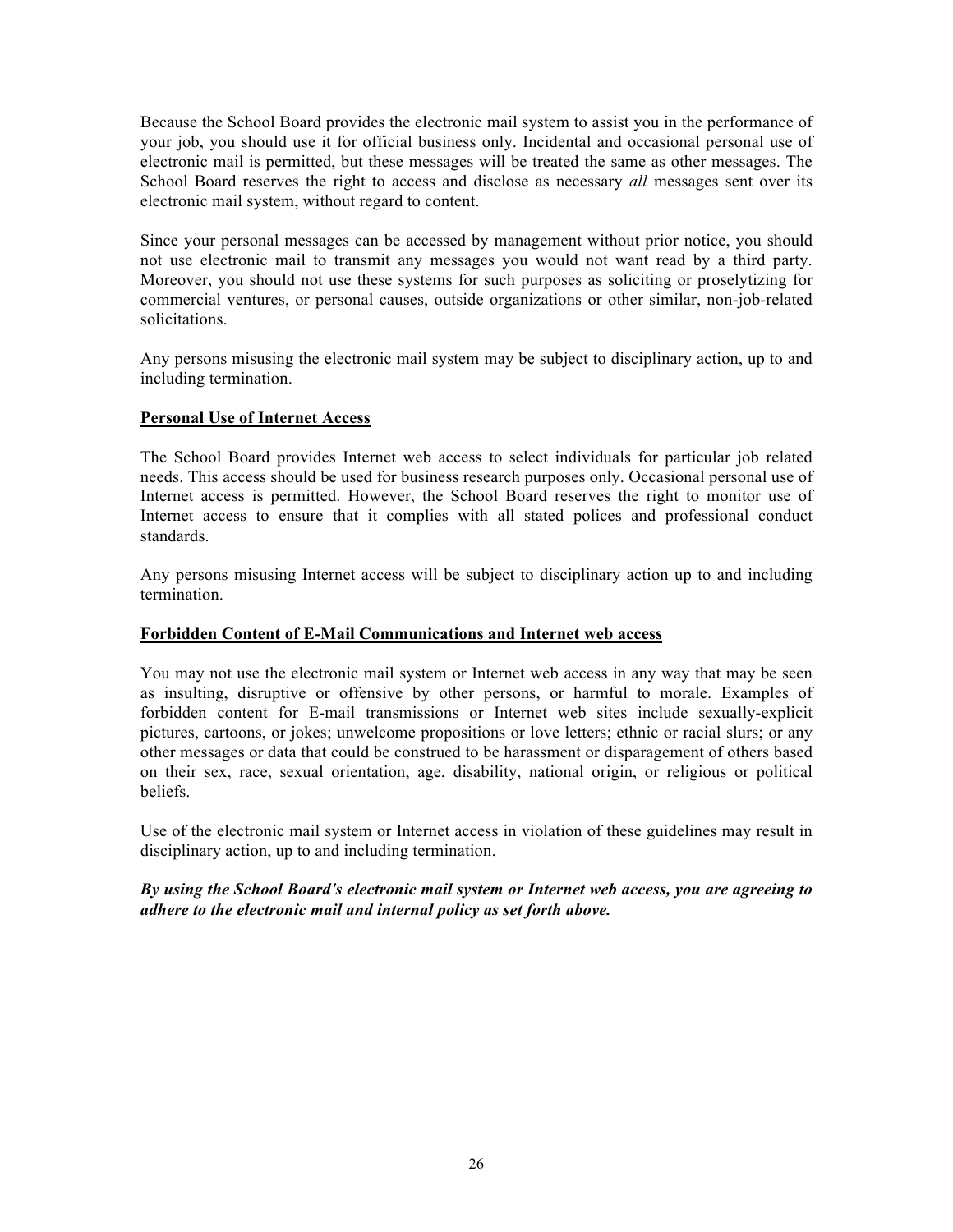## **XIX. EMPLOYEE DRUG AND ALCOHOL POLICY**

#### **ASCENSION PARISH SCHOOL BOARD - POLICY GAMEA DRUG POLICY**

## **I. STATEMENT OF PURPOSE**

The children of Louisiana are the greatest natural resource this state provides and their continued safety and health is of serious importance to state and local education agencies. Therefore, the Ascension Parish School Board will not tolerate drug or alcohol use, which imperils the safety or health of students or employees. Alcohol, illegal drugs, or any controlled substances, whether on or within the course and scope of your employment, is clearly prohibited and is a violation of this policy.

Recognizing that substance abuse is a medical problem which can often be successfully arrested and treated, the Ascension Parish School Board will encourage voluntary drug and alcohol abuse assessments that may lead to outpatient counseling or treatment.

Employees should be informed about the hazards of drug and alcohol use and abuse and the assistance available through Employee Assistance Programs (EAP).

It is imperative that employees be assured that personal dignity and privacy will be respected in reaching the goal of a drug-free school.

In pursuit of a drug-free workplace, this plan establishes policies and guidelines for:

- 1) Drug Abuse Awareness
- 2) Employee Assistance
- 3) Supervisory Training
- 4) Identification of illegal drug use through testing on a carefully controlled and monitored basis and job related accident testing for drugs and alcohol.

The School Board will vigorously comply with the requirements of the Drug-Free Workplace Act of 1988, Drug-Free Certification Compliance and Act 1036 of the 1990 session of the Louisiana Legislature.

#### **II. DRUG-FREE AWARENESS PROGRAM**

To assist School Board employees in understanding the perils of drug and alcohol abuse, the Ascension Parish School Board has developed a comprehensive awareness program. The School Board will use the program in an ongoing effort for the prevention and elimination of drug and alcohol abuse in the workplace.

It shall be the responsibilities of the personnel office and the Drug-Free Schools Coordinator(s) to ensure implementation of the program.

The Drug-Free Awareness Program will provide employees with information about:

1) The harmful dangers of drug and alcohol abuse in the workplace.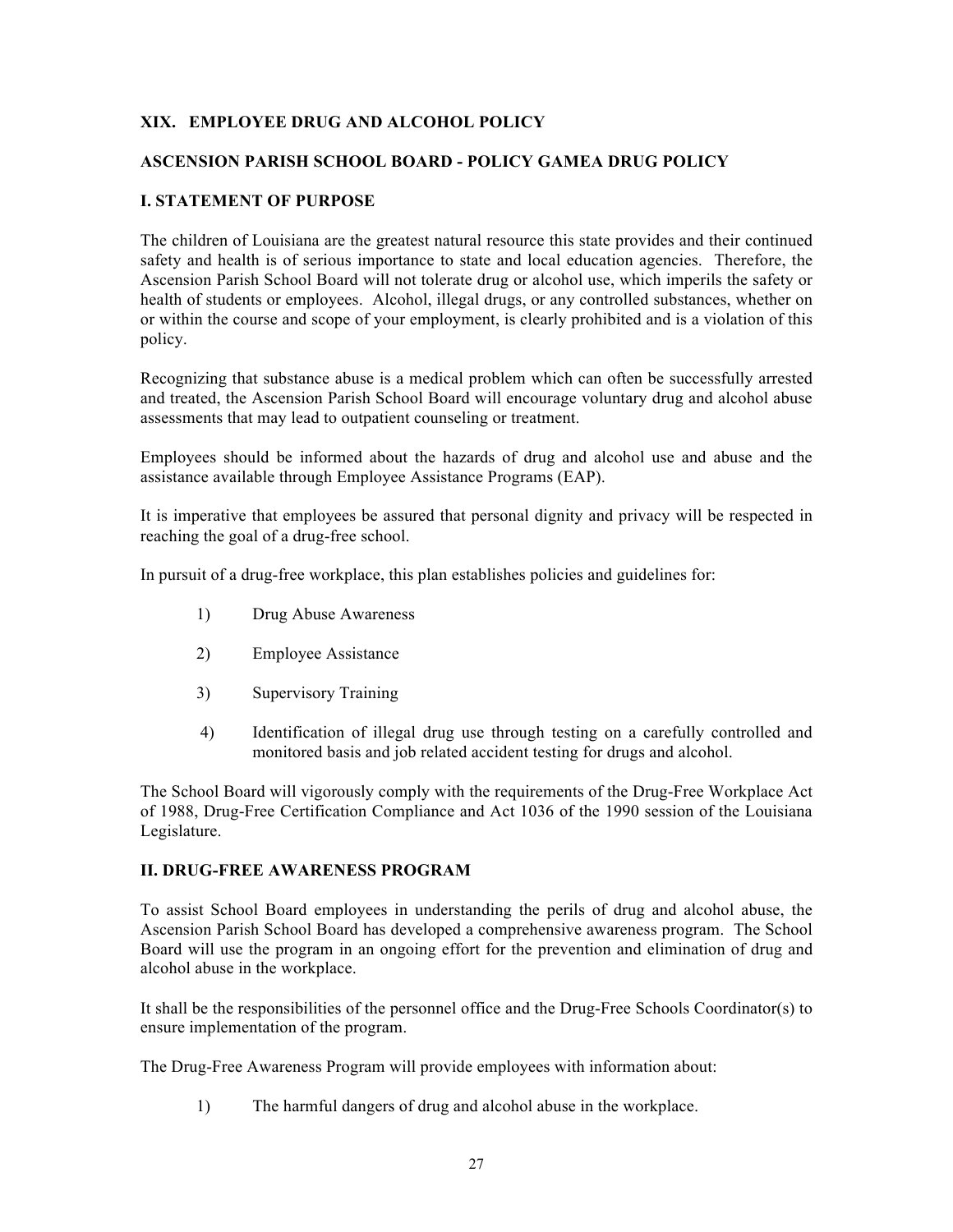- 2) The School Board's policy concerning the use or abuse of drugs or alcohol.
- 3) The availability of treatment and counseling for employees who voluntarily seek or accept such assistance.
- 4) The sanctions the School Board will impose for violations of its Drug-Free Workplace Policy.

## **III. VOLUNTARY TREATMENT POLICY**

The ability to recognize the problems associated with drug abuse and chemical dependency and the implementation of effective intervention programs leading to rehabilitation is essential for a successful EAP. The School Board encourages the earliest possible intervention and treatment for abuse or chemical dependency.

It is the primary responsibility of the employee to seek assistance and/or treatment. The School Board will assist employees in recognizing a dependency problem and to make referral for an assessment by a Board approved chemical dependency treatment unit.

Employees referred to an EAP, whether voluntarily or involuntarily, will not have their employment or job security interrupted or jeopardized solely due to participation in assessment, drug screening, treatment, or outpatient counseling.

Policies for leave-of-absence and group insurance coverage will apply as stated in the School Board policies and insurance plan.

A School Board employee may contact the EAP coordinator for assistance in obtaining assessment, counseling, or treatment. Such action is considered voluntary if it is not the result of a positive drug or alcohol test.

Supervisors will use established Board approved evaluation procedures to identify performance that is below "satisfactory." If the supervisor making the evaluation rates the employee in need of improvement or unsatisfactory and suspects alcohol or drug abuse, the employee will be referred to the EAP through procedures established by the Office of Personnel. Such referral is considered involuntary and is mandated policy. The decision to accept assessment counseling and/or treatment is the responsibility of each employee.

An employee who refuses assessment, counseling, or treatment, or an employee who undergoes treatment and relapses and whose performance is evaluated to need improvement or is unsatisfactory, will be subject to due process and discipline procedures like any other employee with a similar evaluation rating and may result in personnel actions including terminations.

To assist School Board employees, the School Board has an Employee Assistance Coordinator located in the Office of Personnel or under the direction of the Drug-Free Schools Coordinator.

Employee assistance will be provided to employees, but the costs for services of assessment and/or treatment will be the responsibility of the employee. The School Board will provide a leave option for employees who need leave from work for treatment in an approved chemical dependency unit (CDU). The leave will be provided for employees who voluntarily seek treatment and whom an EAP Coordinator refers to an approved CDU.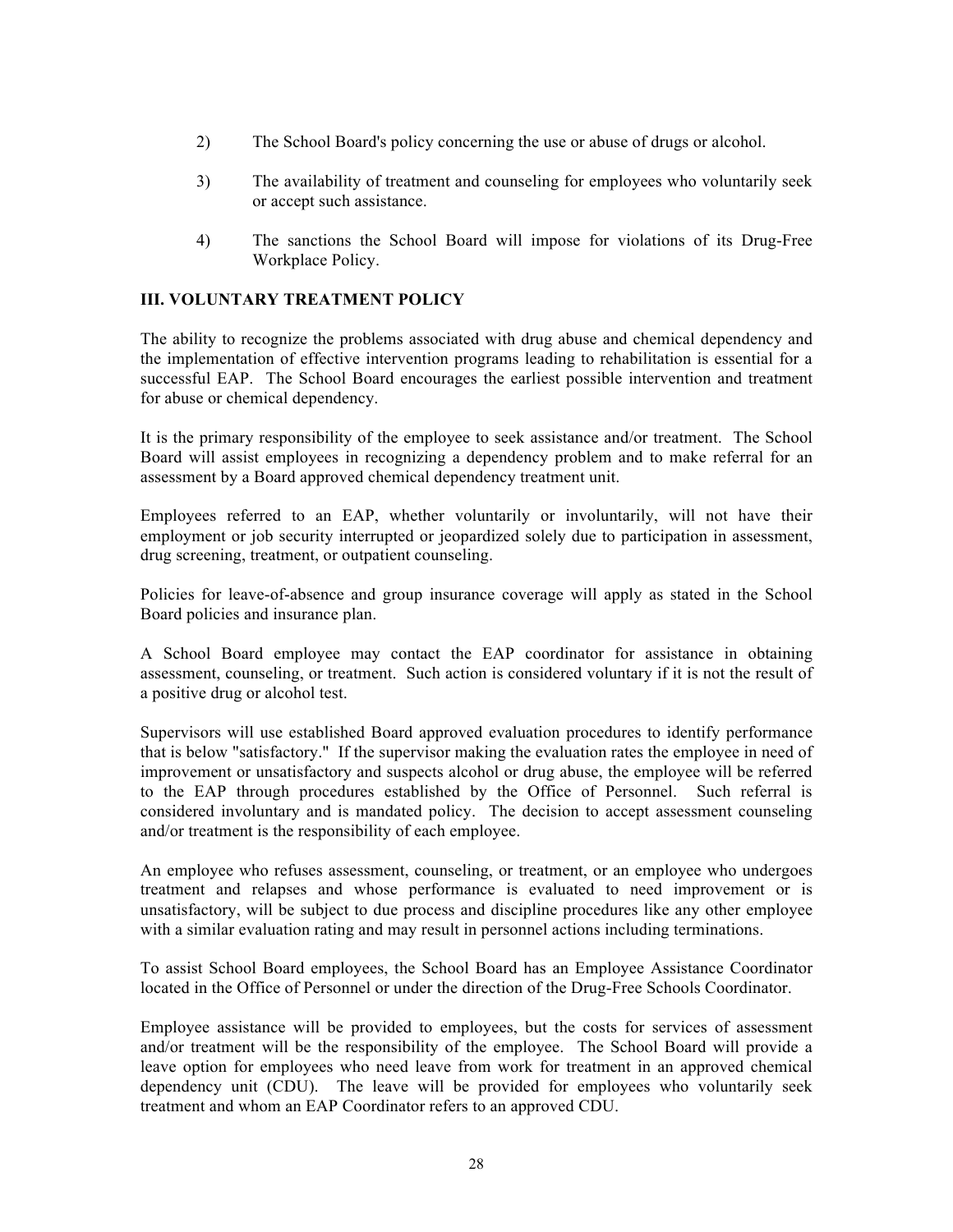Any referrals of employees will be made only to qualified and approved chemical dependency units.

Employees provided assistance by the EAP must continue to meet the standards of conduct and job performance. Disciplinary action may be taken for violation of the Policy for Alcohol and Drug Abuse.

Employees returning from treatment may be asked to sign an Agreement of Recovery if deemed appropriate by the School Board.

## **IV. EMPLOYEE ASSISTANCE PROGRAM**

An Employee Assistance Program is offered to all employees of the Ascension Parish School Board who may be adversely affected by drug and alcohol abuse or chemical dependency.

An objective of an EAP is to identify employees experiencing alcohol and other drug problems and motivate them to resolve their problems, and provide access to counseling or treatment.

Retaining the employee and improving job performance while improving personal, family and social relationships is another important EAP objective.

Employees may be referred to an EAP if a confirmed positive test result is indicated. Refusal to cooperate with the EAP Coordinator may result in appropriate disciplinary action.

If an employee is referred to an EAP due to a positive drug or alcohol test, the EAP shall implement the following:

- 1) Employee is evaluated and referred to an approved treatment program for assessment, which will include additional drug testing.
- 2) Employee assessment may lead to a recommendation for inpatient or outpatient treatment.
- 3) Employees must sign an agreement for the treatment unit to share information with the EAP Coordinator and the Ascension Parish School Board's Medical Review Officer (MRO). Information will be kept confidential and will not be part of the employee's personnel file.
- 4) Following discharge from treatment, the EAP Coordinator will continue to monitor the employee and provide assistance when deemed appropriate.

The employee's decision to seek prior assistance from the Employee Assistance Program will not be used against the employee in any disciplinary proceeding. On the other hand, using the EAP will not be a defense to the imposition of disciplinary action where facts proving a violation of this Policy are obtained outside the EAP. Accordingly, the purposes and practices of this Policy and the EAP are not in conflict and are distinctly separate in their applications.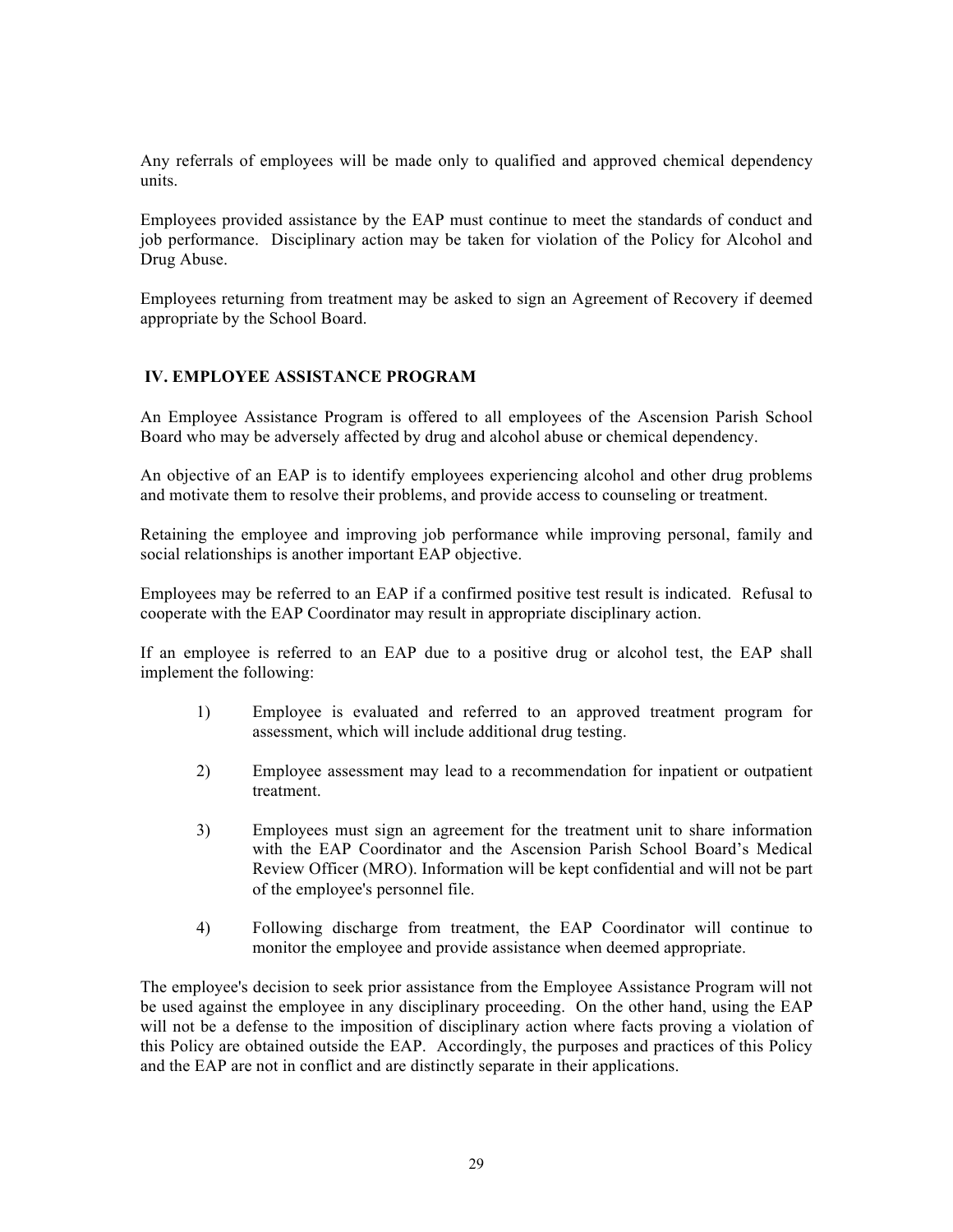## **V. SUPERVISORY TRAINING PROGRAM**

All school employees have a person who evaluates their job performance and is in a supervisory position; therefore, supervisors play an important role in providing an environment conducive to a Drug-Free Workplace. Supervisors and administrators shall receive training by the Ascension Parish School Board's EAP in recognizing alcohol and drug abuse by its employees.

The Drug-Free Schools Coordinator and the Office of Personnel shall jointly implement training for supervisors and administrators. The EAP office will be responsible for developing a training package and will be housed in the Office of Personnel.

All supervisors and administrators shall be required to complete a three-clock-hour EAP course as part of an ongoing staff development program.

The training will cover the following areas:

- 1) Board policies related to job performance and problems related to the use and abuse of drugs and alcohol.
- 2) Board responsibility in offering assistance to employees needing help.
- 3) Ways to recognize symptoms of drug use and abuse and the behavioral changes of the employee.
- 4) Documentation procedures for employees.
- 5) Evaluating how job performance and disciplinary action relates to an EAP process.
- 6) Ways employees are identified, interviewed and referred for assessment and/or treatment.
- 7) How the employee reenters the job position after treatment occurs.

Job descriptions for all school supervisors and administrators will reflect their responsibility in providing a Drug-Free Workplace.

## **VI. PROTOCOL FOR AUTHORIZED USE OF PRESCRIBED MEDICINE**

Employees of the Ascension Parish School Board undergoing medical treatment with any prescribed drug which may alter their mental or physical ability or behavior may report this treatment to the Employee Assistance Coordinator and must report all prescribed drugs to a medical review officer conducting a drug test.

All prescribed medicine must be kept in its original container, which identifies the drug with the date of the prescription and medical doctor written on container.

## **VII. ARREST OR CONVICTION UNDER CRIMINAL DRUG STATUTE**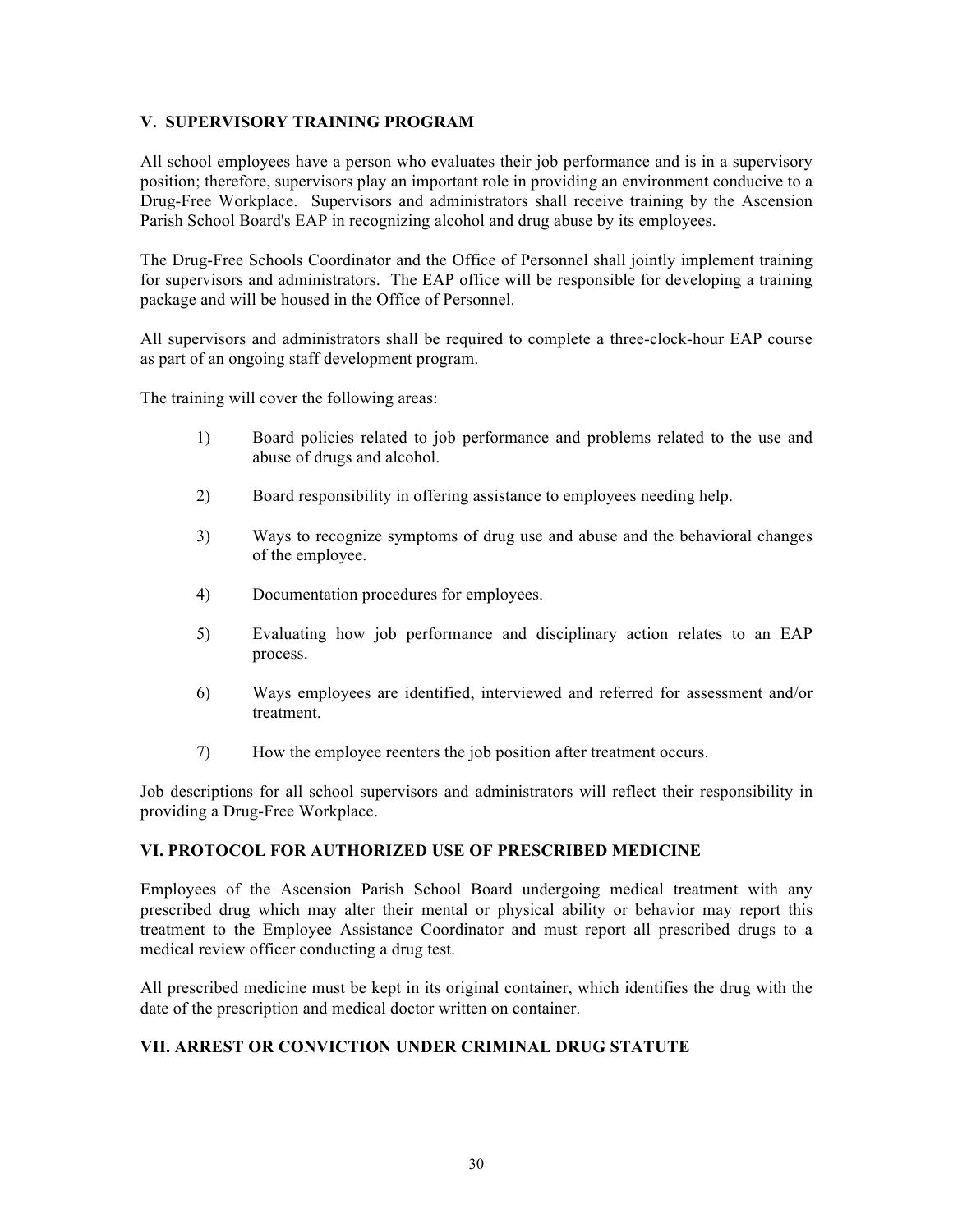Any employee whose position requires a Louisiana Teaching Certificate may be denied the certificate or have it revoked if a certified court record indicates that the individual has received a final conviction by any state or federal court of a felony offense.

A Louisiana certificate may be denied, suspended, or revoked if a teacher presents fraudulent documentation pertaining to his/her certificate to the Board of Elementary and Secondary Education or the Department of Education.

## **VIII. PROHIBITIONS**

The Ascension Parish School Board Alcohol and Drug-Free Workplace Policy promotes drugfree schools and prohibits the following:

- 1) Use, possession, manufacture, distribution, dispensation, or sale of illegal drugs or drug paraphernalia on School Board property;
- 2) Use, possession, manufacture, distribution, dispensation, or sale of a controlled substance or alcohol on the property of School Board or in a vehicle owned by School Board;
- 3) Storing in a locker, desk, automobile, school bus, or other School Board premises any illegal drug, drug paraphernalia, controlled substance, or alcohol whose use is unauthorized;

(Drugs, controlled substances, or alcohol seized or collected must be identified, labeled, and secured in a school vault and the DFSC Coordinator must be notified in writing of the seized substances. Collected or seized substances may not be stored in desks or places accessible to employees or students);

- 4) Being intoxicated or under the influences of an unauthorized controlled substance, illegal drug or alcohol on School Board property, in School Board owned, contracted, or leased vehicles, or during working hours and extra curricula related activities. "Being under the influence" of alcohol is defined as a blood alcohol content of .02% and "being under the influence" of a controlled substance or illegal drug is defined as testing positive at a detectable level;
- 5) Use of drugs, controlled substances, or alcohol off School Board property that adversely affects the employee's job performance, his/her or others' safety at work;
- 6) Arrest and conviction of possession, possession with intent to distribute, or distribution of an illegal drug;
- 7) Switching, adulterating, or conspiring to adulterate any sample submitted for substance testing;
- 8) Refusing to consent to testing or to submit a breath, saliva, urine, blood or other appropriate sample for testing when requested by authorized School Board officials, when pre-employment, safety sensitive, post accidental, or reasonable suspicion occurs;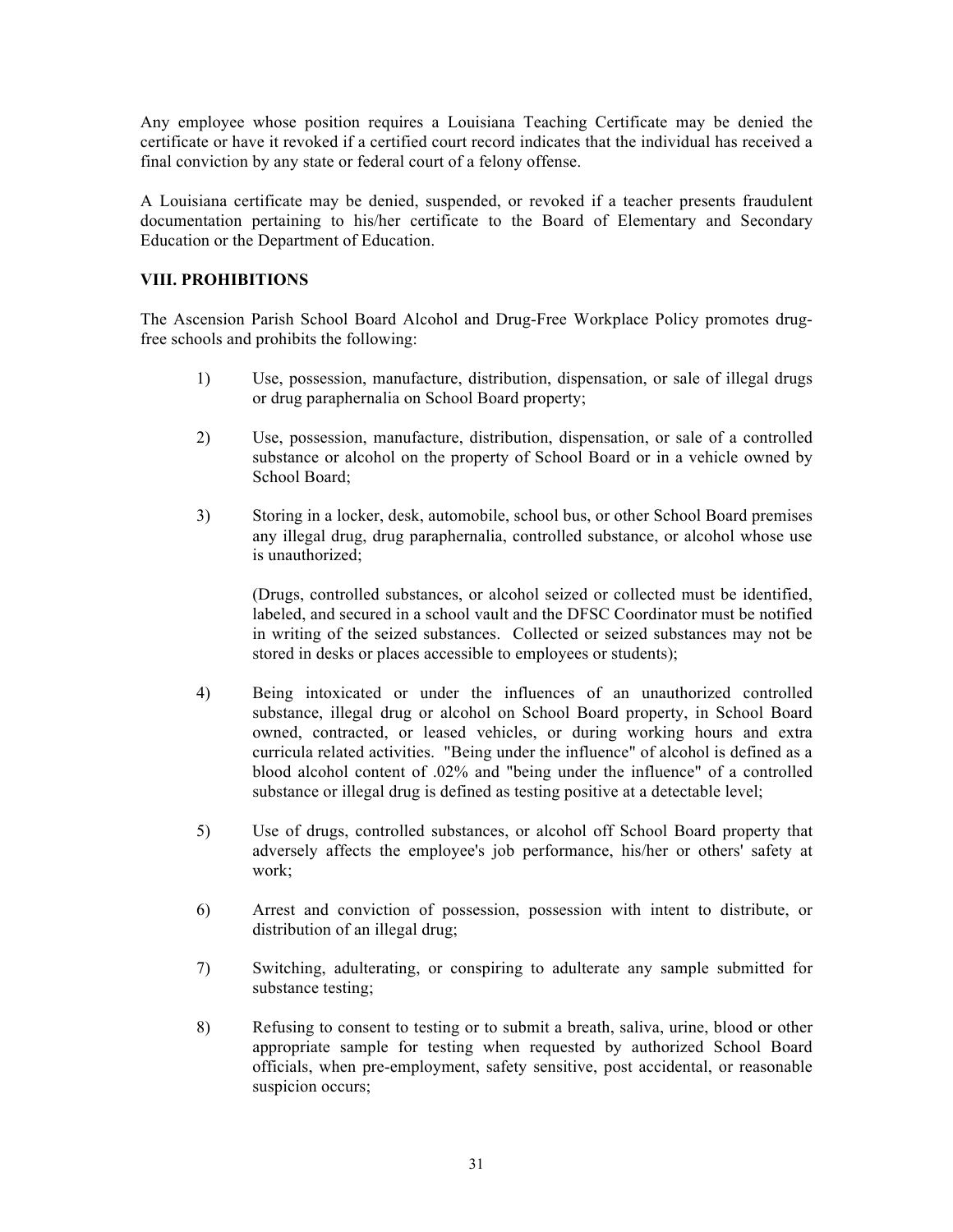- 9) Refusing to submit to an inspection of school property, school owned, contracted, or leased vehicles by authorized School Board officials;
- 10) Refusing to enter into and/or adhere to the requirements of any drug or alcohol treatment, counseling, or recovery program in which the employee is enrolled or required to participate by the School Board;
- 11) Failure to notify the EAP Coordinator of any arrest or conviction under any criminal drug statute or alcohol related arrest or conviction within five (5) days of the arrest or conviction;
- 12) Failure to report to the EAP Coordinator the use of prescribed drugs, which may alter the employee's behavior or physical or mental ability;
- 13) Failure to keep prescribed medicine in its original container;
- 14) Refusal, if requested, to sign a statement agreeing to abide by the School Board's Alcohol and Drug Abuse Policy;
- 15) Refusal, if requested, to sign an acknowledgment of the sensitive natures of the employee's job if employed in a safety sensitive position;
- 16) Refusal by an employee in a safety sensitive job or by a driver subject to testing to sign an acknowledgment that he/she will submit to random testing for alcohol or drugs as long as the employee remains in a safety sensitive job or remains a driver subject to testing;
- 17) Refusal to properly and fully complete medical questionnaires and consent forms as requested prior to testing;
- 18) Refusal to complete the toxicology chain of custody form after submission of a specimen.

## **IX. DRUGS TO BE TESTED FOR**

Drug abuse is an evolving and ever changing situation and new designer drugs appear from time to time. To prevent this policy from being limited in scope, the APSB reserves the right to test for any controlled or illegal substance. Substances commonly tested for at the effective date of this policy include marijuana, opiates, cocaine, amphetamines, phencyclidine and alcohol. The samples required to be provided by the employee may include urine, saliva, breath, hair, blood or other scientifically acceptable source.

## **X. ALCOHOL USE OR IMPAIRMENT IN THE WORKPLACE AND ALCOHOL TESTING**

The Ascension Parish School Board is committed to efforts to maintain a safe and productive working environment for all employees, as well as the safety of the general public, and of employees of customers and vendors doing business with the School Board. Employees with problems associated with alcohol may compromise the safety of the workplace as well as the general public. Each employee's assistance and full cooperation for the achievement of the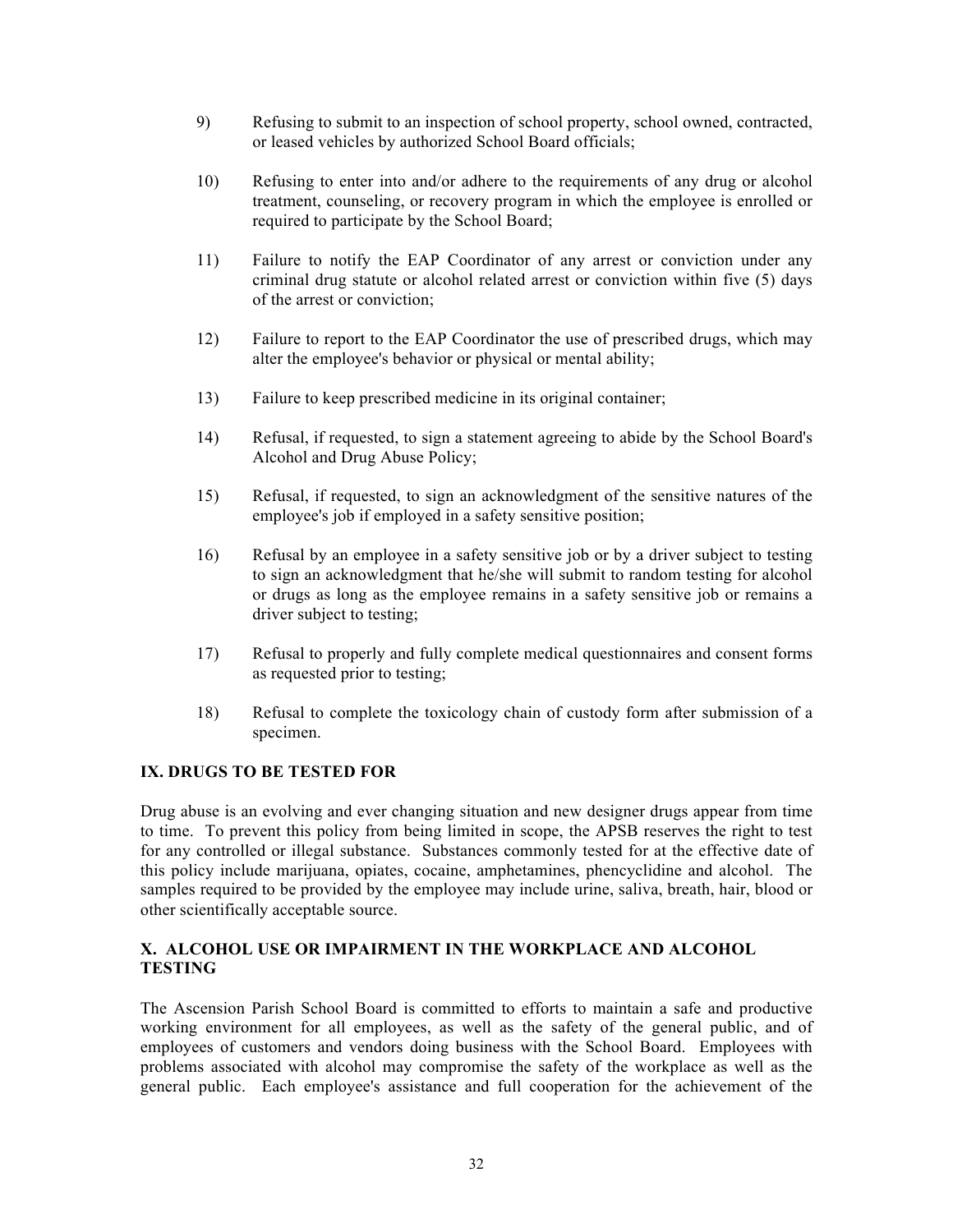Ascension Parish School Board's overall goal of a drug-free workplace is vitally important and is expected and required as a condition of and consideration for continued employment.

Use of alcohol in the workplace, possession, concealment, transportation, gift, and/or promotion or sale of alcoholic beverages in the workplace is strictly prohibited. Use of alcohol on school or School Board premises/property during the working hours including lunch breaks and any other breaks during the scope of employment is strictly prohibited. Use of alcohol while driving school or School Board vehicles whether on or off-duty is strictly prohibited.

Any employee whose off-duty use or abuse of alcohol results in excessive absenteeism or tardiness or is the cause of or a contributing factor in accidents or poor work performance will be subject to disciplinary action up to and including discharge from employment.

Being under the influence of alcohol during the scope of employment (for example, on school or School Board premises, or school or School Board business, in school or School Board supplied vehicles, or during working hours, etc.) is strictly prohibited. Impairment or "being under the influence of alcohol" is defined as a blood alcohol content of 0.02g%. Presence of alcohol in one's body system is strictly prohibited during the scope of employment. Presence of alcohol is defined as any concentration of blood alcohol at the level of or above 0.02g%.

Whenever current School Board policy requires an employee to undergo a physical exam, that examination may include a saliva-screening test and/or blood confirmatory test for alcohol. An employee who tests positive at or above the level of 0.02g% for alcohol during such a physical exam will be in violation of this policy.

Pre-employment, post-accident, reasonable suspicion, rehabilitative, and random testing for alcohol will be performed in accordance with this policy.

A positive screening test for blood alcohol will necessitate the removal of the employee from duty pending the confirmatory test. As an example, an employee may screen positive for alcohol with a saliva sample test and then have a confirmation test done by an evidential breath testing device or have a blood sample tested.. Said employee shall be subject to possible disciplinary action or termination after the positive alcohol confirmation test.

Since the nature of the duties of the school bus driver is in itself of the utmost safety-sensitive, the Ascension Parish School Board reserves the right to require, at the sole discretion of the School Board, saliva screening tests for alcohol prior to or during performance of driving duties. Any positive screening test for presence of alcohol will be confirmed before any discipline is imposed upon the driver. The driver shall be removed from driving duties following a positive screening test and pending confirmation of the blood alcohol level at or above 0.02g%. Said driver shall be subject to possible disciplinary action or termination after confirmation of the blood alcohol.

As a condition of continued employment with the School Board, any employee involved in a reportable vehicle accident during the course and scope of this employment shall be tested for the presence of alcohol. The driver shall provide the specimen for alcohol testing immediately or as soon as possible after the accident. Any delay of time beyond justifiable circumstances in providing this sample for alcohol analysis shall be construed as an attempt to adulterate the alcohol level from the concentration at the time of the accident and shall warrant possible disciplinary action, up to and including termination.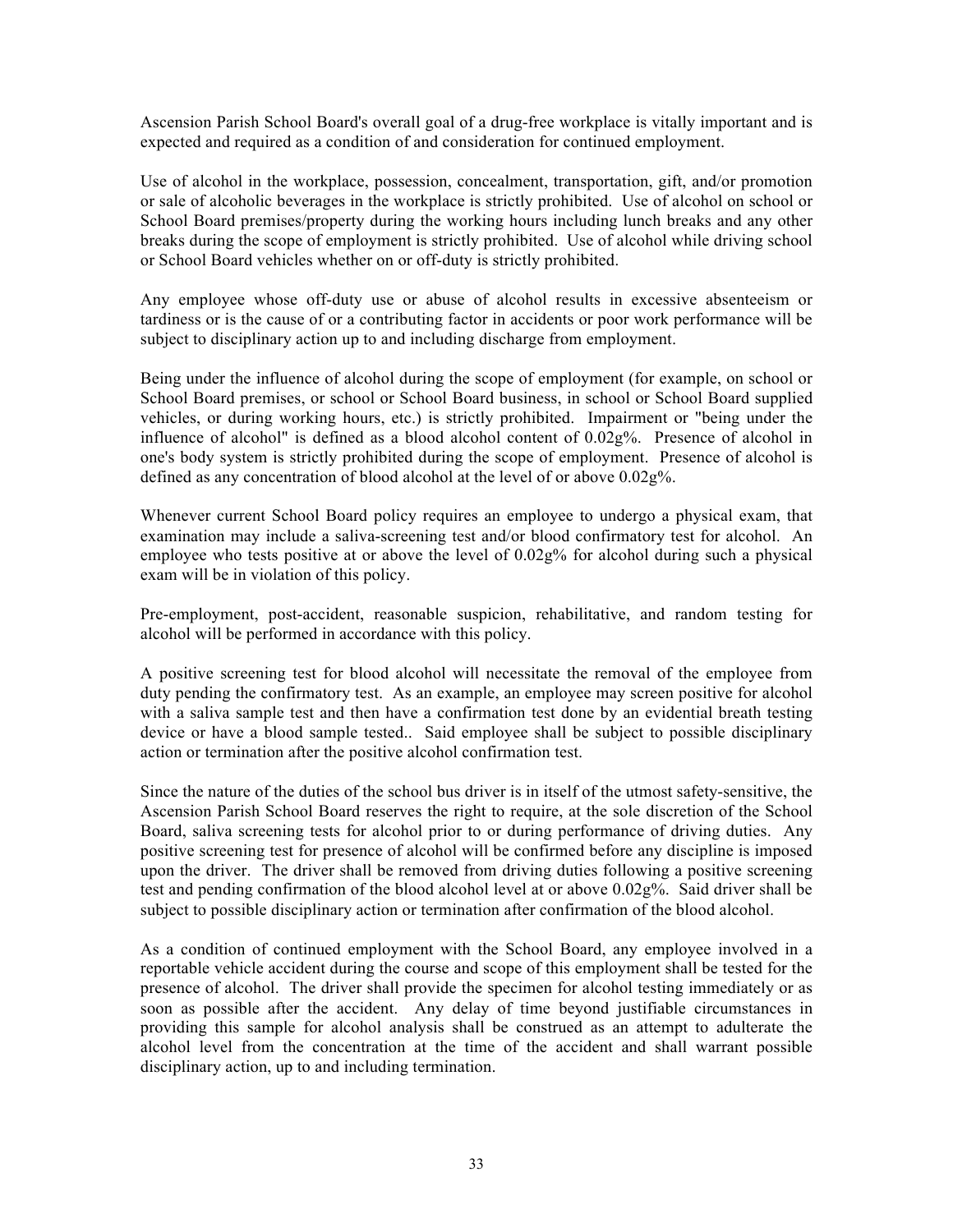Testing for alcohol can be done at the scene of the accident by an approved saliva alcohol test. Screening can also be done by evidential breath testing. If the screening test is positive, a confirmatory test should be administered as soon as possible after the screening test and ideally within fifteen minutes of the positive screening test. Devices used for testing (screening and confirmation) shall be those devices and methodologies approved by the United States Department of Transportation as outlined in the then current federal drug and alcohol testing regulations.

A driver who is seriously injured and cannot provide a specimen at the time of the accident shall provide the necessary authorization for obtaining hospital reports and other documents that would indicate whether there was any alcohol in his/her system.

## **XI. TYPES OF DRUG TESTING**

- 1) PRE-EMPLOYMENT Any applicant for employment with the Ascension Parish School Board may be tested for illicit drug or alcohol use.
- 2) POST-ACCIDENT As a condition of continued employment with the Ascension Parish School Board, any employee involved in an accident during the course and scope of his employment, shall be tested for the presence of drugs and alcohol. The accident must render physical harm to the employee or to others such that medical attention is required or monetary damage results in the amount of \$100 or greater to warrant testing for drugs and alcohol.
- 3) REASONABLE SUSPICION TESTING A supervisor may reasonably suspect that an employee illegally uses drugs or abuses legal drugs or alcohol or violates this policy, based upon any or all of the following: observation of drug use; apparent drug intoxication; abnormal or erratic behavior; investigation, arrest, or conviction for drugrelated offenses; reports from apparently reliable credible sources or evidence that the employee tampered with a previous drug test. Any employee may be required to undergo testing when such reasonable suspicions arise and a higher-level authority concurs with the supervisor's suspicions.
- 4) RANDOM DRUG TESTING Random drug testing shall be limited to safety-sensitive and security-sensitive positions. Each workday should present each employee in a random testing program with a new opportunity of having to produce a sample, with the odds equal for all employees on each new day, regardless of samples previously produced by any of them.

Employees in safety-sensitive or security-sensitive positions shall include:

a) Any employee or contracted person operating a public or contracted vehicle.

- b) One who transports children or employees in a vehicle.
- c) Any employee or contracted person using or operating tools, equipment,
- or machinery that may place that person or others in a dangerous situation.

d) Any employee who may at any time during their described duties be required to perform duties that are safety-sensitive or security-sensitive.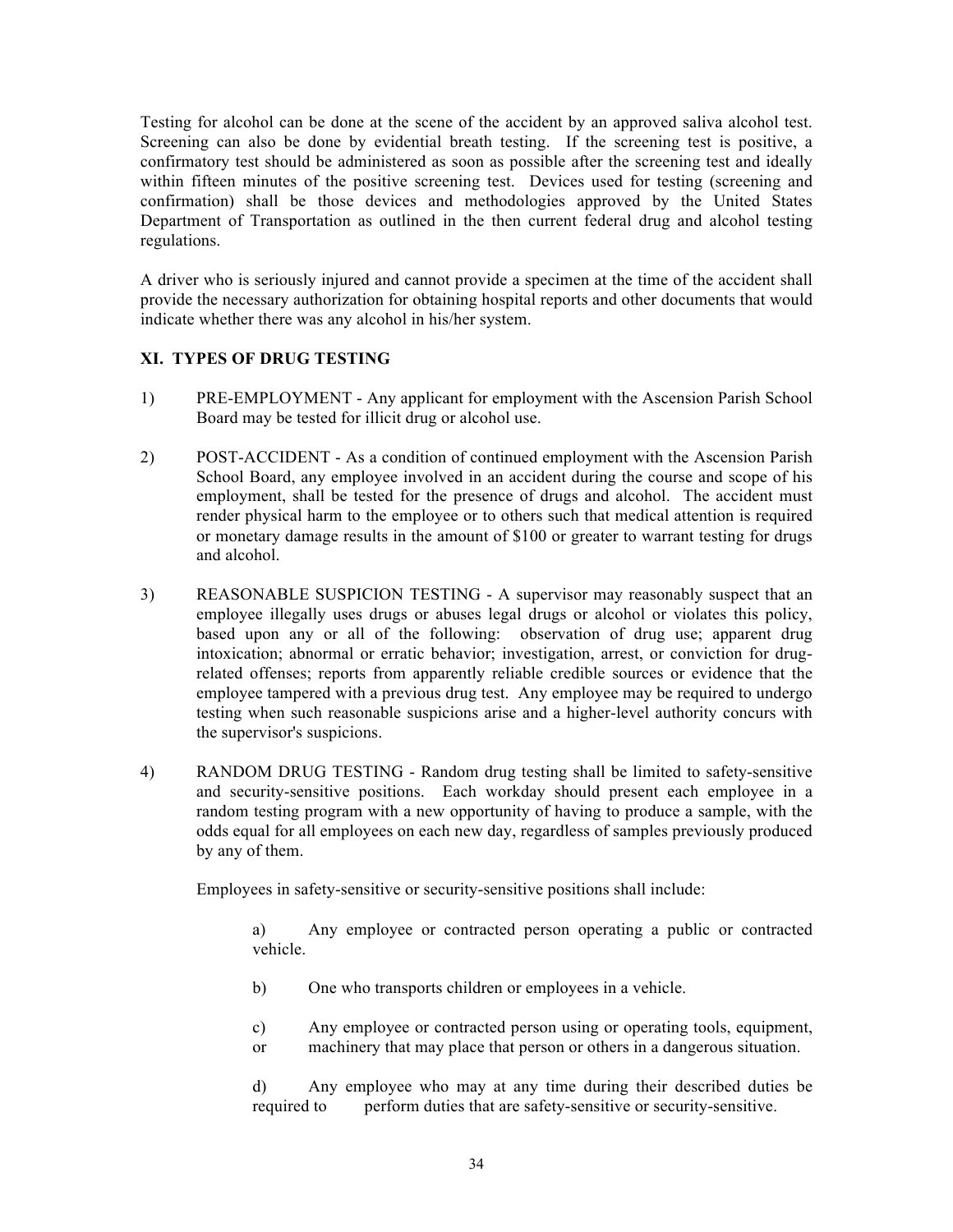- e) Any employee who may be required to handle drugs or weapons.
- 5) REHABILITATIVE Employees found to be using drugs or alcohol in violation of this policy may be referred to an Employee Assistance Program, which may assess treatment progress with further drug or alcohol monitoring. Continued employment shall be contingent upon drug and alcohol abstinence to deter relapse. Monitoring for the presence of drug or alcohol use shall be frequent, unannounced, and with specimens collected under direct observation. Blood, saliva, hair, urine, or other appropriate specimen may be used as samples for monitoring drug or alcohol use.
- 6) VOLUNTARY TESTING Some employees may wish to volunteer to participate in random drug tests even though they are not in sensitive positions requiring random testing. Such employees do not volunteer to provide samples at self-selected times, but to participate in random, unannounced urine collection.

## **XII. DRUG TESTING PROCEDURES**

All procedures used in drug testing programs, including collection, sealing and labeling of samples, chain of custody, storage and transport of specimens, handling of biohazardous wastes, drug testing, reporting of results, review of results, and confidentiality of drug testing, must be performed in accordance with Act 1036 of the 1990 Louisiana Legislature.

Collection of forensic urine specimens shall be collected with a rigorous chain of custody, security of the specimen, and with regard to the privacy of the individual. Handling and disposal of biohazardous waste shall be in accordance with proper safety procedures.

Direct observation of the employee during collection of the urine specimen is not allowed except under the following circumstances:

- 1) There is reason to believe that the individual may alter or substitute the specimen to be tested.
- 2) The individual has provided a urine specimen that falls outside the acceptable temperature range as listed in the NIDA or SAMHSA guidelines.
- 3) The last urine specimen provided by the individual was verified by the medical review officer as being adulterated or substituted based upon the determinations of the laboratory.
- 4) The collection site person observes conduct indicating an attempt to substitute or adulterate the sample.
- 5) The individual has previously been determined to have a urine specimen positive for one or more of the drugs, the testing of which is regulated by Act 1036, and is being tested for purposes of follow-up testing upon or after return to service.
- 6) The type of drug testing is post-accident or reasonable suspicion/cause.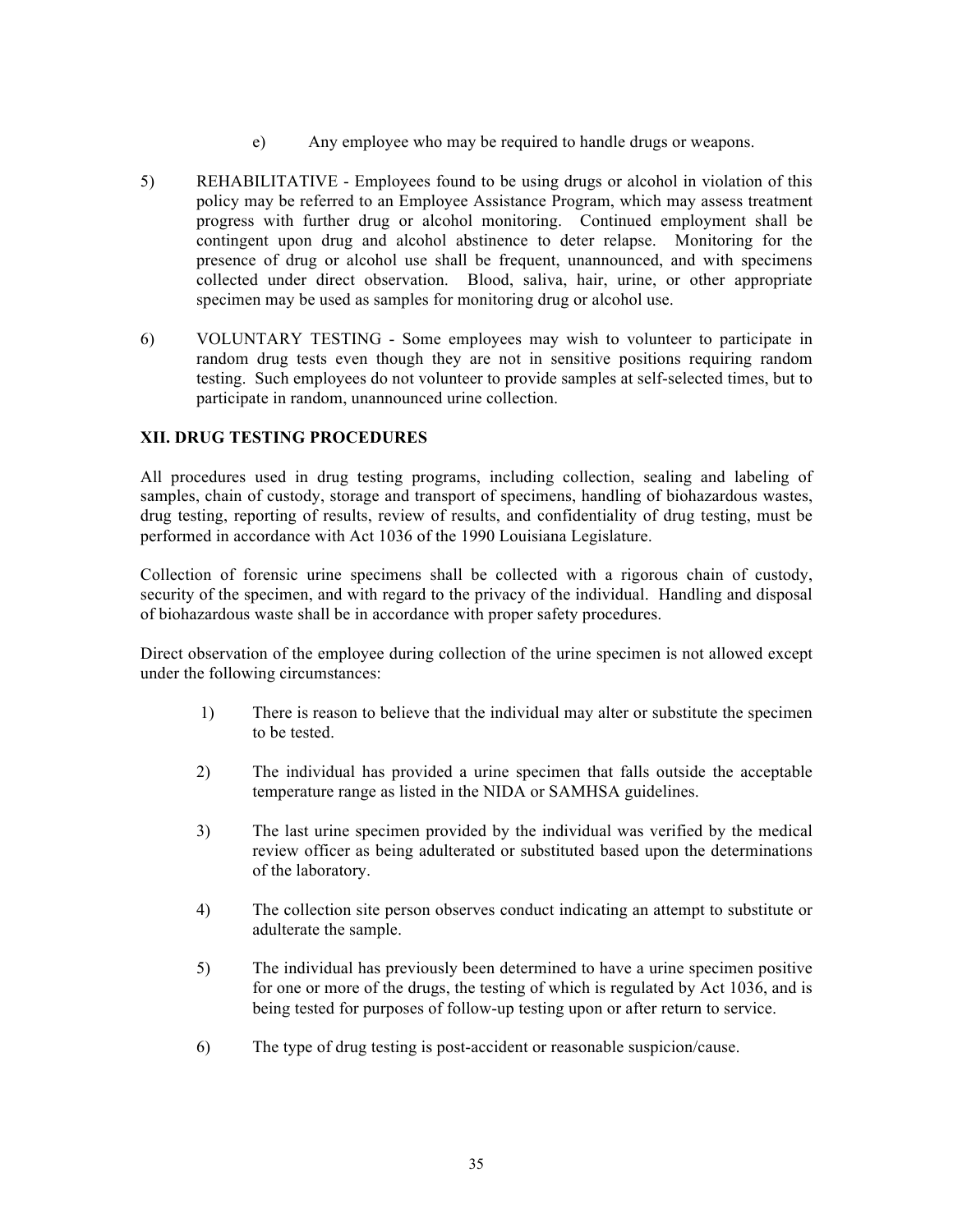All direct observation shall be conducted by a same gender collection site person. A designated representative of the Ascension Parish School Board shall review and concur in advance with any decision by the collection site person to obtain a specimen under direct observation.

Drug testing of employee specimens shall be performed in compliance with the NIDA/SAMHSA guidelines in a SAMHSA-certified or CAP-FUDT certified laboratory. The cut-off limits for drug testing shall be in accordance with SAMHSA guidelines.

All laboratory positive, adulterated, substituted, diluted, and invalid results of employee drugtesting shall be reviewed by the Medical Review Officer in accordance with Act 1036. Negative results will not be reviewed by the Medical Review Officer, but shall be reported directly from the laboratory to an EAP supervisor of the Ascension Parish School Board. An exception to this will be any employees falling under federal drug testing programs such as school bus drivers. In this case, all results, negative and positive, will first be reported to the Medical Review Officer and then the MRO will report the results to the appropriate school board representative. The confidentiality of such results shall be maintained.

The Ascension Parish School Board shall notify all applicants testing positive on the initial screening tests of pre-employment testing that the positive drug screen result may be confirmed and reviewed by a Medical Review Officer at the applicant's own expense. Any pre-employment applicant's testing positive on the initial testing without confirmation and review by the Medical Review Officer shall be removed from the list of available applicants for job positions. Any preemployment applicants with confirmed positive test results followed by medical officer review shall be removed from the list of available applicants for job positions. Any pre-employment applicants with confirmed positive test results followed by medical officer review shall be removed from the list of available applicants for job positions.

## **XIII. CONSEQUENCES FOR VIOLATION OF POLICY**

Compliance with the Ascension Parish School Board's Policy on Alcohol and Drug-Free Workplace is a condition of employment. Persons applying for a position with the School Board must cooperate and failure or refusal to cooperate fully, sign any required document, submit to any inspection or test, or follow any prescribed course of assessment is grounds for nonemployment.

The School Board may discipline or terminate any employee working in a safety sensitive job who violates the Alcohol and Drug-Free Workplace Policy.

Employees violating the section of this policy on "PROHIBITIONS" may receive severe disciplinary action, which could lead to termination. This applies to safety-sensitive as well as non-safety-sensitive employees.

Employees who violate this policy or who do test positive for drugs or alcohol following an accident will be referred to the EAP Coordinator. Based on assessment, an employee will be referred for counseling or treatment or may be terminated if existing School Board policy dictates or allows. Employees referred to an EAP Coordinator as a result of a positive test for alcohol and drugs must immediately cease any alcohol abuse or drug use, must submit themselves to periodic unannounced testing for a period of twenty-four (24) months, and must comply with all other conditions of assessment, counseling, or treatment. Employees who undergo counseling or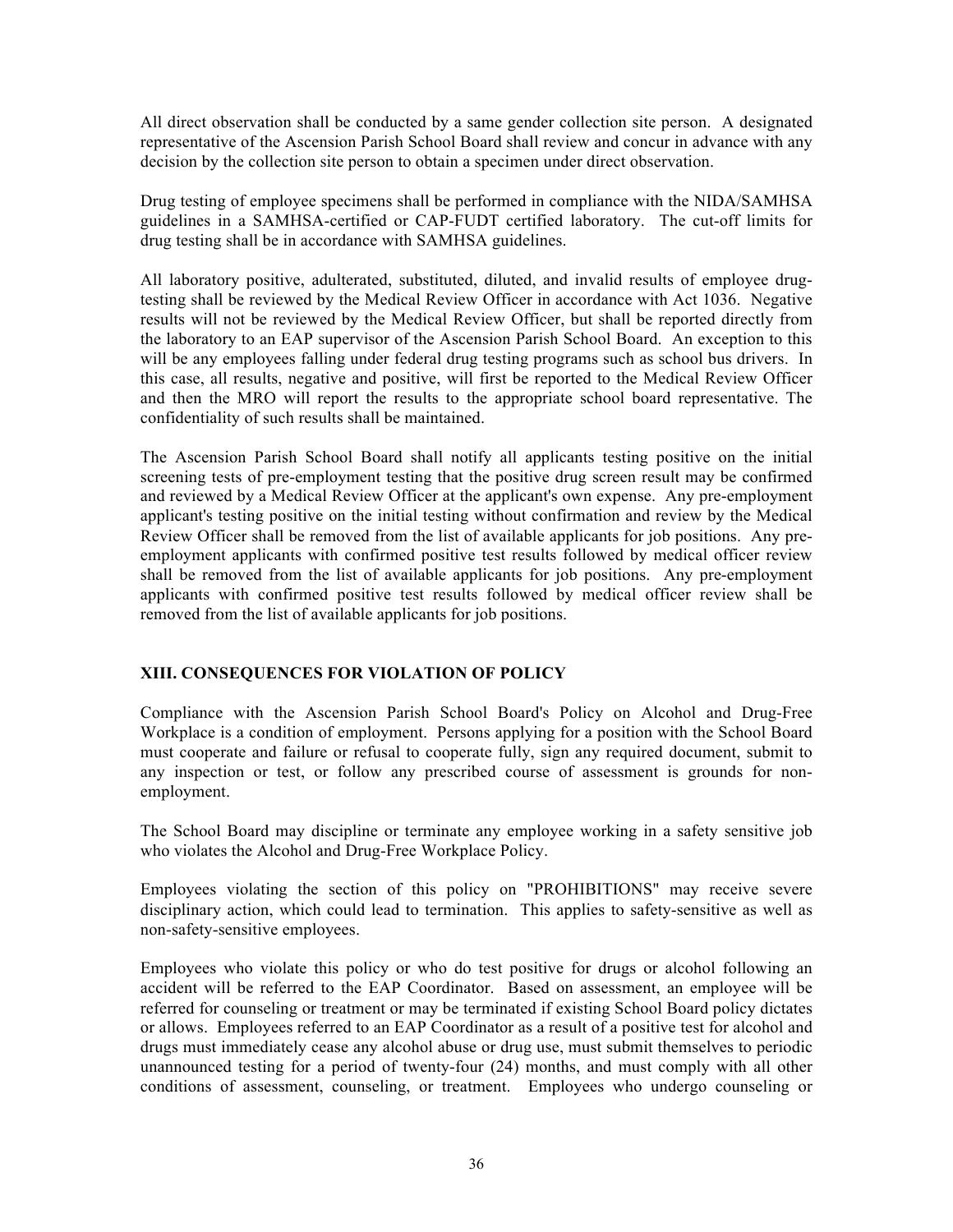treatment for alcohol or drug abuse and continue to work must meet all standards of conduct established by the School Board as well as satisfactory job performance.

The Ascension Parish School Board will promptly discipline any employee who tests positive for alcohol or drug abuse while undergoing counseling or treatment.

Based upon documented established standards and job performance, the School Board may terminate any employee who violates this policy during treatment or during the twenty-four (24) month period following completion of the rehabilitation program(s).

## **XIV. REHABILITATION POLICY**

In accordance with Act 1036 of the 1990 Louisiana Legislature, any employee, confirmed positive, upon his written request, shall have the right of access within seven (7) working days to records relating to his/her drug tests and any records relating to the suspension/revocation-ofcertification proceedings.

The Ascension Parish School Board shall afford the opportunity to undergo rehabilitation without termination of employment to any employee whose random drug tests are certified positive by the medical review officer. An employee who refuses to or does not undergo rehabilitation or does not comply satisfactorily with the referred treatment program may be terminated. Any employee who returns to service following rehabilitation may be monitored by follow-up drug testing upon his return to service and for not longer than sixty (60) months following return to work. A second positive drug test shall result in termination.

During the after-care monitoring, it is the option of the Ascension Parish School Board as to whether to reassign employees in security-sensitive or safety-sensitive positions to alternate duties during this period of after-care monitoring. Employees who successfully undergo counseling or treatment may be asked to sign a Recovery Agreement if deemed appropriate by the Ascension Parish School Board.

## **XV. CONFIDENTIALITY**

The Ascension Parish School Board will be sensitive to the needs of all employees' confidentiality and will implement the following guidelines:

- 1) Documents relating to substance abuse placed in employees' personnel files shall be confidential.
- 2) Documents will be filed under lock and key in the employees' personnel files.
- 3) The Superintendent/designee shall be responsible to maintain the confidentiality of all information in connection with the administration of the Substance Abuse Program.
- 4) At all times the employees' confidentiality shall be protected. Employees shall be assigned individual lab numbers and all correspondence to the lab shall be done through this number.
- 5) In the actual taking of samples, the process is to be conducted in accordance with prudent procedures to insure that the degree of bodily invasion is minimal.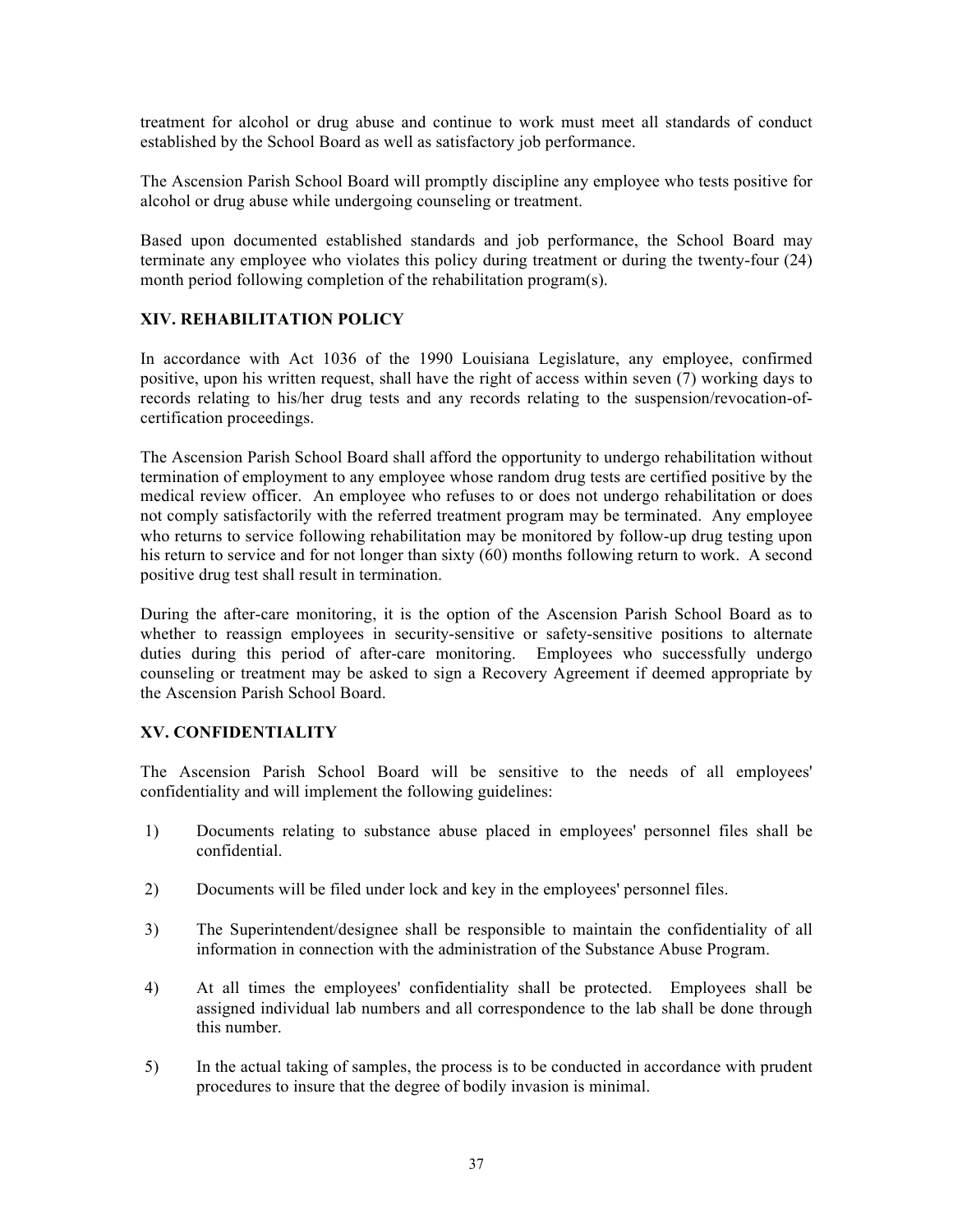- 6) Referrals made on the basis of an impairment shall be kept confidential unless they place the safety of other adults and/or children in jeopardy or have a statutory requirement for mandatory reporting.
- 7) All testing records and results shall be confidential, except to the extent necessary to conduct disciplinary proceedings or to comply with state reporting statutes.
- 8) All disciplinary proceedings conducted pursuant to this program will be conducted in strict accordance with applicable Louisiana laws regarding teachers and school bus drivers and/or the School Board Policy Manual, whichever may be applicable under the circumstances. In the event of a question as to the procedure to be followed, the Louisiana Administration Procedure Act shall apply.
- 9) To develop and implement a uniform written system for the maintenance and use of records and access to personnel files by authorized persons.
- 10) To provide for the establishment of procedures for immediate notification to employees of the filing of any documents into their personnel file.
- 11) Only positive results shall be communicated to employees.

## **XVI. POLICY FOR CONTRACTORS AND SUBCONTRACTORS**

The Ascension Parish School Board Alcohol and Drug Abuse Policy applies not only to its own employees but equally to all employees of contractors and subcontractors while in the scope of contract employment or on the premises of the Board.

## **XVII. EMPLOYER RESERVATION OF RIGHTS**

The Ascension Parish School Board reserves the right to amend, interpret, change, rescind, or depart from this written policy in whole or in part. The employee shall be notified in writing of any such changes. Nothing in this policy alters an employee's status.

## **XX**. **SUBSTANCE ABUSE TESTING FOR HOLDERS OF COMMERCIAL DRIVERS LICENSES - ASCENSION PARISH SCHOOL BOARD POLICY GAMEB**

## **INTRODUCTION**

The Ascension Parish School Board has a strong commitment to provide a safe workplace and to establish policies promoting high standards of employee health and safety. In keeping with this commitment, it is Ascension Parish School Board's intent to maintain a drug/alcohol-free workplace and a drug/alcohol-free workforce.

## Section 1. Applicability

This policy provides for compliance with the Omnibus Transportation Employee Testing Act of 1991 and Federal Motor Carrier Safety Regulations and future amendments.

This policy applies to all employees of the Ascension Parish School Board who are required to obtain and maintain a commercial driver's license (CDL) in order to operate an owned or leased vehicle of the Ascension Parish School Board to perform their job duties. The testing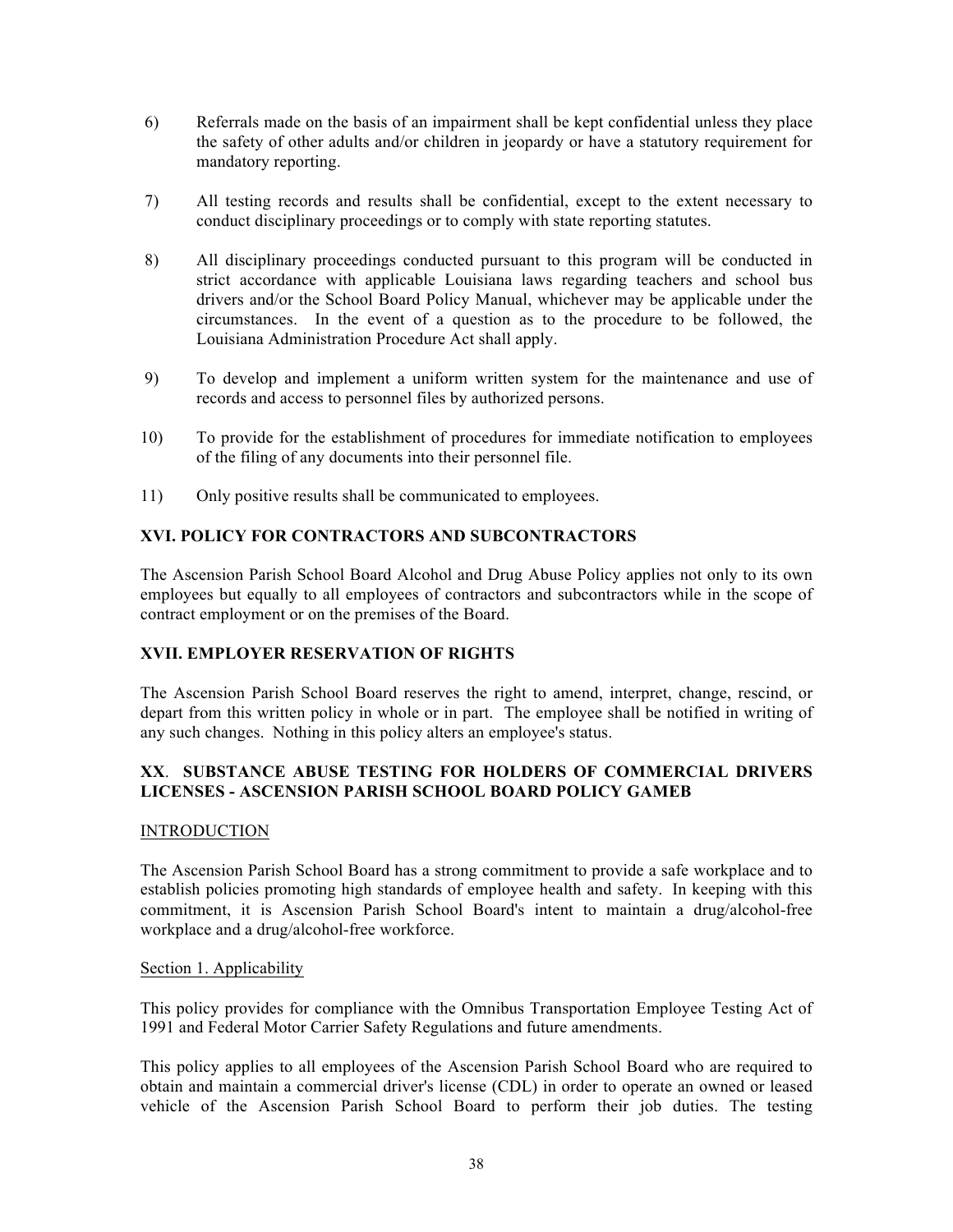requirements apply to driver-applicants, driver-employees, and contract- or leased- drivers. A driver is covered if, at any point during the year, the driver operates a vehicle for which the operator must have a commercial driver's license when operating the vehicle, such as a school bus. Testing provided for by this policy will be effective January 1, 1995.

## Section 2. Definitions

- a. Alcohol means the intoxicating agent in beverage alcohol, ethyl alcohol, or other low molecular weight alcohols including methyl and isopropyl alcohol.
- b. Alcohol concentration (or content) means the alcohol in a volume of breath expressed in terms of grams of alcohol per 210 liters of breath as indicated by an evidential breath test.
- c. Alcohol use means the consumption of any beverage, mixture, or preparation, including any medication, containing alcohol.
- d. Covered vehicle means a motor vehicle to include any school bus and other vehicles, as defined by law and 49 C.F.R. 382.107 as amended, the operation of which requires a driver with a commercial driver's license (CDL).
- e. Controlled substance is any drug that falls within the guidelines of the Omnibus Transportation Employee Testing Act of 1991 and including any amendments thereto. It includes Marijuana (THC), cocaine, opiates, amphetamines, and phencyclidine (PCP).
- f. Confirmation test for alcohol testing means a second test, following a screening test with a result of 0.02 or greater that provides quantitative data of alcohol concentration. For controlled substances testing a confirmation test means a second drug analytical procedure to identify the presence of a specific drug or metabolite which is independent of the screen test and which uses a different technique and chemical principal from that of the screen test in order to insure reliability and accuracy.
- g. Screening Test (also known as Initial Test) in alcohol testing, it means an analytical procedure (Breath Alcohol Test) to determine whether a driver may have a prohibited concentration of alcohol in his or her system. In controlled substance testing, it means an immunoassay screen to eliminate "negative" urine specimens from further consideration.

## Section 3. Alcohol Use and Possession Prohibited.

No driver shall report for duty or remain on duty to operate a school bus or other covered vehicle while having an alcohol concentration of 0.04 or greater. No driver shall be on duty or operate a school bus or other covered commercial motor vehicle while the driver possesses alcohol. No driver shall operate a school bus or other covered vehicle within four hours after using alcohol. No driver required to take a post-accident alcohol test shall use alcohol for eight hours following the accident or until he/she undergoes a post-accident alcohol test, whichever occurs first. Any violation of this policy shall result in immediate suspension of the employee and termination of the employee.

## Section 4. Controlled Substance Use Prohibited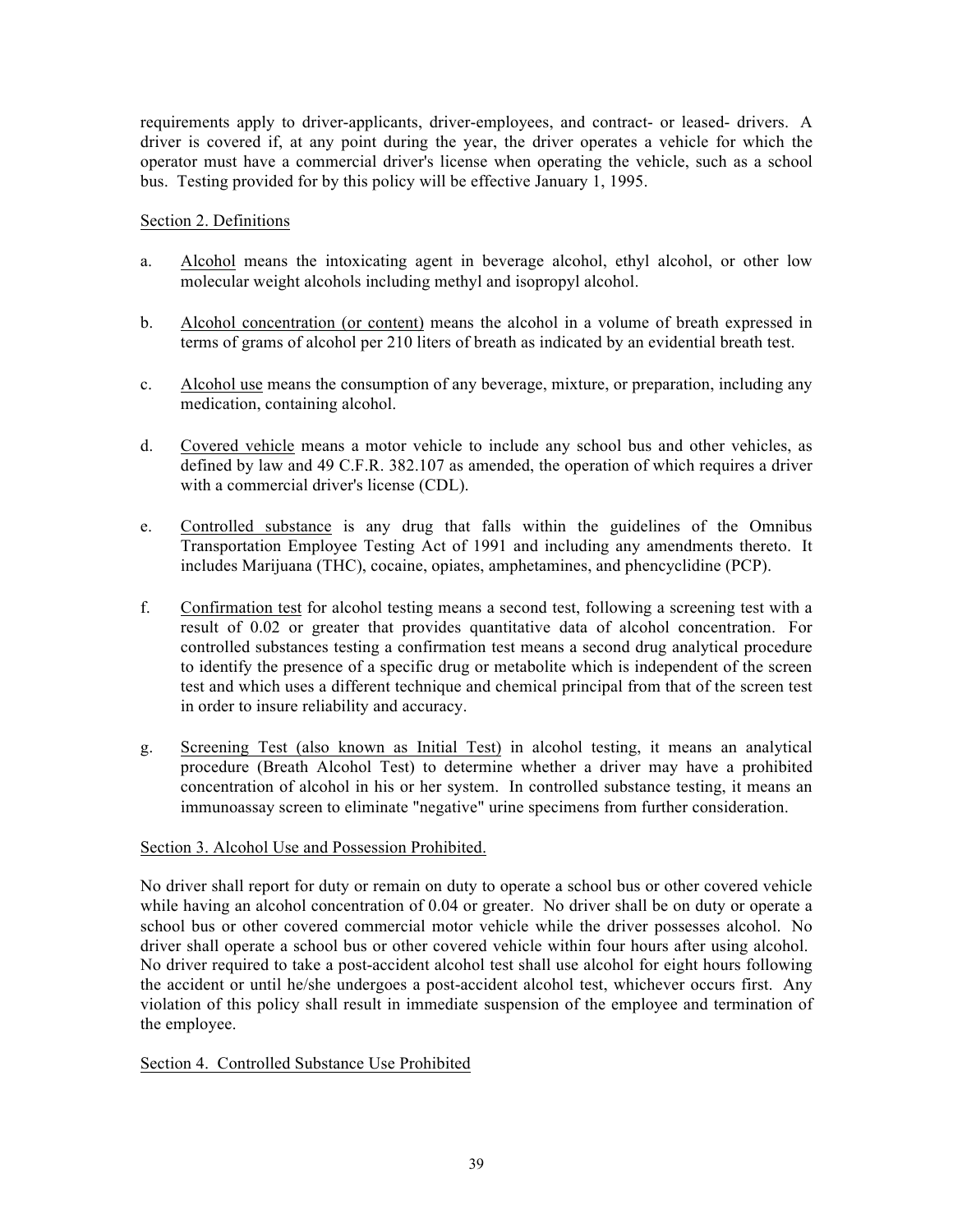No driver shall report for duty or remain on duty when the driver uses a controlled substance. The driver shall not consume any controlled substances while off duty or on duty. The driver shall not operate a vehicle while under the influence of any controlled substance. Any violation of this policy shall result in immediate suspension of the employee and termination of the employee.

#### Section 5. Refusal to Submit to a Required Alcohol or Controlled Substance Test

Any driver who fails or refuses to submit to a post-accident alcohol or controlled substance test required under this policy, a random alcohol or controlled substance test when required, a reasonable suspicion of alcohol or controlled substance test, or a follow-up alcohol or controlled substance test shall be immediately suspended and shall be terminated.

#### Section 6. Impairment Prohibited.

No driver will report for work or will drive while under the influence or impaired because of any drug or controlled substance. A driver may use a substance administered by or under the instruction of a physician who has advised the driver that the substance will not affect the driver's ability to safely operate a motor vehicle. The driver must furnish written evidence of the doctor's prescription to his/her supervisor prior to operating any covered vehicle. Any violation of the policy shall result in immediate suspension of the driver and termination.

#### Section 7. Possession Prohibited.

No driver at any work site shall possess any controlled substance, lawful or unlawful, with the exception of substances administered by or under the instructions of a physician. "Work site" means any motor vehicle, office, building, yard, or other property operated by the Ascension Parish School Board, or any other location at which the driver is to perform Ascension Parish School Board work. "Possess" means to have either in or on the driver's person, personal effects, motor vehicle, or areas substantially entrusted to the driver's control. Any violation of this policy shall result in immediate suspension of the driver and termination.

## Section 8. Controlled Substance Test Results.

No driver shall report for duty, remain on duty or drive a vehicle if the driver tests positive for any controlled substance. The driver will be suspended and terminated.

## Section 9. Tests Required.

For purposes of assuring compliance with the Federal Motor Carrier Safety regulations and future amendments and this policy, employee-drivers and new applicants for positions as drivers will be subject to alcohol and drug screening. "Screening" means testing of breath and/or of urine to determine use or impairment.

a. **Pre-Employment Testing**. Prior to being employed in a driving position, all applicants shall be tested for alcohol and controlled substances which complies with the requirements of 49 C.F.R. 382.301, and as hereafter amended. Such testing shall be at the expense of the prospective employee. Refusal to submit to testing shall result in rejection of prospective employees' application and employment.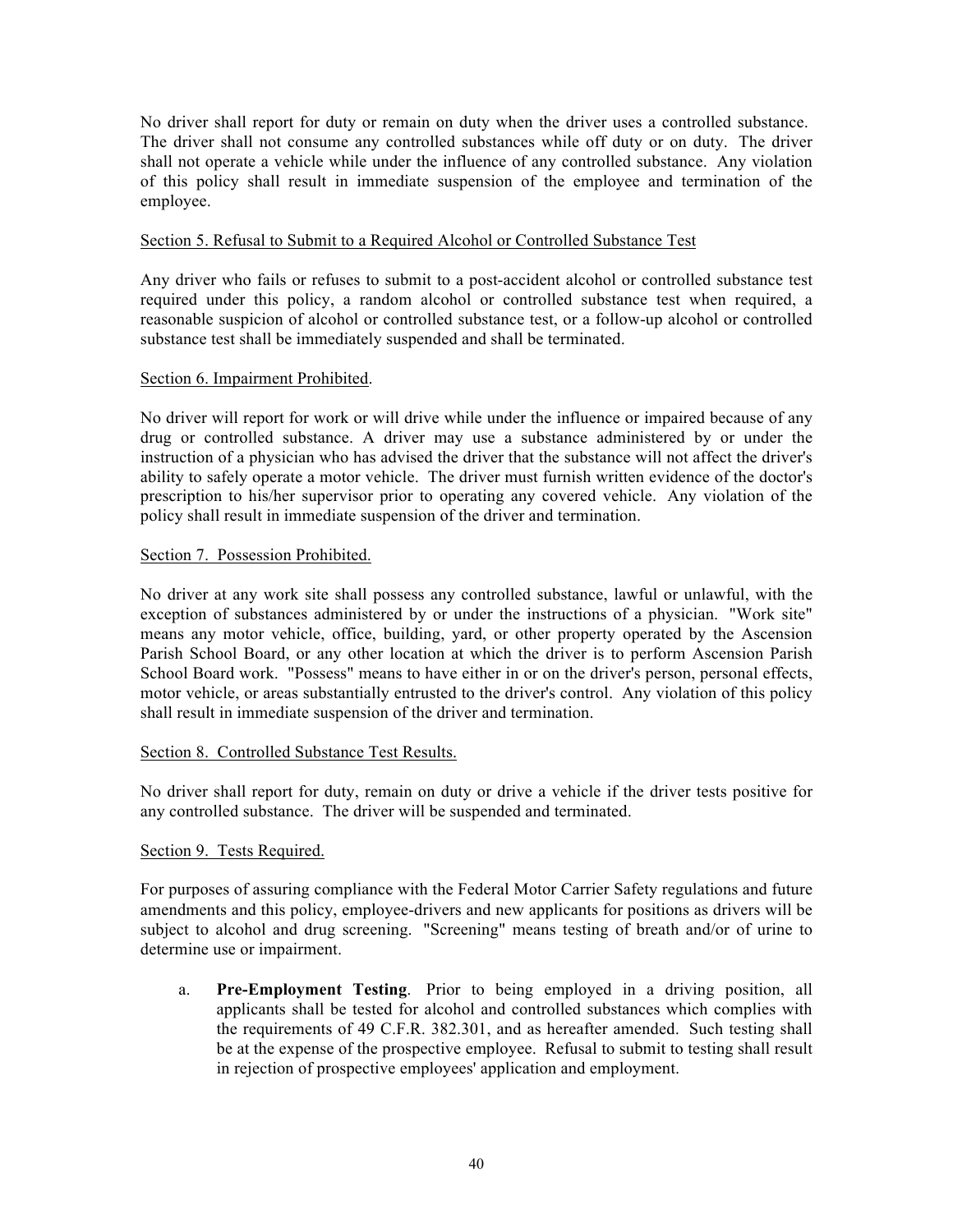- b. **Post-Accident Testing.** After any accident involving a covered vehicle, each surviving driver shall be tested for alcohol and controlled substances if 1) a loss of human life occurs; 2) when the driver/employee receives a citation for a moving violation from the police officer handling the accident even if no fatality occurs and one or both of the following occurs: a) an individual involved in the accident must be treated away from the scene for an injury received in the accident, or; b) a vehicle is required to be towed from the scene. Alcohol tests should be administered within two (2) hours following the accident but not more than eight (8) hours following the accident. A controlled substance test is required to be administered within thirty-two (32) hours following the accident. A driver who is subject to post-accident testing shall remain readily available for such testing or will be deemed to have refused to submit to testing. Failure or refusal to submit to testing will result in immediate suspension and termination.
- c. **Random Testing.** The minimum annual percentage rate for random testing shall be 25% of the average number of driver positions. The minimum annual percentage rate for random controlled substance testing shall be 50% of the average number of driver positions. The selection of drivers for the random alcohol and controlled substance testing shall be made utilizing a random numbered table of a computer based random number generator that is matched with drivers' social security numbers. The procedures for the random testing will be conducted in accordance with 49 C.F.R. 382.305 and as hereafter amended.
- d. **Reasonable Suspicion Testing.** A driver shall submit to testing when a supervisor or other supervisory personnel, who is trained in accordance with 49 C.F.R. 382.603 and as amended, as based upon the required observations for alcohol and/or controlled substances, has formed reasonable suspicion to conduct an alcohol test or a controlled substance test. The observations and tests shall be conducted in accordance with the provisions of 49 C.F.R. 382.307 and as hereafter amended.
- e. **Return to Duty Testing.** Prior to returning to duty, any employee whose duties require a commercial drivers license who has previously tested positive for an alcohol or a drug test must be tested for alcohol and drugs.
	- i) If an employee has been removed from his/her duties for alcohol misuse, he/she must indicate no more than .02g% BAC on the return-to-duty alcohol test before he can resume his duties.
	- ii) If an employee has been removed from his/her duties for a positive drug test, he must undergo a return-to-duty drug test and obtain a verified negative result.
	- iii) Besides the return-to-duty test, the driver must also be evaluated by a substance abuse professional and participate in any assistance program prescribed.
	- iv) An employee must perform any other requirements designated by the School Board, the School Superintendent or the Director of Personnel.
- f. **Follow-up Testing.** If determined that a driver is in need of special assistance in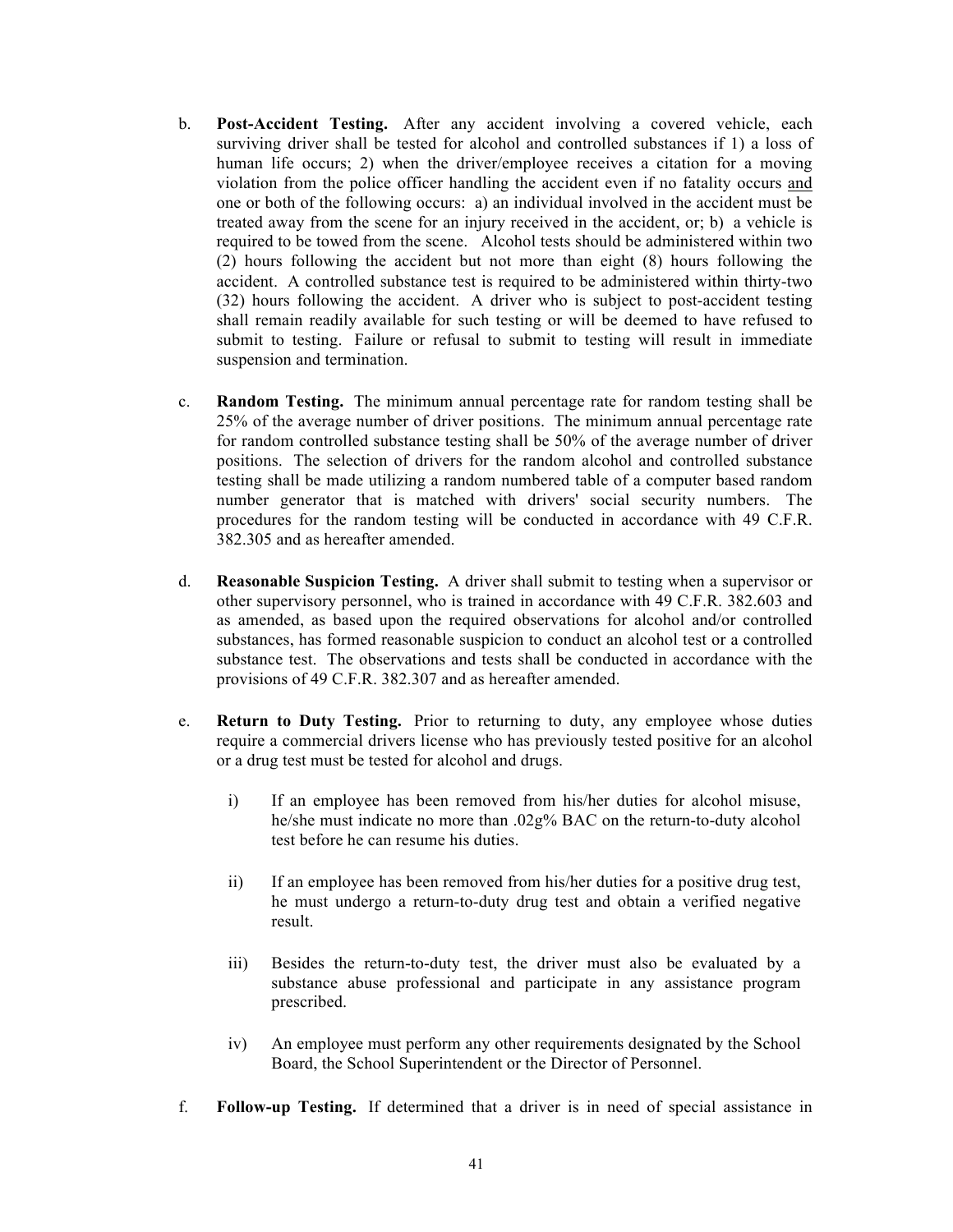resolving problems associated with alcohol misuse and/or use of controlled substances, such driver is subject to unannounced follow-up and/or controlled substance testing as directed by a substance abuse professional in accordance with the provisions of 49 C.F.R. 382.311 and as hereafter amended.

- g. **Other Alcohol-Related Conduct.** If a driver is tested as provided in this Section and found to have an alcohol concentration of 0.02 or greater but less than 0.04, such driver shall be prohibited from returning to duty and operating any covered motor vehicle until the start of the driver's next regularly scheduled duty period, but not less than 24 hours following administration of the test.
- h. All procedures for any testing shall conform to the requirements of 49 C.F.R. 40.1 et seq. as amended.

## Section 10. Test Results.

All test results shall be reviewed by the Medical Review Officer (MRO) to determine whether there is an indication of controlled substance or alcohol use. The results are confidential. The Ascension Parish School Board's Medical Review Officer will be the sole custodian of the individual test results. They will not be released to any additional parties without the tested employee's written authorization. The Medical Review Officer will advise the Ascension Parish School Board's Director of Transportation or any other designated employee. All test results and record retention will be in accordance with 49 C.F.R. 382.401-413, and 49 C.F.R. 40.1 et seq. and as hereafter amended.

#### Section 11. Evaluation and Rehabilitation.

Whenever a driver is found to have alcohol concentration greater than 0.04 or a controlled substance testing with positive urine specimens, the driver shall be suspended and shall be terminated. If an employee provides a legal prescription from a doctor the employee will be eligible to return to work. If the employee does not have a legal prescription, then the employee will be terminated.

## NO EMPLOYEE'S JOB WILL BE PLACED IN JEOPARDY NOR WILL ANY EMPLOYEE BE SUBJECT TO DISCIPLINARY ACTION FOR VOLUNTARY REQUESTING ASSISTANCE FROM ALCOHOL AND OTHER DRUG ADDICTIONS.

However, a request for assistance immediately prior to or while on an actual drug screen, blood sampling, search or inspection is being made in the work area or after the urine drug screen or sampling has been completed will not excuse an employee from a Policy violation.

## Section 12. Applicable Regulations.

The Director of Transportation, all supervisors, all testing providers, laboratories, and the medical officers shall comply with the requirements of the Federal Motor Carrier Safety regulations as existing and hereafter amended, including but not limited to 49 C.F.R. 382.101-605 and 40 C.F.R. 40.1-40.83.

Section 13. Contact Persons.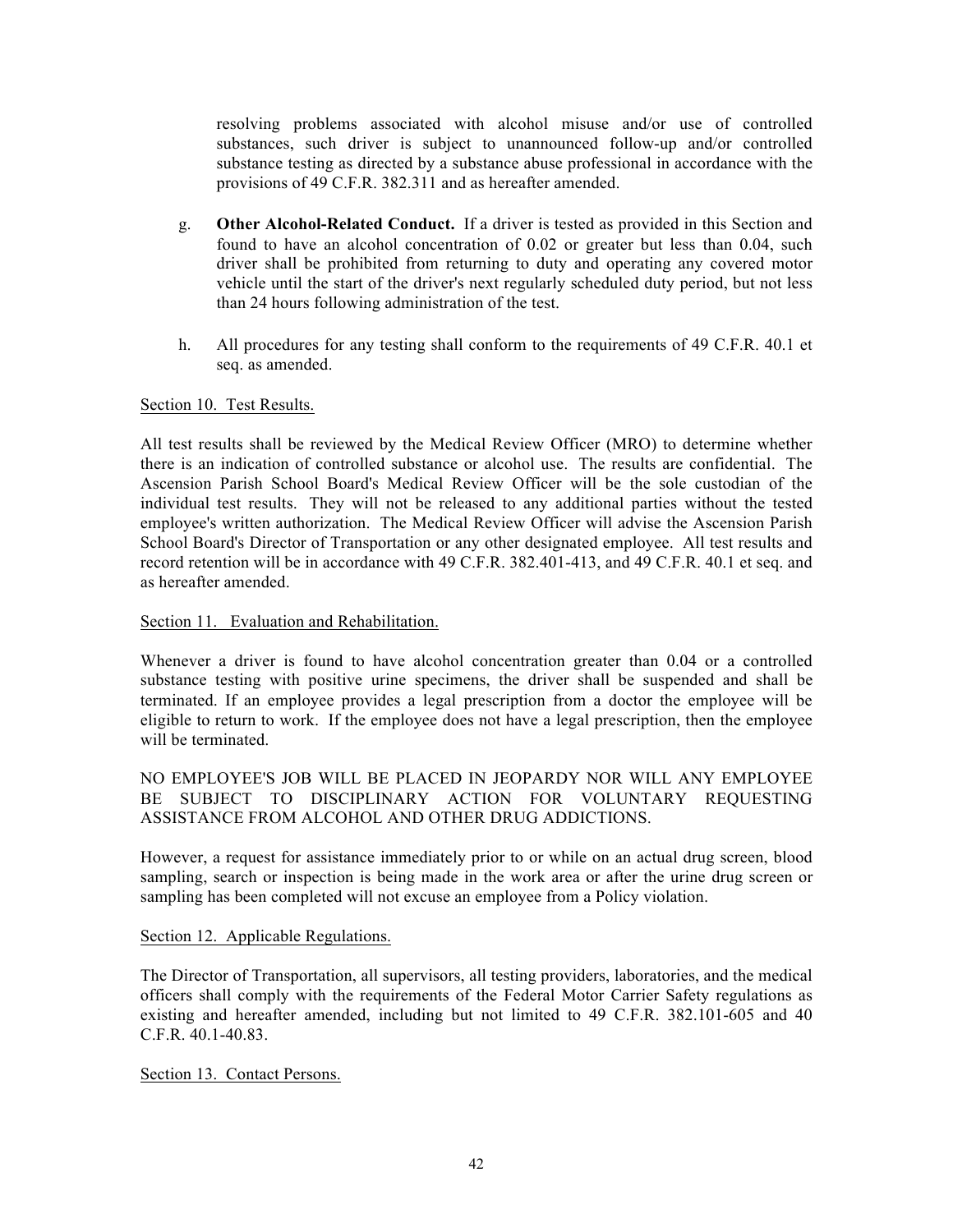Any employees may contact the Director of the Department of Transportation for information concerning this policy and for any educational materials concerning alcohol misuse and controlled substance use. The Director of the Department of Transportation shall obtain and provide information as to substance abuse professionals available in the community. The Director of the Department of Human Resources shall provide for any required training of supervisors required by this policy or in accordance with the applicable federal regulations.

#### Section 14. Certificate of Receipt.

The Director of the Department of Transportation shall distribute a copy of this policy to each driver and to each driver-applicant. Each driver is required to sign a statement certifying that he or she has received a copy of this policy. The Director of the Department of Human Resources shall maintain the original of the signed certificate in the employee's personnel file and may provide a copy of the certificate to the driver.

#### **XVIIX. PRESERVATION OF EMPLOYEE RIGHTS TO PRIVACY, CONFIDENTIALITY, AND SANITARY CONDITIONS**

The Ascension Parish School Board shall respect employee privacy in administering drug testing programs as is practicable and in compliance with applicable regulations. Direct observation shall be mandated only in accordance with the regulations in Louisiana Act 1036 of the 1990 Louisiana Legislature. Collection procedures shall be conducted so as to allow for sanitary conditions and the proper handling of biohazardous waste.

## **XIX. CONDITION OF CONTINUATION OF EMPLOYMENT**

Compliance with the Ascension Parish School Board's current or amended substance abuse policy is a condition of continuation of employment. Failure or refusal of an employee to cooperate fully, sign any required document, submit to any inspection or test, or follow any prescribed course of substance abuse treatment will be grounds for discipline, up to and including termination. Violation of any part of this policy will be grounds for termination.

## **XX. CONSEQUENCES OF REFUSAL TO SUBMIT TO TESTING BY EMPLOYEE**

Any employee refusing to consent to testing or to submit a saliva, urine, or blood sample for testing when requested by management shall be subject to disciplinary action, up to and including termination of employment. Attempted or actual substitution or adulteration of samples shall be equivalent to refusal to submit to testing or equivalent to a positive drug test.

## **XXI. VOLUNTARY DRUG TESTING OF STUDENTS**

Voluntary drug testing of students shall be conducted in accordance with Louisiana Act 1036 of the 1990 Louisiana Legislative Session.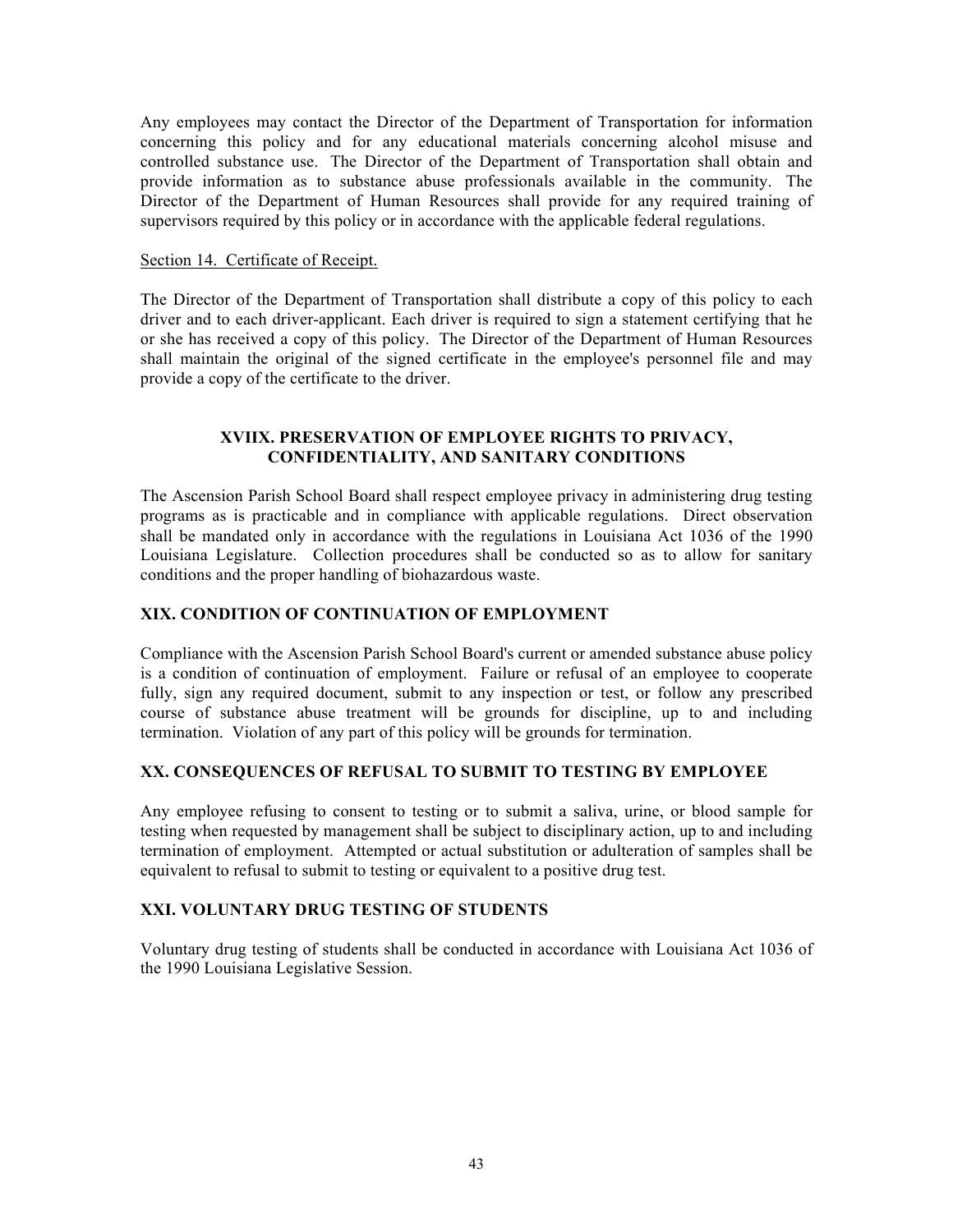## **XXI. SEXUAL HARASSMENT POLICY (See Policy GAEAA)**

## **Prohibition of Sexual Harassment Policy GAEAA Policy and Procedures**

## I. **Policy**

- A. It is the policy of the Ascension Parish Public School System to provide a learning and working atmosphere for students, employees, and visitors free from sexual harassment.
- B. It is a violation of this policy for any administrator, teacher, other employee, visitor, agent, contractor or any student to engage in or condone sexual harassment.
- C. It is the responsibility of every employee to recognize acts of sexual harassment and take every action necessary to ensure that the applicable policies and procedures of this school system are implemented.
- D. Any employee or student who believes that he or she has been subjected to sexual harassment has the right to file a complaint and to receive prompt and appropriate handling of the complaint. Further, all reasonable efforts shall be made to maintain the confidentiality and protect the privacy of all parties.
- E. The complaint manager shall be responsible for assisting employees and students seeking guidance or support in address matters relating to sexual harassment or inappropriate behavior of a sexual nature.

## **II. Procedures**

A. Definitions

 1. **Sexual harassment** means unwelcome sexual advances, requests for sexual favors, and other inappropriate verbal, written or physical conduct of a sexual nature by an employee to a co-employee, an employee to a student, a student to another student, a student to an employee, a school board member to an employee or student, or a non-employee engaged in business or volunteer work with the school system to an employee or student that takes place under any of the following circumstances:

- a. When submission to such conduct is made, explicitly or implicitly, a term or condition of employment, instruction or participation in school activities or programs;
- b. When submission to or rejection of such conduct by an individual is used by the offender as the basis for making personal or academic decisions affecting the individual subjected to sexual advances;
- c. When such conduct has the effect of unreasonably interfering with the individual's work; or
- d. When such conduct has the effect of creating an intimidating, hostile or offensive work or learning environment.
- 2. Examples of behavior, which may constitute sexual harassment, include, but are not limited to:
	- a. Unwelcome staring, leering, sexual flirtations, or propositions;
	- b. Unwelcome spreading of sexual rumors;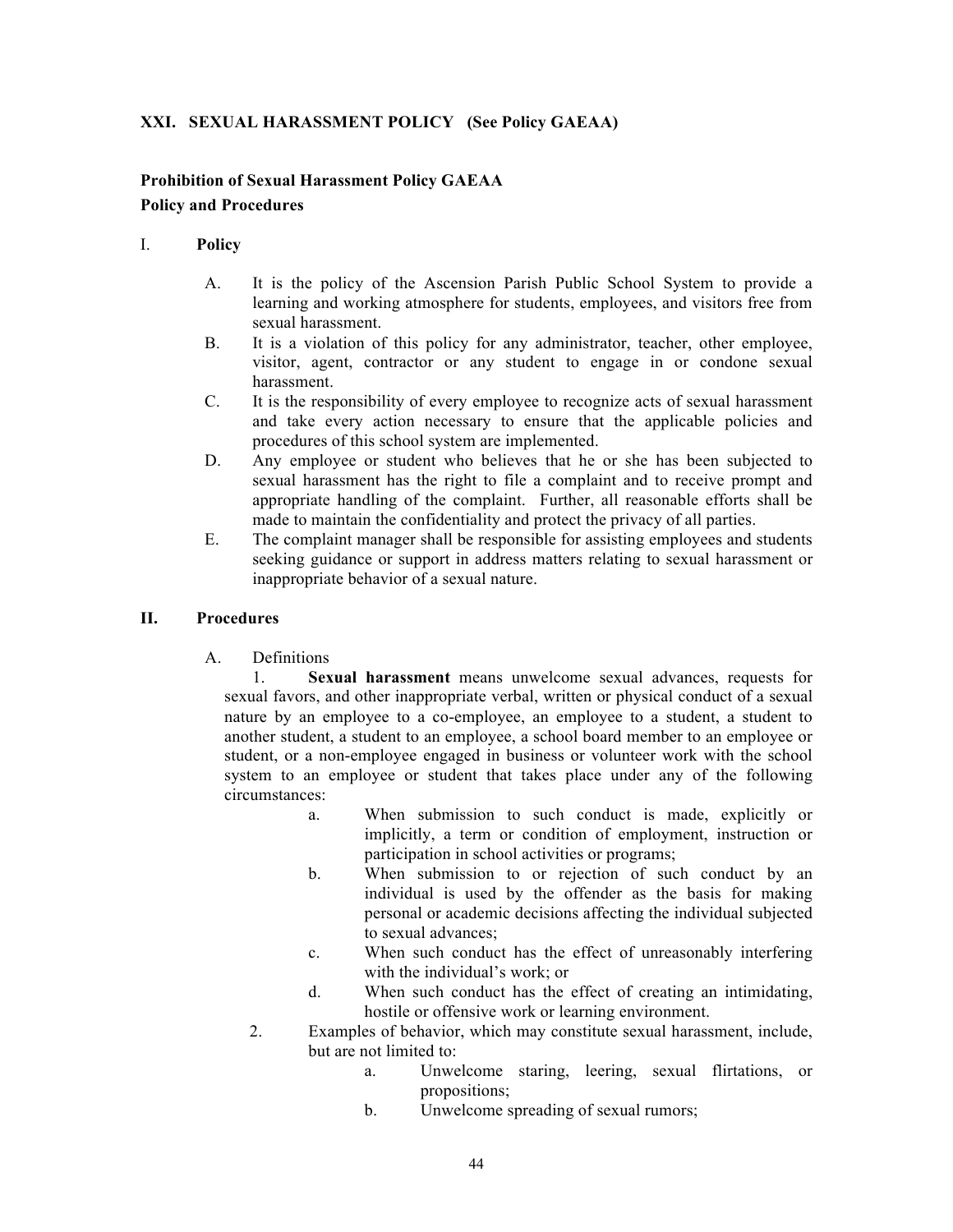- c. Unwelcome sexual jokes, stories, pictures, or gestures;
- d. Unwelcome touching of another's body or clothes in a sexual way;
- e. Unwelcome teasing or sexual remarks about a student;
- f. Conditioning academic or student activity privileges on submission to unwanted sexual conduct from students or staff;
- g. Blocking or cornering of a sexual nature of normal movements;
- h. Unwelcome graphic verbal comments about an individual's body, or overly personal conversation; or
- i. Displaying sexually suggestive objects in the work or educational environment.

Sexual harassment is prohibited against members of the same sex as well as against members of the opposite sex.

- 3. **Complaint Manager** means the person, or persons, who is (are) responsible for investigation of any complaints alleging noncompliance with this policy. The **Complaint Manager** shall be the principal or the immediate supervisor of the complaining party. The name, office, address and telephone number of said person shall be posted in every facility and printed in every student and employee handbook.
- B. Publication of Policy
	- 1. Each student shall receive a copy of this policy at the beginning of each year and at the time of transfer into the Ascension Parish School system. This policy will be included in each individual school's **STUDENT AND EMPLOYEE HANDBOOK**.
- C. Complaint Procedures
	- 1. Filing an Informal Complaint
		- a. Any employee or student who believes that he or she has been subjected to sexual harassment has the right to file a complaint with an immediate supervisor, the Complaint Manager, the principal, a guidance counselor, or a teacher. If the original complaint is oral, the complaining party shall be asked to put the complaint in writing. If a complaint is made to someone other than a principal, the principal must be notified immediately. A written informal complaint shall include the following:
			- 1) the name of the complaining party;
			- 2) the name of the offender;
			- 3) the date of the offense;
			- 4) the location of the offense;
			- 5) a description in as much detail as possible of the incident(s), including any statements made by either party;
			- 6) and a list of all known witnesses.
		- b. No person, witness, or person who participates or cooperates with an investigation shall be subjected to retaliation of any kind.
	- 2. Fact-Gathering Informal Interview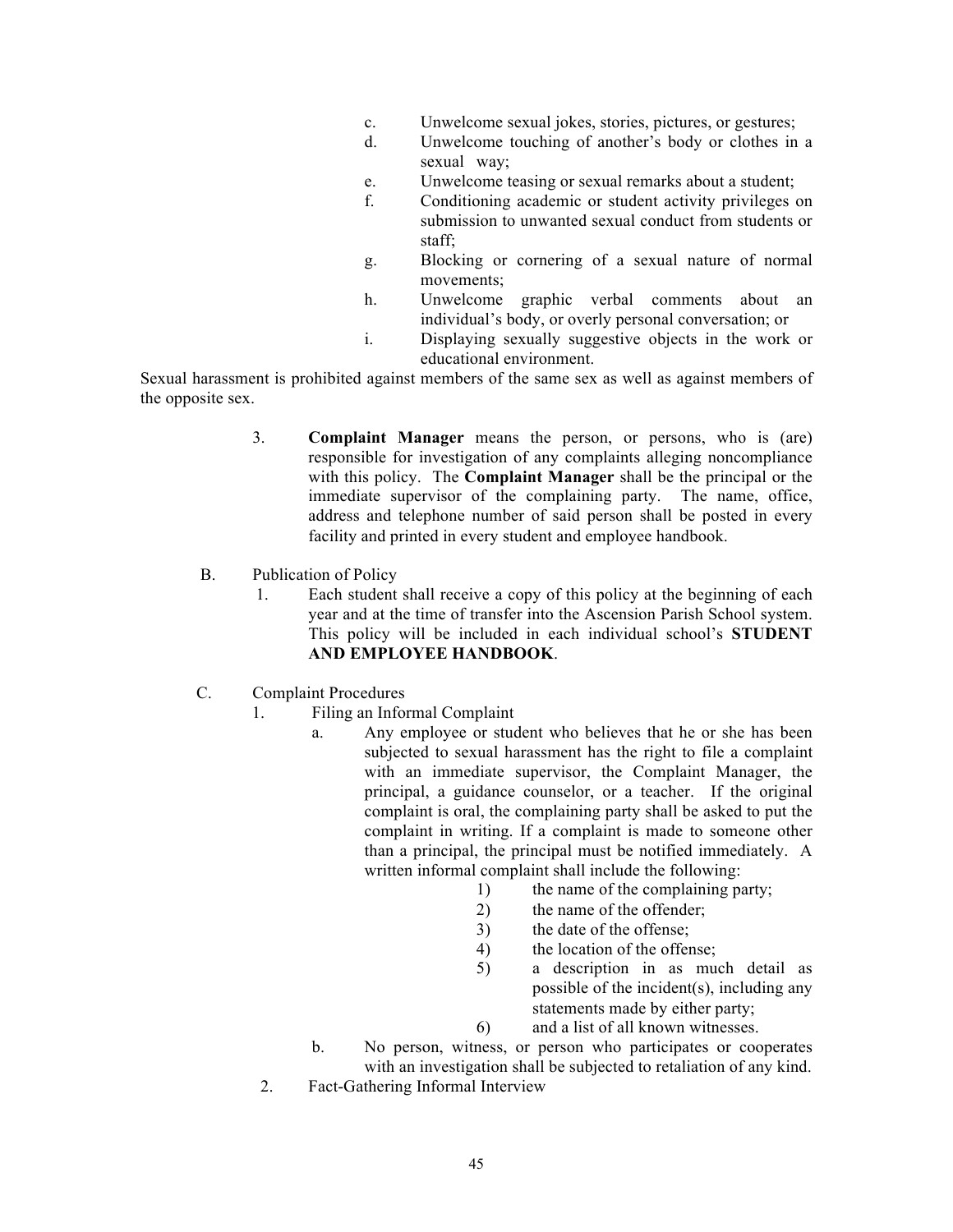- a. All administrators and employee designees shall be trained to handle sexual harassment complaints, to know what constitutes sexual harassment, the importance of taking such complaints seriously, and the procedures involved.
- b. All site administrators/principals shall designate sufficient personnel in order that at least one (1) male and one (1) female staff member is available at all times to handle sexual harassment complaints.
- c. Complaints filed pursuant to this policy shall be promptly and thoroughly investigated by the Complaint Manager or an individual assigned by the Complaint Manager.
- d. Complainants shall have a choice in selecting a designee of the same or opposite gender.
- e. All circumstances of the situation shall be considered in the investigation of possible harassment incidents. In determining whether the alleged conduct constitutes sexual harassment, consideration shall be given to the totality of the circumstances, including the context in which the alleged incident occurred.
- f. All interviews may be tape recorded with permission.
	- g. Upon completion of the investigation, the Complaint Manager shall prepare a report including the following:
		- 1) the date(s):
		- 2) the name of the complainant;
		- 3) the name of the offender(s)
		- 4) a summary of the factual allegations that allege sexual harassment;
		- 5) the name of all potential witnesses;
		- 6) a summary of the steps taken to complete the investigation;
		- 7) a summary of all witness statements (with copies of actual statements attached);
		- 8) a listing of any physical evidence available;
		- 9) a factual summary of all the evidence that either supports or refutes the allegations of sexual harassment.
	- h. The investigation shall be completed within twenty (20) working days after the complaint is filed. The Complaint Manager must complete the Informal Proceedings Decision Form.
	- i. The Complainant shall have fifteen (15) days to file a formal complaint to the Ascension Parish Title IX Coordinator or other designee through the Complaint Manager.
- 3. Filing a Formal Complaint
	- a. A formal complaint must be filed within fifteen (15) days to the Ascension Parish Title IX Coordinator or designee. A Complaint Review Committee shall be identified to begin formal proceedings.
	- b. The Complaint Review Committee shall consist of at least three persons identified from the following employee classifications:
		- 1) Title IX Coordinator or designee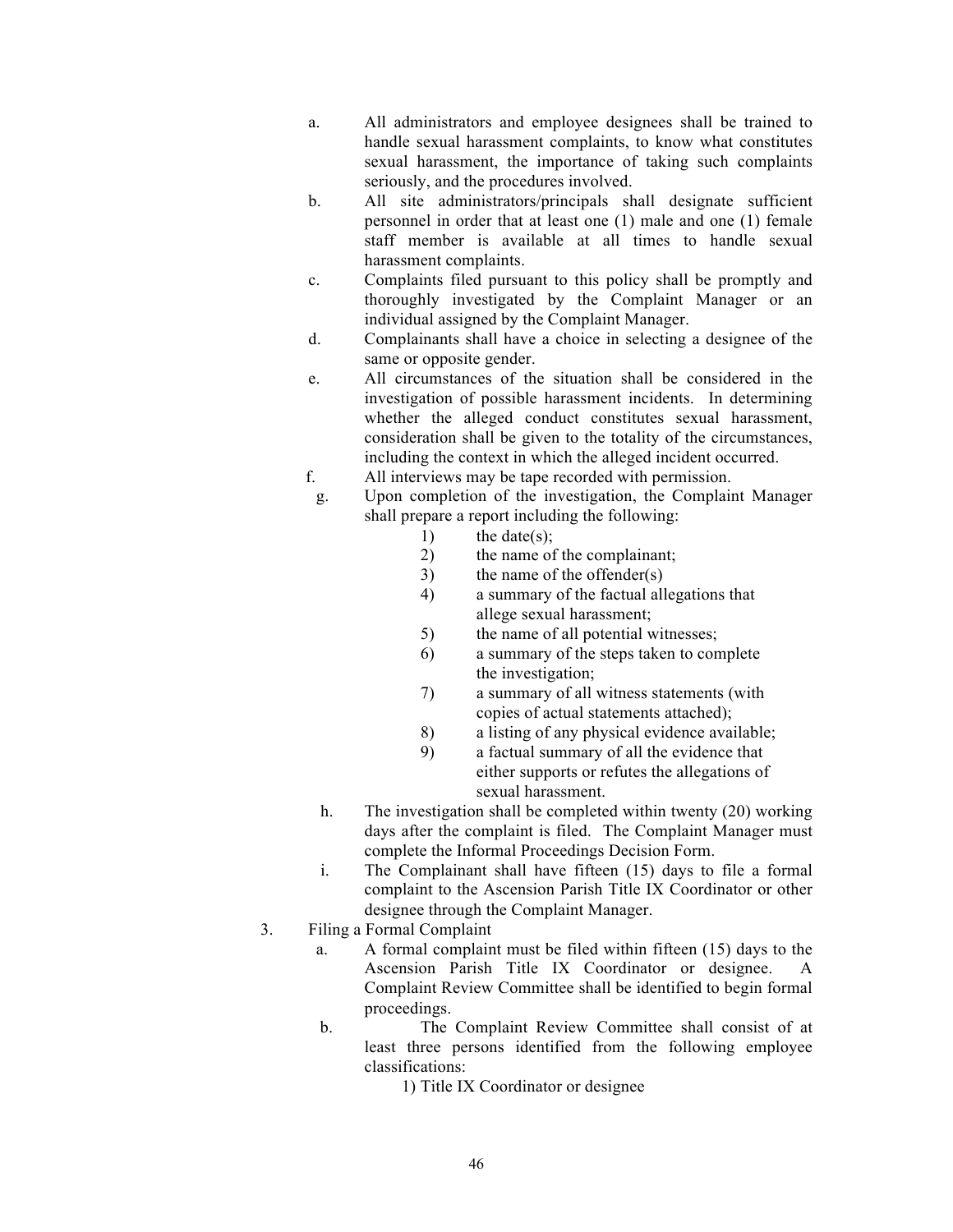- 2)Director(s) and/or Supervisor(s) at the central office level.
- 3)Male and female committee member(s)
- 4. Hearings
	- a. All accused employees and/or students
		- 1) shall be notified, in writing, at least ten (10) days before the hearing with allegations included;
		- 2) shall be allowed to attend the hearing and testify in his or her own behalf;
		- 3) shall be entitled to confront or cross-examine the complaining party and other witnesses who are called;
		- 4) shall be entitled to call witnesses in his or her own behalf; and
		- 5) be allowed to introduce evidence, which is relevant to the issues presented, by the complainant and the investigative report.
- 5. Written Decisions
	- a. Within ten (10) working days of the hearing, the Complaint Review Committee shall issue a decision that:
		- 1) Includes a finding of facts and conclusions explaining how those facts establish a violation of the sexual harassment policy or not; and
		- 2) Recommend sanctions.
- 6. Appeals
	- a. Appeals may be made to the superintendent within fifteen (15) days after receipt of the written decision of the Complaint Review Committee or to the School Board Committee if the superintendent was involved in the incident.
	- b. In accordance with Ascension School Board Policy a final appeal by the Complainant may be made within fifteen (15) days to the Ascension Parish School Board for review of the superintendent's decision.
- D. Sanctions
	- 1. All students who violate this policy shall be subject to the following sanctions dependent on the severity on a case-by-case basis:
	- a. Immediate notification of parents of the complainant and the accused
		- b. Parent conference
		- c. Warning, counseling and reprimand
		- d. Time-Out
		- e. Suspension
		- f. Expulsion
		- 2. All employees and others who violate this policy shall be subject to the following sanctions:
			- a. Warning, counseling, and reprimand
			- b. Suspension with or without compensation
			- c. Termination
			- d. Banned from school campus and/or school-related events